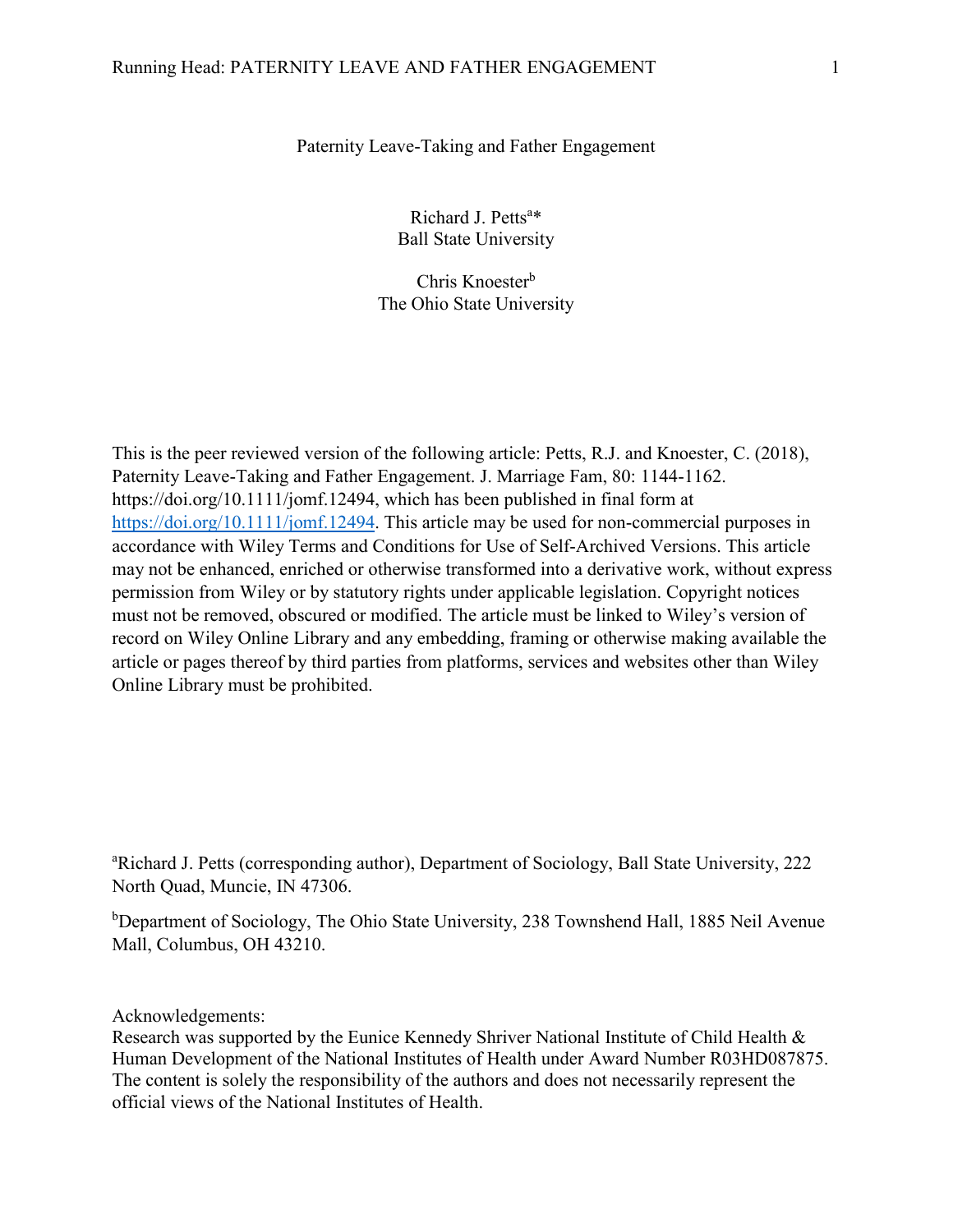# ABSTRACT

Evidence suggests that paternity leave-taking is associated with higher levels of father involvement, but research has been limited in its focus on cross-sectional analyses and indicators of father involvement used. This study utilizes national longitudinal data to examine whether paternity leave-taking is associated with two indicators of father engagement when children are infants, whether paternity leave-taking is associated with trajectories of father engagement during the first few years of a child's life, and whether the relationships between paternity leave and father engagement are explained by fathering commitments and attitudes. Results suggest that longer periods of leave are associated with more frequent engagement in developmental tasks and caretaking when children are infants as well as during the first few years of children's lives. There is also evidence that father attitudes partially explain the relationships between length of paternity leave and father engagement.

Keywords: fatherhood; father-child relations; family policy; parental investment/involvement; provider role; work-family balance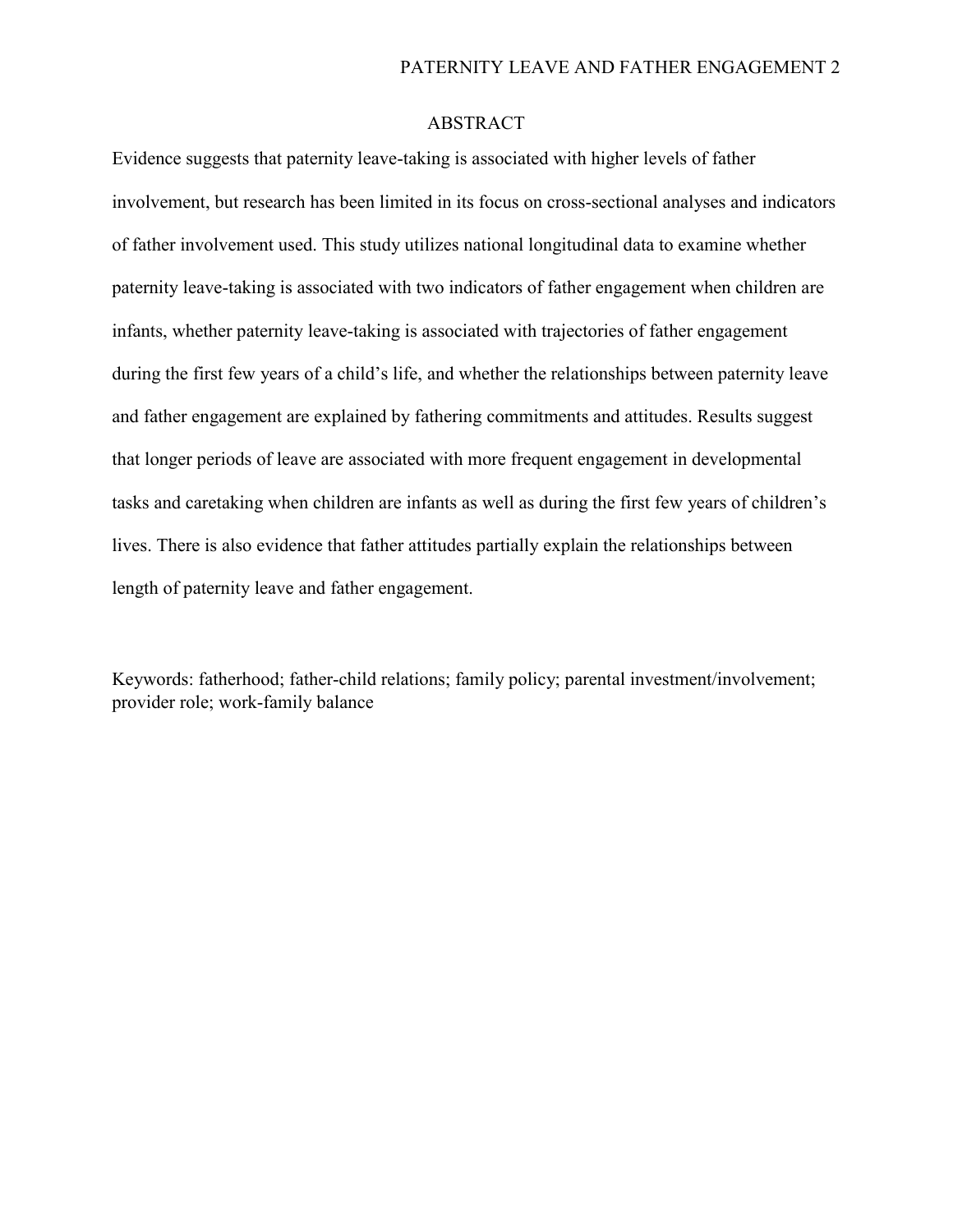Paternity Leave-Taking and Father Engagement

Many U.S. studies have focused on work-family balance, but research has largely ignored one key work-family policy: paternity leave. Few studies have focused on paternity leave because of a lack of data on the topic and the lack of a national paternity leave policy. Nonetheless, paternity leave can provide fathers with opportunities to practice parenting skills and be engaged in their child's life while also fulfilling breadwinning expectations. Thus, paternity leave can enable fathers to adhere to the expectations of both traditional and new fatherhood by encouraging fathers to contribute both social and financial resources to their families (Galinsky, Aumann, & Bond, 2011; Marsiglio & Roy, 2012). Yet, numerous fathers may not have access to leave, or may not be willing to take leave, due to workplace practices that discourage leave-taking in the U.S. (Albiston & O'Connor, 2016; Coltrane et al., 2013).

There is also evidence that paternity leave-taking is positively associated with subsequent father involvement. Studies from Europe indicate that fathers who take longer periods of leave engage in childcare tasks more frequently and report closer relationships with their young children than fathers who take shorter periods of leave (Haas & Hwang, 2008; Huerta et al., 2014; Tanaka & Waldfogel, 2007). There is more limited evidence from the U.S. that paternity leave-taking, and especially longer periods of paternity leave, are associated with higher levels of father involvement (Neponmyaschy & Waldfogel, 2007; Pragg & Knoester, 2017; Seward et al., 2006). Understanding whether paternity leave leads to greater father involvement is important because father involvement is associated with numerous positive outcomes among children (Lamb, 2010; Sarkadi et al., 2008).

Previous research on paternity leave and father involvement in the U.S. overwhelmingly focuses on involvement at one point in time, usually when children are infants, and utilizes limited measures of involvement. Thus, more research is needed to assess whether paternity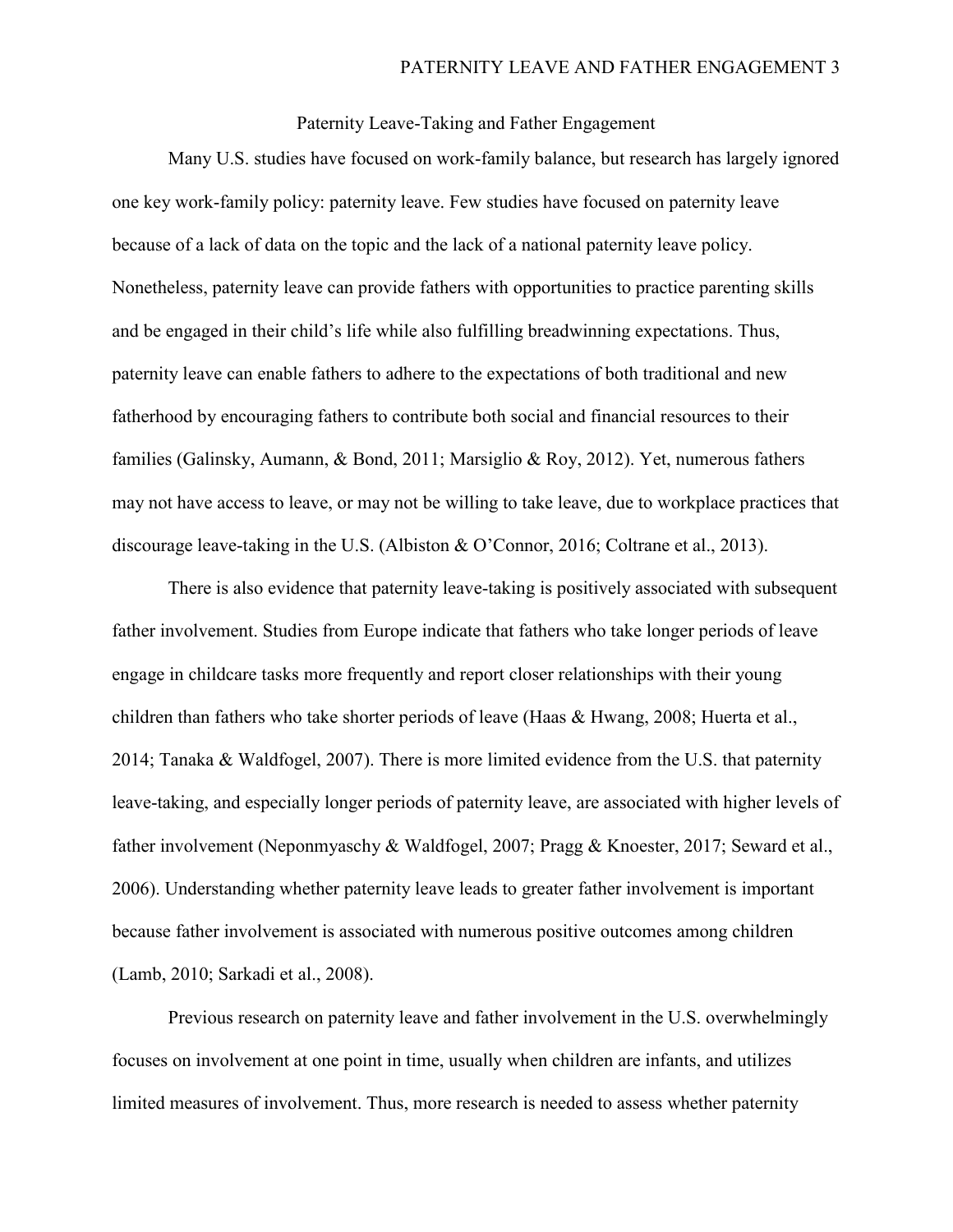leave is associated with various types of father involvement and whether taking leave encourages fathers to remain involved as their children get older.

We attempt to address these gaps by utilizing longitudinal data from a national sample to examine whether taking paternity leave and length of leave are associated with two indicators of father engagement – engagement in developmental activities and caretaking. In the process, we analyze whether paternity leave is associated with longitudinal trajectories of father engagement over the first few years of a child's life. We also consider whether prenatal involvement and father attitudes may explain the associations between paternity leave and father engagement.

#### **BACKGROUND**

Access to paternity leave is important because there have been changing expectations for fathers. Traditional expectations of fathers serving primarily as breadwinners have expanded to emphasize a new fatherhood ideal that also encourages fathers to be engaged in their children's lives (Marsiglio & Roy, 2012). Despite these shifting attitudes, the breadwinner ideal persists in perceptions of American fatherhood, contributing to a "new male mystique" in which men struggle to meet the demands of both traditional and new fatherhood ideals (Aumann, Galinsky, & Matos, 2011). Furthermore, gendered, employer, and economic practices continue to largely discourage paternity leave-taking for U.S. men, resulting in increased work-family conflict for fathers (Acker, 1990; Albiston & O'Connor, 2016; Aumann et al., 2011; Coltrane et al., 2013).

Access to paternity leave is also important because spending time with children from birth is beneficial to both parents and children. Engaging in caregiving and developmentally appropriate activities (e.g., reading, playing) fosters young children's developmental growth, attachment to parents, and contributes to better health, fewer behavioral problems, and more positive educational outcomes (Lamb, 2010; Lamb & Lewis, 2010; Pleck, 2010; Sarkadi et al., 2008; Waldfogel, 2006). Involvement with children can also provide joy, encourage feelings of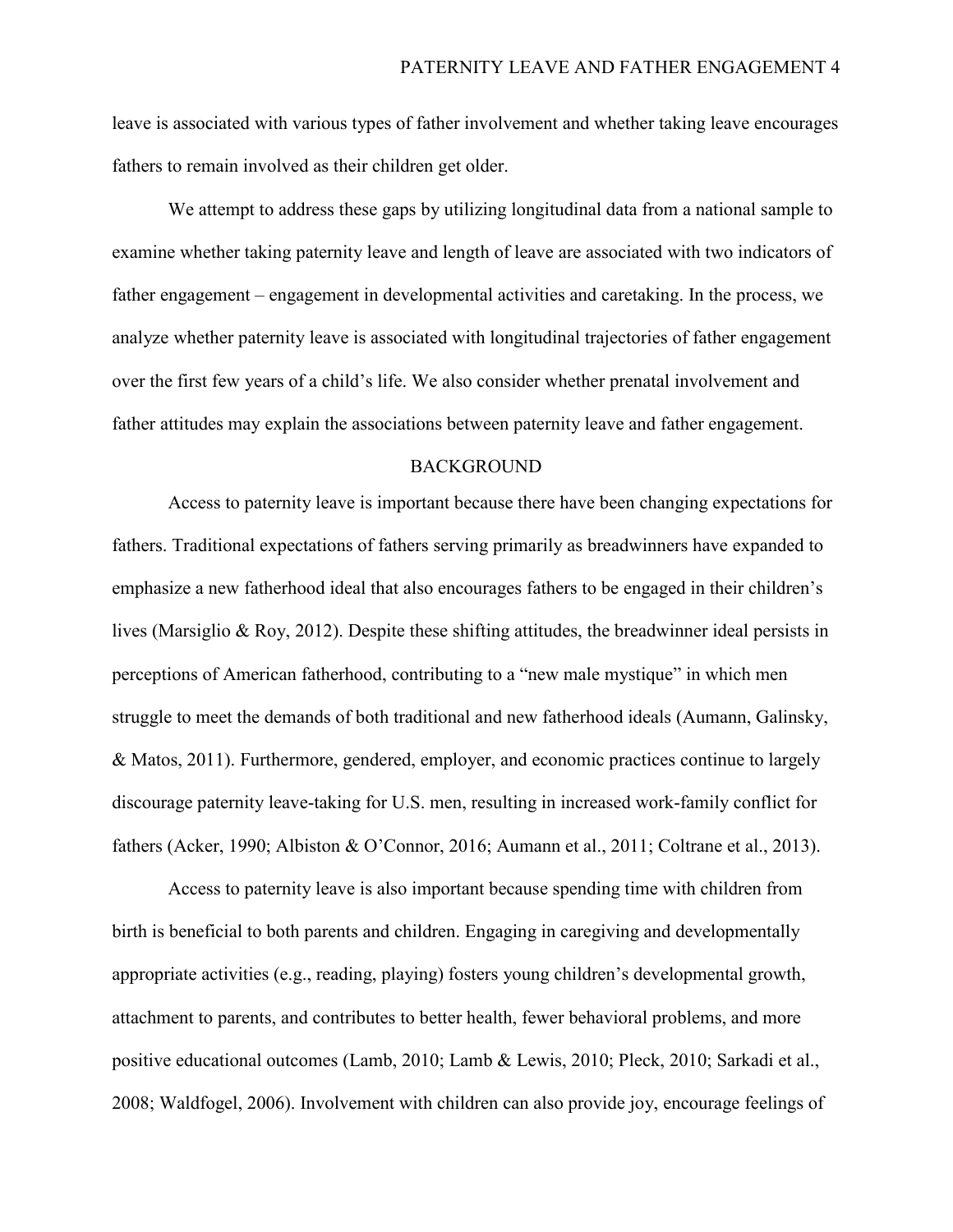generativity, and help establish father identities that emphasize parent-child interactions (Lamb & Lewis, 2010; McKeering & Pakenham, 2000). In fact, many fathers state that being engaged in their child's life is their most important role as a father (Brandth & Kvande, 1998; Edin & Nelson, 2013) and most American men believe that employers should offer paternity leave (Harrington et al., 2014; Horowitz et al., 2017).

Constraints and opportunities to take paternity leave are shaped by public policies, gendered practices, employer policies, and economic patterns. Most countries provide paid maternity leave and 44% of countries have policies that allow fathers to take paid leave (Heymann & McNeill, 2013). However, the U.S. does not have any statutory paid leave policies. Instead, the Family and Medical Leave Act (FMLA) allows employees who meet eligibility requirements to take up to 12 weeks of unpaid leave after childbirth (Han & Waldfogel, 2003; Heymann & McNeill, 2013). In addition, five states offer temporary disability insurance (TDI) with partial wage replacement to mothers, and three of these states expand on TDI coverage to provide paid family leave to mothers and fathers (Winston, 2014). Some workers may also have access to employer-based leave programs, but these are more common in high-paying jobs (Albiston & O'Connor, 2016). This piecemeal system prevents many workers from having access to leave; 40-50% of employees are not eligible for leave under FMLA, statutory paid leave is not available to fathers in 47 states, and only 17% of companies offer paid paternity leave to some employees (Melamed, 2014; SHRM, 2015; Winston, 2014).

#### CONCEPTUAL FRAMEWORK

Lamb et al. (1985) recognize three dimensions of father involvement: engagement (direct interaction with children), accessibility (being available to children), and responsibility (making decisions about and/or arrangements for children). In this study, we highlight two indicators of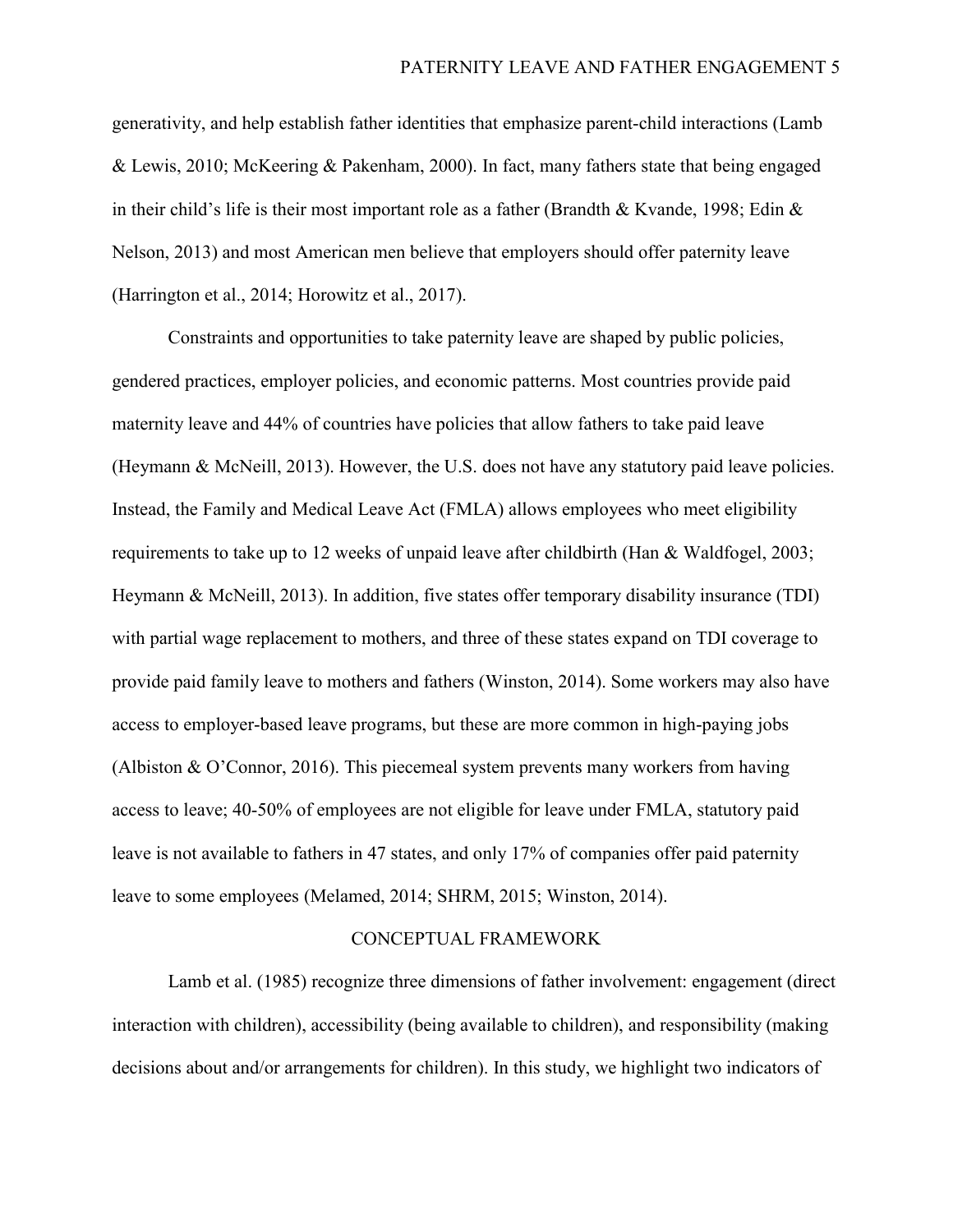engagement – engagement in developmental tasks and caretaking. Our conceptual framework considers patterns of father engagement, the implications of paternity leave, and the relevance of father identities for both paternity leave-taking and father engagement.

Patterns of fathers' engagement in developmental tasks and caretaking with young children are unclear. On the one hand, studies suggest that fathers increase their involvement in developmental and caregiving activities from when their children are infants to approximately age four (Planalp & Braungart-Rieker, 2016; Planalp et al., 2013). Yet, other research suggests that father engagement in caretaking is relatively stable over the first few years of a child's life (NICHD Early Child Care Research Network, 2001) or that father engagement in developmental and caretaking activities declines over time (Lamb, Chuang, & Hwang, 2004). By further examining trajectories of father engagement, results from this study should contribute to our understanding of patterns of father involvement during early childhood.

## *Paternity Leave and Father Engagement*

Despite many fathers' desires to be actively engaged in their children's lives, they often experience challenges in fulfilling the competing demands associated with traditional and new fatherhood (Aumann et al., 2011; Doucet, 2013). Paternity leave may help to alleviate some of these competing demands, at least temporarily (Rehel, 2014; Tanaka & Waldfogel, 2007). In addition, paternity leave may allow fathers to bond more with their children and learn how to engage in parenting tasks (Rehel, 2014).

Although fathers spend less time with children than mothers generally, variations are greater for parenting behaviors (e.g., caretaking tasks) that have traditionally been performed by mothers (Bianchi, Robinson, & Milkie, 2006; Hofferth et al., 2013; Pleck, 2010). Such tasks are less normative for fathers and often need to be learned (Hofferth et al., 2013; Rehel, 2014).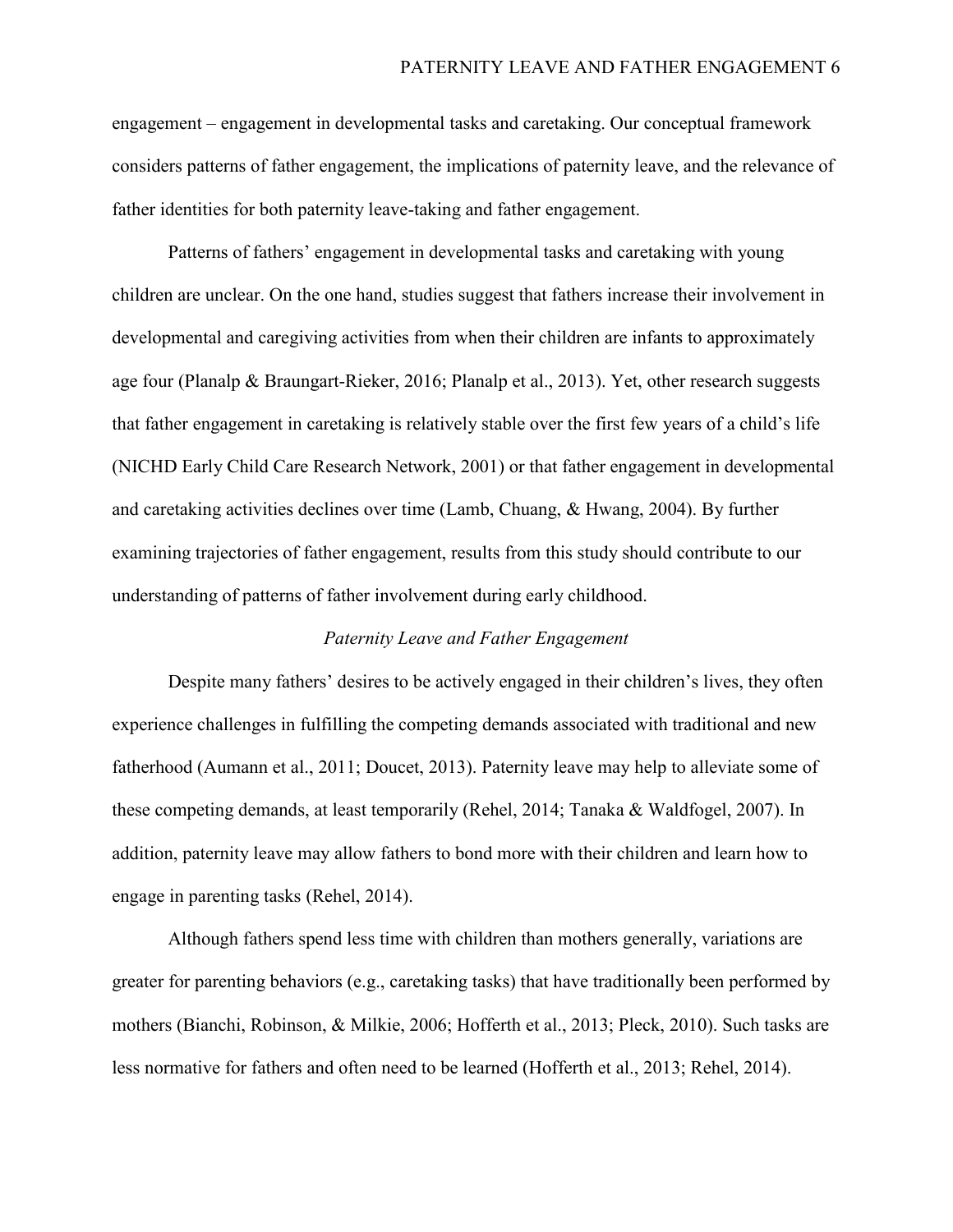Having time off after the birth of a child may provide fathers with the opportunity to learn these behaviors together with mothers, allowing fathers to gain parenting mastery (Rehel, 2014). As a result, fathers may begin to feel comfortable engaging in these tasks, view themselves (as well as be viewed by others) as competent caregivers, and be more involved in their children's lives. The more time that fathers are able to take off for paternity leave, the more time they would have to gain parenting experience and bond with their child. The process of developing an attachment to one's child may have a lasting influence as father involvement early in a child's life is a key predictor of later engagement (Cabrera, Fagan, & Farrie, 2008; Roggman et al., 2002). Thus, paternity leave-taking may lead to increased father engagement in infancy, and this higher level of engagement may persist throughout a child's life.

Indeed, there is evidence that paternity leave-taking is associated with more frequent father involvement. International studies suggest that fathers who take paternity leave are more likely to engage in developmental tasks with infant children such as playing (Denmark) and caretaking tasks with infant children such as feeding (Denmark and UK), bathing (UK), changing diapers (Denmark and UK), and getting up at night (UK) (Hosking, Whitehouse, & Baxter, 2010; Huerta at al., 2014; Tanaka & Waldfogel, 2007). In addition, leave-taking increases the likelihood that fathers engage in developmental tasks such as reading to children (UK) and caretaking tasks such as putting children to bed (Australia and UK), brushing teeth (Australia), and bathing (Australia) when children are 2-3 years old (Huerta et al., 2014). Length of paternity leave is also associated with more frequent involvement; Haas and Hwang (2008) found that days of leave taken increased the frequency that Swedish fathers engaged in more time spent with children, childcare tasks, and physical care tasks.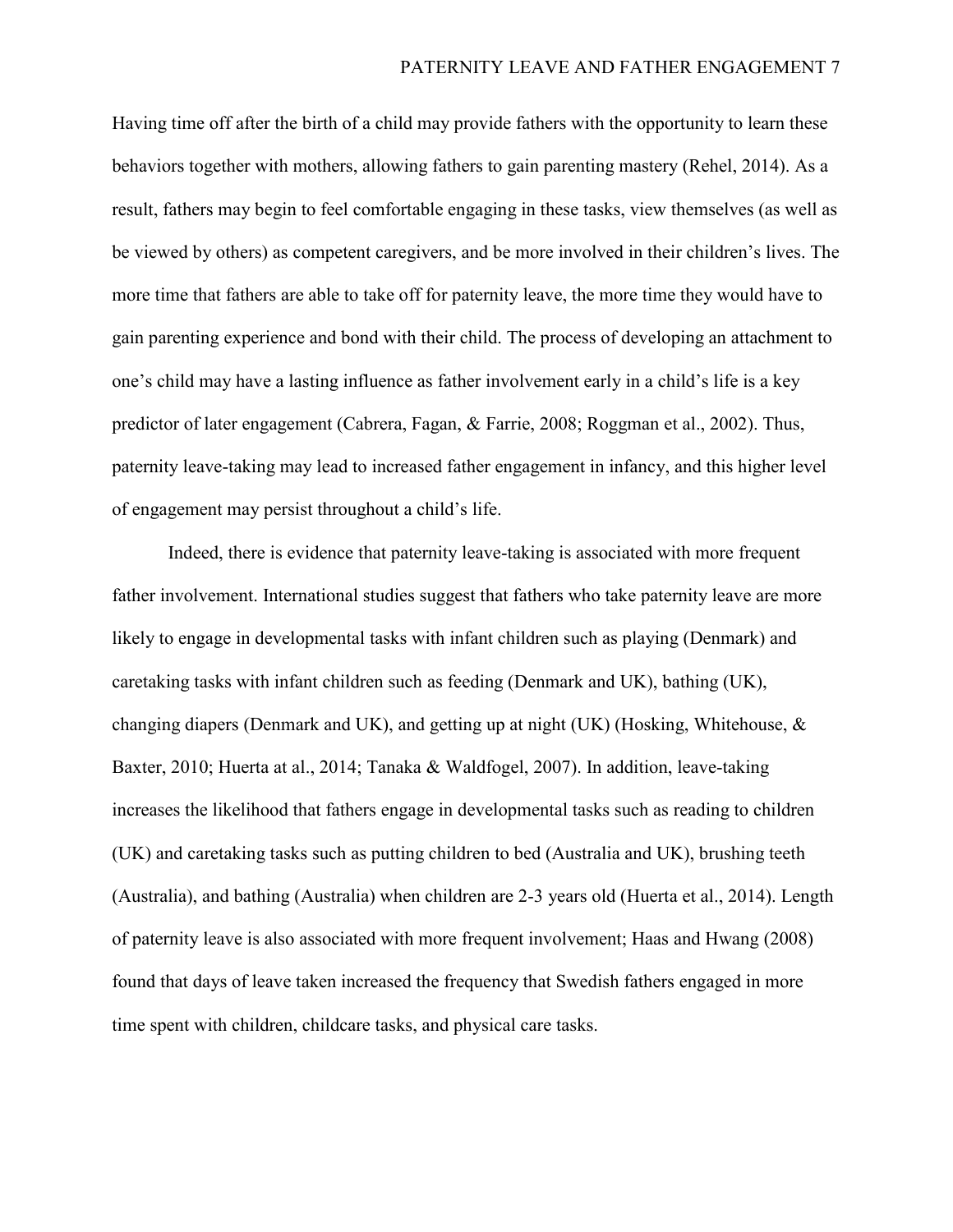Similarly, U.S. studies suggest that fathers who take paternity leave are more likely to change diapers, prepare food for, and help dress infant children; they also take young children to the doctor, read to 2-3 year old children more frequently, and have higher overall levels of involvement with one and five year old children than fathers who do not take leave (Huerta et al., 2014; Pragg & Knoester, 2017; Seward et al., 2006). There is also evidence that father involvement varies by length of leave; Pragg and Knoester (2017) found that weeks of paternity leave taken were positively associated with father engagement when children were one and five years old, and Neponmyaschy and Waldfogel (2007) found that paternity leave-taking was only associated with more frequent engagement in caretaking tasks for fathers who took two or more weeks of leave. Although some studies find that leave-taking is unrelated to some indicators of involvement (Hosking et al., 2010; Seward et al., 2006), most evidence suggests that paternity leave-taking and length of paternity leave are associated with greater father involvement. Thus:

*Hypothesis 1*: Fathers who take paternity leave will have higher levels of subsequent father engagement than fathers who do not take paternity leave, and these higher levels of engagement will persist throughout the first few years of a child's life.

*Hypothesis 2*: Longer periods of paternity leave will be associated with higher levels of subsequent father engagement, and these higher levels of engagement will persist throughout the first few years of a child's life.

#### *Fathers' Commitments and Attitudes, Paternity Leave, and Father Engagement*

Although research suggests that paternity leave-taking and father involvement are related, it is also likely that the degree to which fathers become involved during and after paternity leave varies by the nature, salience, and commitments that are connected to their father identities. Father identity theory recognizes that men develop their father identities through their lived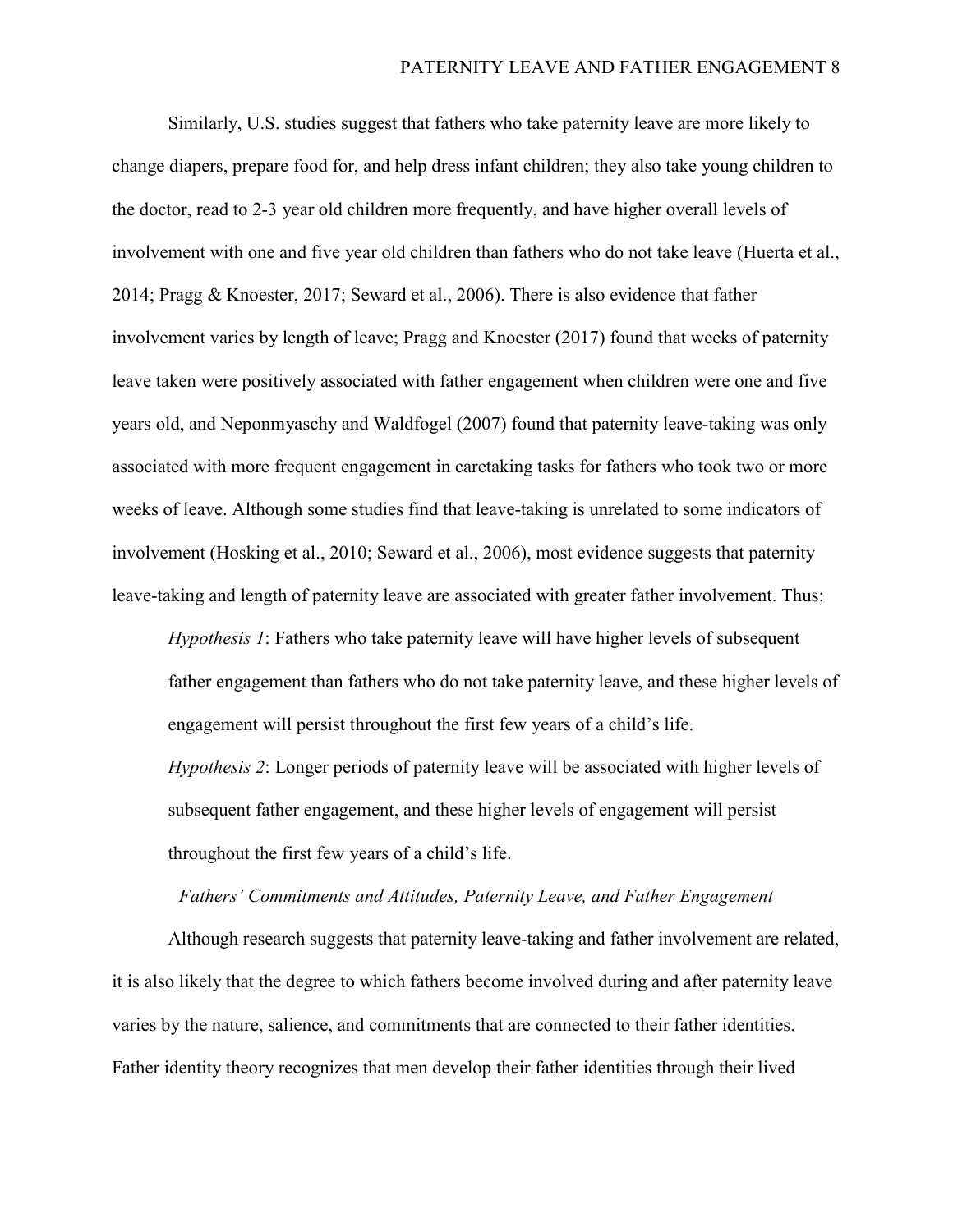experiences and social interactions. Consequently, men attribute meaning and significance to being a father and to their perceptions of its accompanying roles. Father identities are more salient when fatherhood is perceived to have greater importance compared to other statuses. A father identity is especially influential when it has high levels of perceived salience and commitments bolstering the identity (Pasley, Petren, & Fish, 2014; Pragg & Knoester, 2017; Stryker, 1968). Thus, fathering commitments and attitudes help shape the nature and salience of father identities. As such, men's commitments to, and attitudes about, fathering may influence their decisions about paternity leave and their level of father involvement.

First, men who are committed to fathering and who demonstrate this commitment through behavior such as prenatal involvement may embrace the opportunity to take paternity leave, and longer periods of leave, in order to fulfill their own expectations and yearnings for their identities as fathers (Hofferth et al., 2013; Pasley et al., 2014; Pragg & Knoester, 2017). Indeed, there is evidence supporting this idea (Duvander, 2014; Pragg & Knoester, 2017). Fathering commitments may also increase the likelihood that men become more involved fathers (Goldberg, 2015; Hofferth et al., 2013; Pragg & Knoester, 2017; Rane & McBride, 2000). Thus, characteristics related to father identities (i.e., fathering commitments) may lead a selective group of fathers to take paternity leave and longer periods of leave. Therefore, we expect that:

*Hypothesis 3*: Fathering commitments and attitudes (measured as prenatal involvement) will be associated with father engagement, but will not fully explain the relationships between paternity leave and father engagement.

Nonetheless, fathering commitments and attitudes may also be shaped by paternity leave experiences and thus work to explain the associations between paternity leave and subsequent father involvement. By having time off of work, fathers may have more opportunities to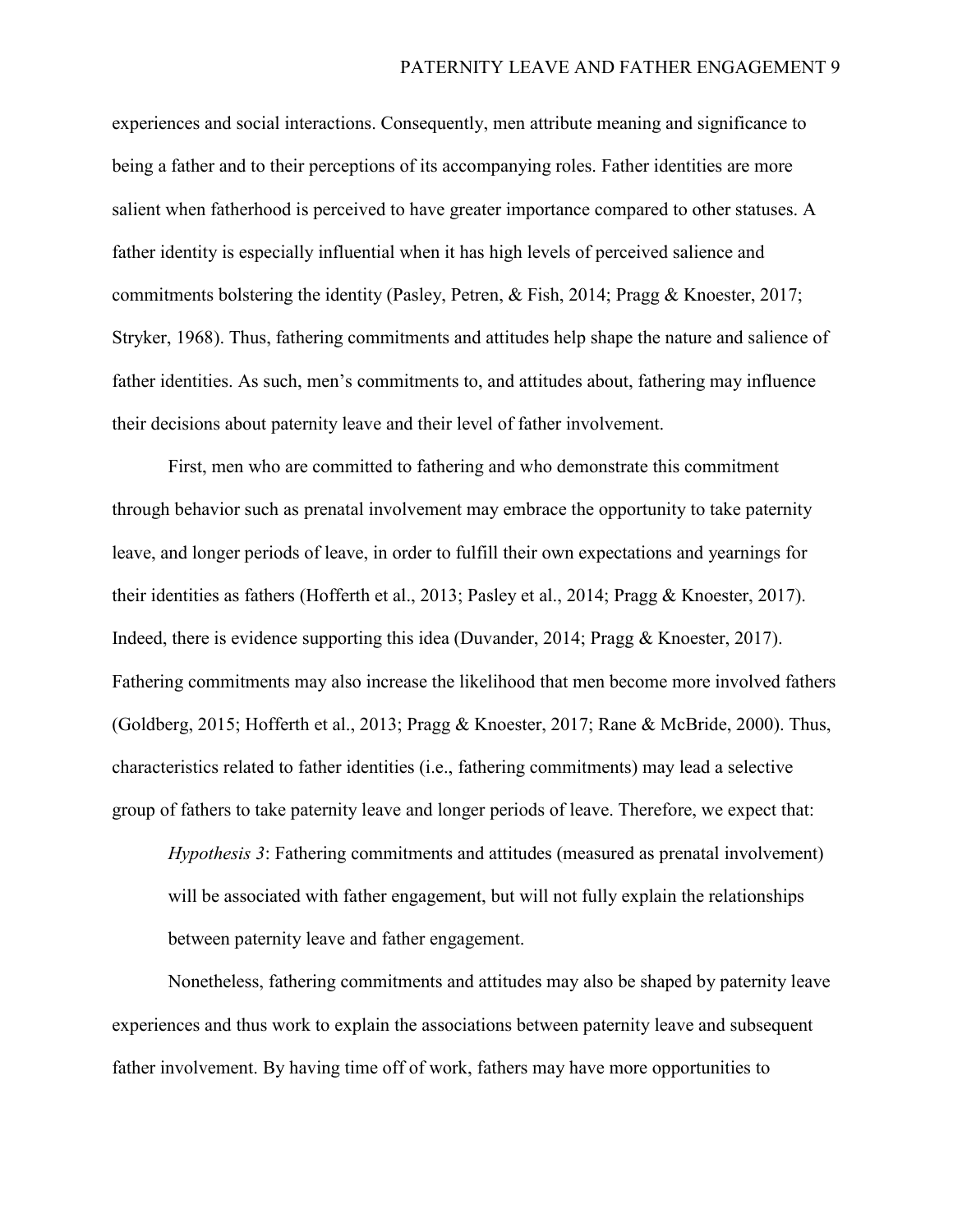experience, practice, and become confident in father involvement activities, likely increasing the salience of father identities and influencing fathering commitments and attitudes (Pasley et al., 2014; Pragg & Knoester, 2017; Rane & McBride, 2000; Stryker, 1968). Consequently, paternity leave-taking may encourage positive father attitudes that lead to higher levels of father involvement. For example, leave-taking may prompt fathers to develop confidence in themselves as parents, come to appreciate the importance of father involvement, and become less likely to feel that caregiving should be left solely to mothers (Pragg & Knoester, 2017; Rehel, 2014). In turn, the development of more positive attitudes towards fathering may also help to facilitate greater father involvement (Goldberg, 2015; Hofferth et al., 2013; Pragg & Knoester, 2017). Thus, we expect that:

*Hypothesis 4.* The relationships between paternity leave and father engagement will be partially explained by father attitudes following the child's birth.

## *Other Factors*

A number of other factors may constrain decisions about, and abilities to take, paternity leave. It is important to account for these in an attempt to fully assess whether paternity leave may be related to father engagement or if this relationship is due to selection.

Most notably, socioeconomic status may shape the opportunities and barriers that men encounter when considering taking paternity leave and being involved in their child's life such that fathers with higher SES will have greater access to leave, be more likely to take paternity leave, and take longer periods of leave than fathers with lower SES (Brandth & Kvande, 2002; Huerta et al., 2014; Nepomnyaschy & Waldfogel, 2007). Most workplaces do not offer paid paternity leave to employees, and such policies are even rarer in low-income and low prestige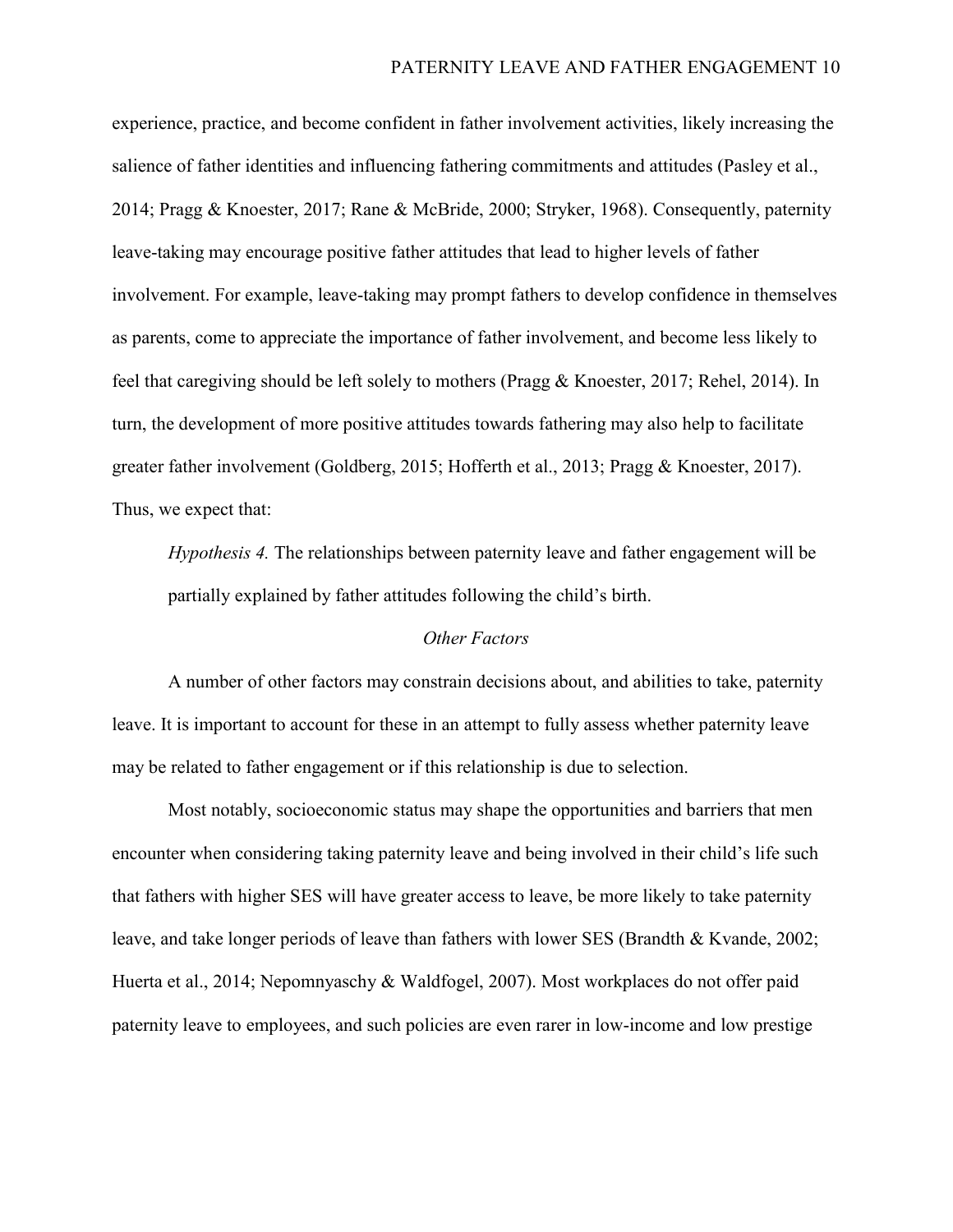occupations (Melamed, 2014; SHRM, 2015). Moreover, low-income fathers are less likely to be able to afford taking unpaid leave compared to fathers with higher SES.

Furthermore, leave-taking is often stigmatized (Marsiglio & Roy, 2012), and men who request leave receive lower performance ratings, are viewed as inferior workers, and may earn less income in the future (Coltrane et al., 2013; Rege & Solli, 2013). These penalties appear to be more commonly applied to racial/ethnic minorities and low-SES workers (Rudman & Mescher, 2013; Williams, Blair-Loy, & Berdahl, 2013). Thus, white fathers and fathers with higher SES may be better able to avoid the stigmas associated with taking leave.

Finally, contextual factors that include other father, child, and mother characteristics may also affect leave-taking patterns and trajectories of father engagement. For example, religious organizations often emphasize the importance of family life (Petts, 2007; Wilcox, 2004). As such, religious involvement may encourage fathers to take paternity leave and become engaged fathers (Petts 2007; Wilcox, 2004). Yet, religiosity is also associated with traditional gender role attitudes, which may reduce the likelihood of paternity leave-taking and father involvement (DeMaris et al., 2011). Moreover, we incorporate father's age, child's age, gender, and low birth weight status as control variables in our analysis. We also consider relationship status, family size, length of maternity leave, mother's employment activities, and regional variations in order to account for different policy and socio-cultural contexts for leave-taking and father engagement (Nepomnyaschy & Waldfogel, 2007; Pragg & Knoester, 2017).

## DATA AND METHODS

#### *Data*

Data for this study comes from the Early Childhood Longitudinal Study, Birth Cohort (ECLS-B). The ECLS-B contains a nationally representative sample of children born in the U.S.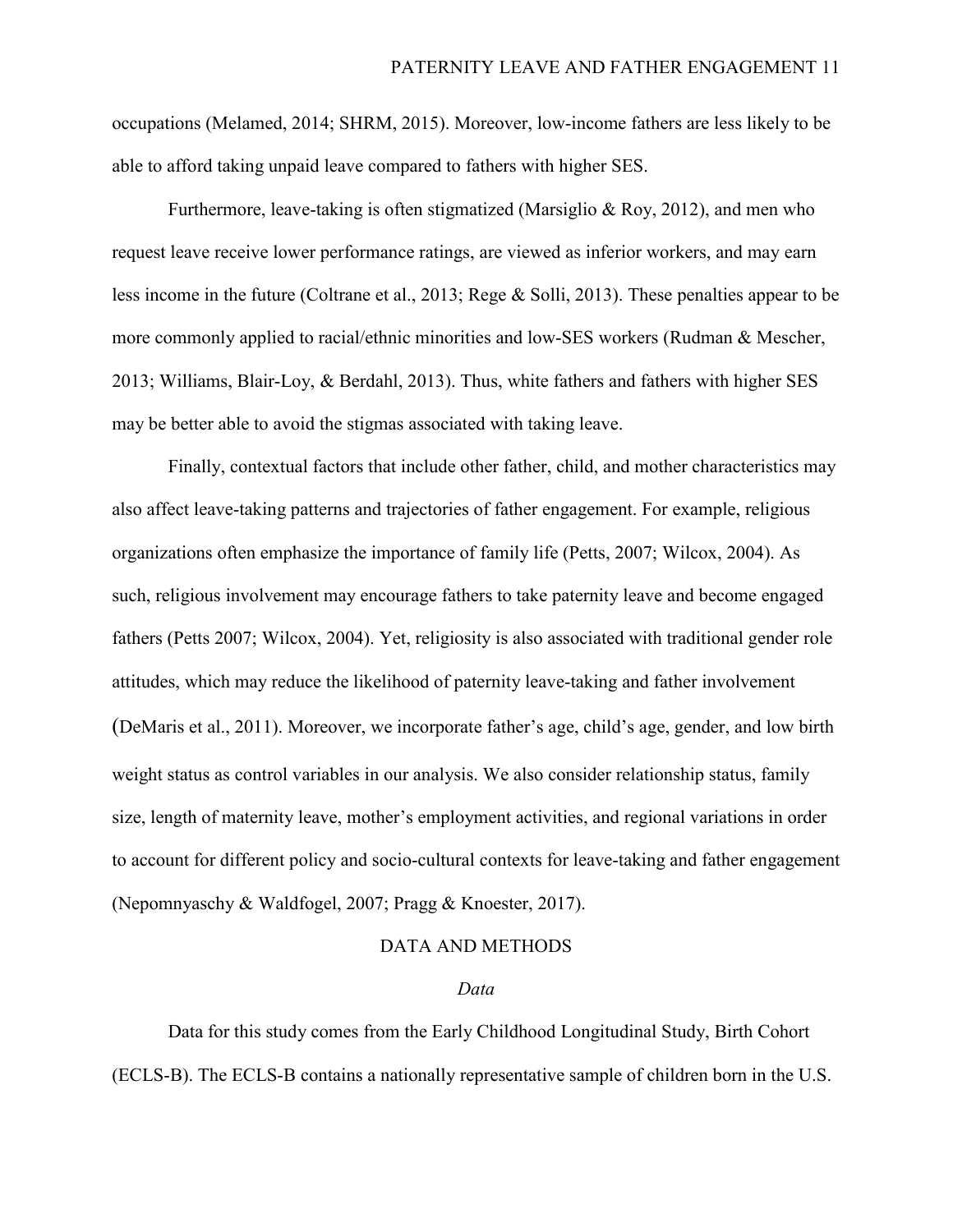in 2001. Information was collected from parents when their children were approximately 9 months (W1), 2 years (W2), 4 years (W3), and 5 years old (W4). Data from W1-W3 are used for this study as these are the only waves that contain information about father engagement (the resident father questionnaire was not used in W4). The sample is restricted to families in which mothers and fathers reside together at W1, fathers completed the resident father questionnaire (to have access to the questions of interest for this study), fathers were employed at the time of the child's birth and at W1, and mothers answered the questions on paternity leave. Twin siblings were also excluded from the sample; one randomly chosen twin from each family was used as the focal child. These restrictions result in a sample size of 5,000 resident father families for analyses examining father engagement at W1. For longitudinal analyses of father engagement, the sample is further constrained to families in which mothers and fathers completed their questionnaires in W1, W2, and W3 ( $N = 3,100$ ).

## *Paternity Leave*

Mothers reported on whether fathers took any time off for the birth of their child and how many weeks off (paid or unpaid) fathers took in the W1 survey. These questions are used to construct two indicators. *Paternity leave-taking* indicates whether fathers took leave  $(1 = yes)$ . *Length of paternity leave* indicates the number of weeks of leave that fathers took (*no leave, less than one week, 1 week, 2 weeks, 3 weeks, 4 weeks,* or *5 or more weeks*).

# *Father Engagement*

Fathers were asked about their engagement with the focal child in W1-W3. Two indicators of father engagement are used. *Engagement in developmental activities* indicates how often (0 = *never/rarely* to 3 = *at least daily*) fathers talk or sing to child, read books, tell stories, play with child, and take child outside to walk or play (α > .63). *Caretaking* indicates how often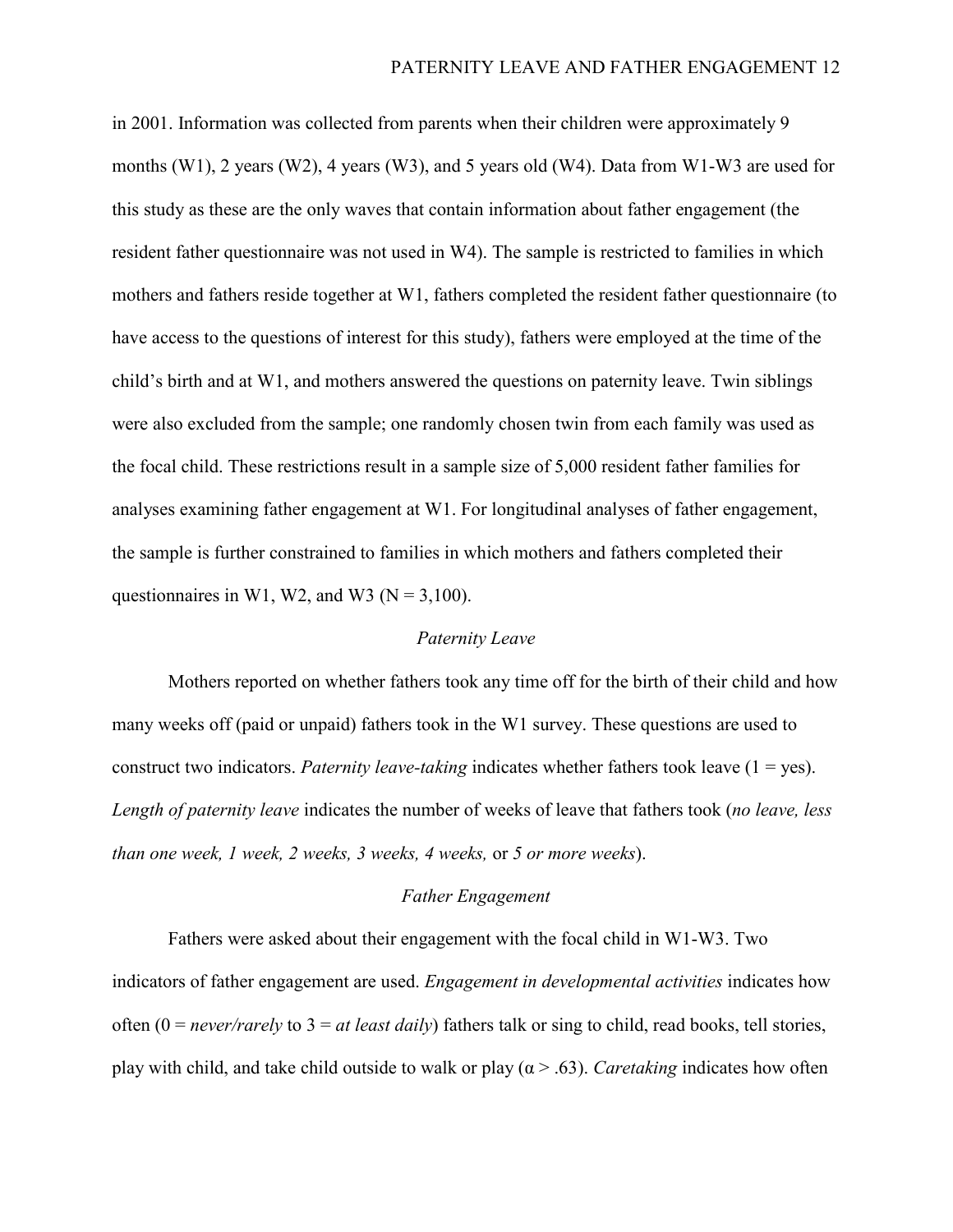$(0 = never / rarely)$  to  $3 = at least daily)$  fathers prepare meals, put child to sleep, dress, and bathe child ( $\alpha$  > .74). For each indicator, items are summed and the mean is used as the scale score.

# *Fathering Commitments and Attitudes*

We include a number of variables to assess fathering commitments and attitudes at W1. First, we include an indicator of prenatal involvement to assess fathering commitments prior to the child's birth. Specifically, fathers were asked whether they participated in six activities: (a) discuss the pregnancy, (b) see an ultrasound, (c) listen to the baby's heartbeat, (d) feel the baby move, (e) attend birth class with the mother, or (f) buy things for the baby. To capture fathers that likely had a high level of commitment to being a father before the birth of their child (95% of fathers participated in at least 4 of these activities), this variable indicates whether fathers participated in all six of these activities prior to the child's birth  $(1 = yes)$ .

Three additional variables reflect father attitudes after the child's birth. Perceived fathering competence is indicated by fathers' perceptions of themselves as fathers (ranging from 1 = *not very good at being a father* to 5 = *a very good father*). Traditional gender attitudes is a dichotomous variable indicating whether fathers agree  $(1 = yes)$  that it is more important for fathers to focus on providing while mothers care for the family; we consider fathers who endorse these attitudes to have less positive attitudes towards engaged fathering. Perceived importance of father involvement indicates fathers' agreement (1 = *strongly disagree* to 4 = *strongly agree*) to the following statements: (a) it is essential for the child's well-being that fathers spend time playing with children, (b) the way a father treats his baby has long-term effects on the child, (c) a father should be as heavily involved as the mother in the care of the child, and (d) fatherhood is a rewarding experience ( $\alpha = .59$ ). Items are summed and the mean is used as the indicator.

# *Control Variables*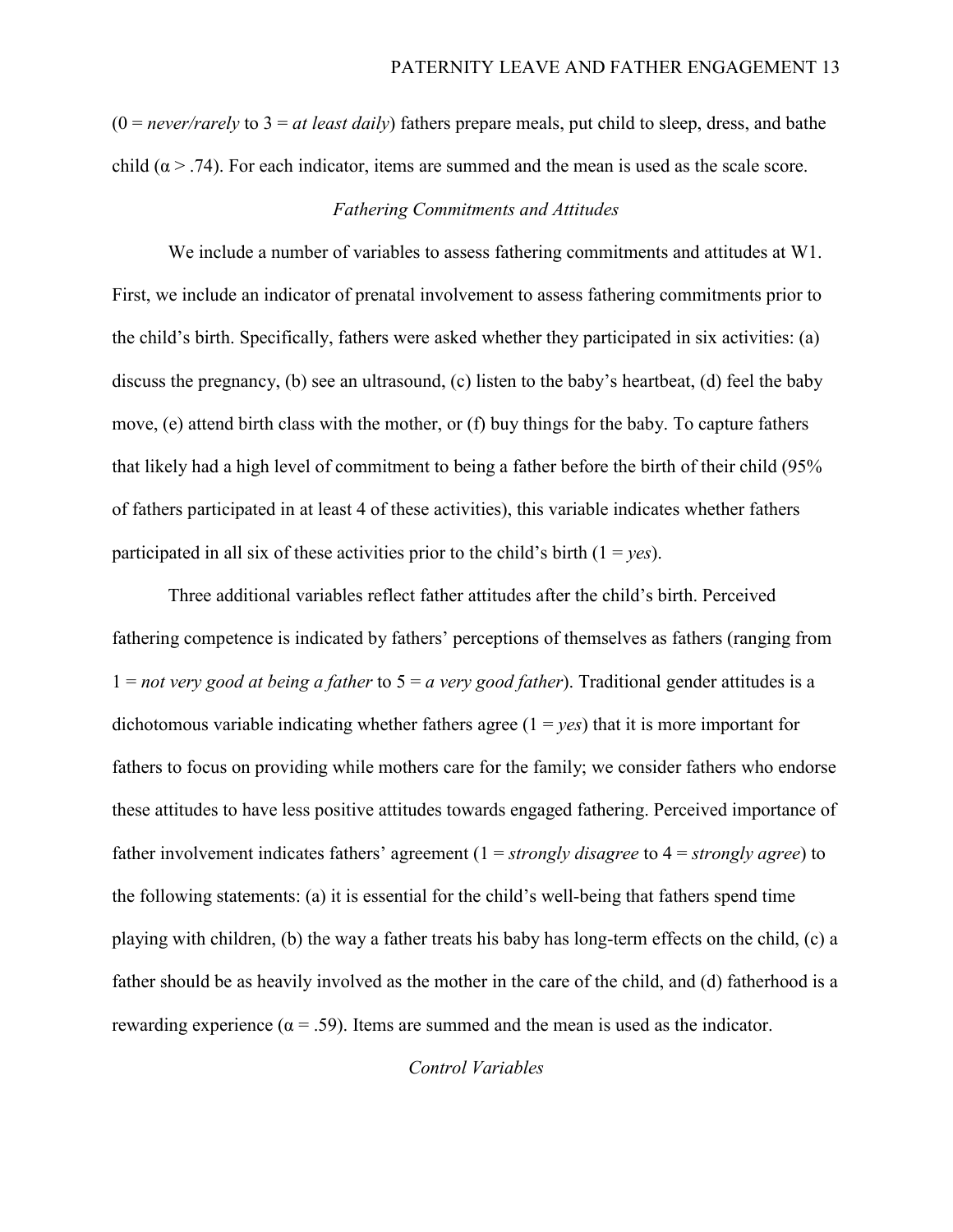A number of variables were included as controls. Controls for SES include income of both fathers and mothers (ranging from 0 = *less than \$10,000* to 8 = *\$100,000 or more*). Father's educational attainment is categorized as (a) did not complete high school, (b) completed high school (used as reference category), (c) some college, and (d) college degree. Father's hours worked is categorized as (a) part-time (less than 35 hours a week), (b) full-time (35-44 hours a week, used as reference category), and (c) more than full time (45 hours a week or more). Occupation type is categorized as (a) professional (used as reference category), (b) labor, (c) service, (d) sales, or (e) other occupational type. Mother's hours worked is categorized as (a) does not work, (b) part-time (less than 35 hours a week), and (c) full-time (35 hours a week or more, used as reference category). Race/ethnicity is coded as (a) White (used as reference category), (b) Black, (c) Latino, or (d) other race/ethnicity.

Other control variables taken from W1 include father's age, child's age, child's gender (1 = *male*), child's low birth weight, urban residence, region of country (northeast, midwest, south, or west, with northeast used as the reference category), length of maternity leave (in months), number of other children, whether the focal child is father's first child  $(1 = yes)$ , relationship status  $(1 = cohabiting, with married used as the reference category)$ , and religious participation (ranging from 0 = *never or almost never* to 3 = *once a week or more*).

We also incorporate time-varying variables into the longitudinal analyses. These variables are coded as previously described, but are taken from W1-W3 and allowed to vary over these waves. Time-varying variables include father's education, income, hours worked (including an additional category of not working for fathers who become unemployed in W2 or W3), occupation type, age, relationship status (although all fathers were married or cohabiting at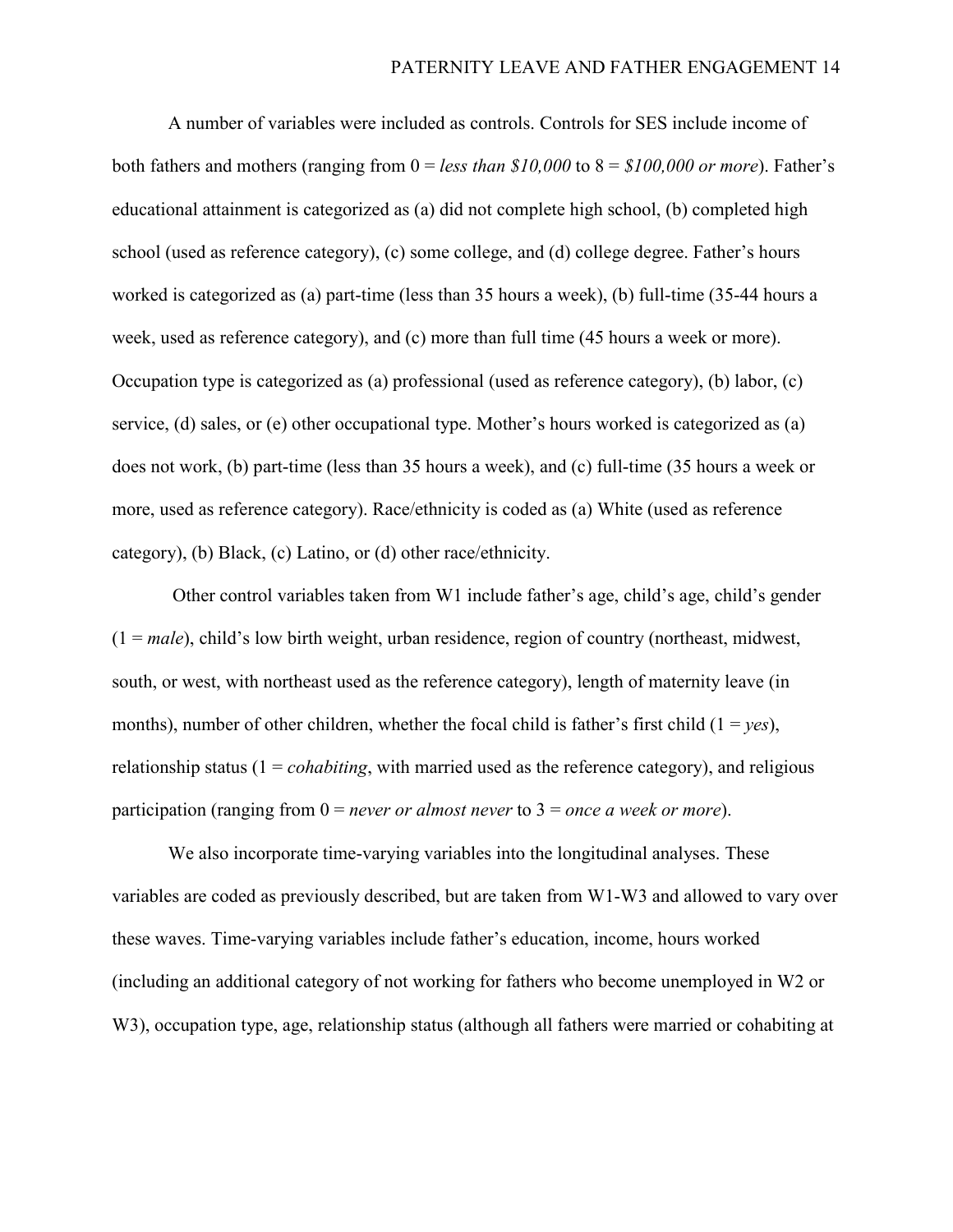W<sub>1</sub>, fathers may separate, divorce, or marry at W<sub>2</sub> or W<sub>3</sub> as long as they remain a resident father), number of children, mother's hours worked, mother's income, child age, and region.

# *Analytic Strategy*

Ordinary least squares (OLS) and multilevel (i.e., growth curve) models are used for our main analyses. First, OLS models are used to analyze whether paternity leave-taking and length of paternity leave are associated with father engagement at W1. We estimate four models in an attempt to better isolate and explain the associations between paternity leave and father engagement: (a) bivariate relationship, (b) add control variables, (c) add prenatal involvement, and (d) add father attitudes after birth. In part, this approach is used because of the endogeneity concerns stemming from the first wave of data being collected at nine months after birth. Timeordering concerns are particularly heightened for our measures of father attitudes, because attitudes are likely reciprocally related to both leave-taking and father engagement (Pragg  $\&$ Knoester, 2017). Nevertheless, formal tests of mediation to assess whether father attitudes may explain the association between paternity leave and father involvement were also conducted using the bootstrapping method. Bootstrapping is a method to assess mediation in which estimates of indirect effects are obtained through repeated resamples from the data, and is appropriate when multiple mediators are used (Preacher & Hayes, 2008). Analyses were run using 5,000 bootstrap samples for each dependent variable, and significant mediating effects were determined using 95% bias-corrected confidence intervals. Because the ECLS-B does not contain indicators of father attitudes prior to the child's birth (and leave-taking), the mediation analyses are primarily used to isolate the association between paternity leave and engagement by providing a conservative estimate of this relationship (by accounting for father attitudes).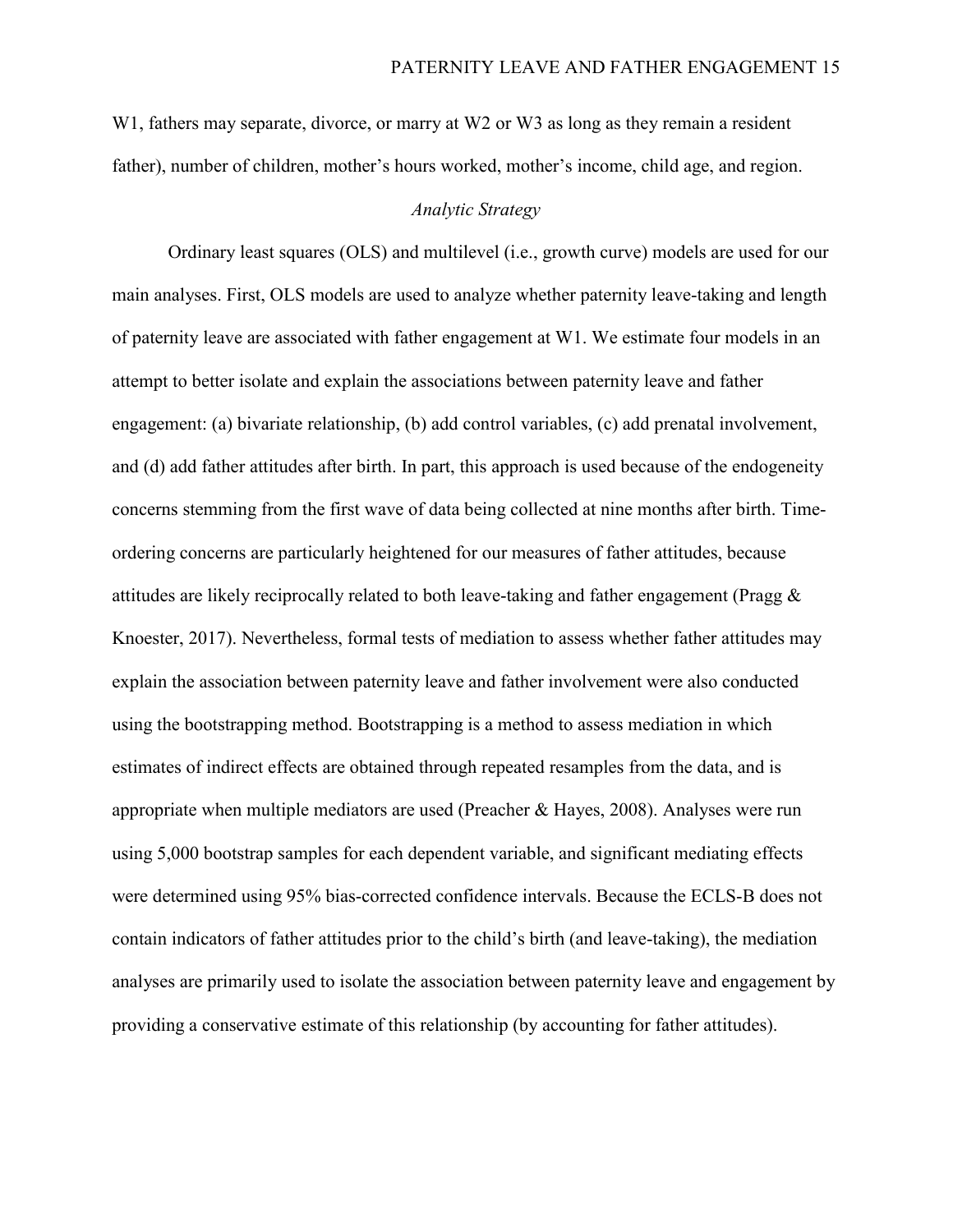Second, multilevel (or growth curve) models are used to analyze the implications of paternity leave-taking and length of paternity leave for longitudinal patterns of father engagement from W1-W3. These models allow for an assessment of trajectories of father engagement over time, and account for the lack of independence and clustering in longitudinal data due to repeated measurements over time (level 1) nested within individuals (level 2) (Raudenbush and Bryk 2002). Unconditional growth models (i.e., models without any predictor variables) were first examined to determine the shape of the growth curve trajectories. For each indicator of father engagement, a quadratic model was the best fitting model (linear and cubic models were also tested). Months after birth was used as the indicator of time and rescaled so that 0 is used to estimate the intercept (0 for W1, 15 for W2, and 39 for W3). A random effect term for months after birth was also included in all models (tests for additional random effects and slopes did not improve the fit of the models). All continuous variables were mean centered.

Similar to the W1 analyses, four models (i.e., bivariate, add controls, add prenatal involvement, add father attitudes) are estimated for each indicator of father engagement. Timeinvariant control variables are taken from W1 (i.e., race/ethnicity, child gender, low birth weight, fathering commitment and attitudes, and length of maternity leave). Time-varying control variables are taken from each wave to allow these to vary over time (i.e., father's education, father's income, father's hours worked, occupation type, religious participation, family structure, number of children, mother's income, mother's hours worked, reside in urban area, and region). Multiple imputation from five imputed models is used to account for missing data in all analyses.

#### *Selection*

In addition to the main analyses, we employed propensity score matching, augmented inverse propensity weighted estimators, and Heckman (1979) techniques in sensitivity analyses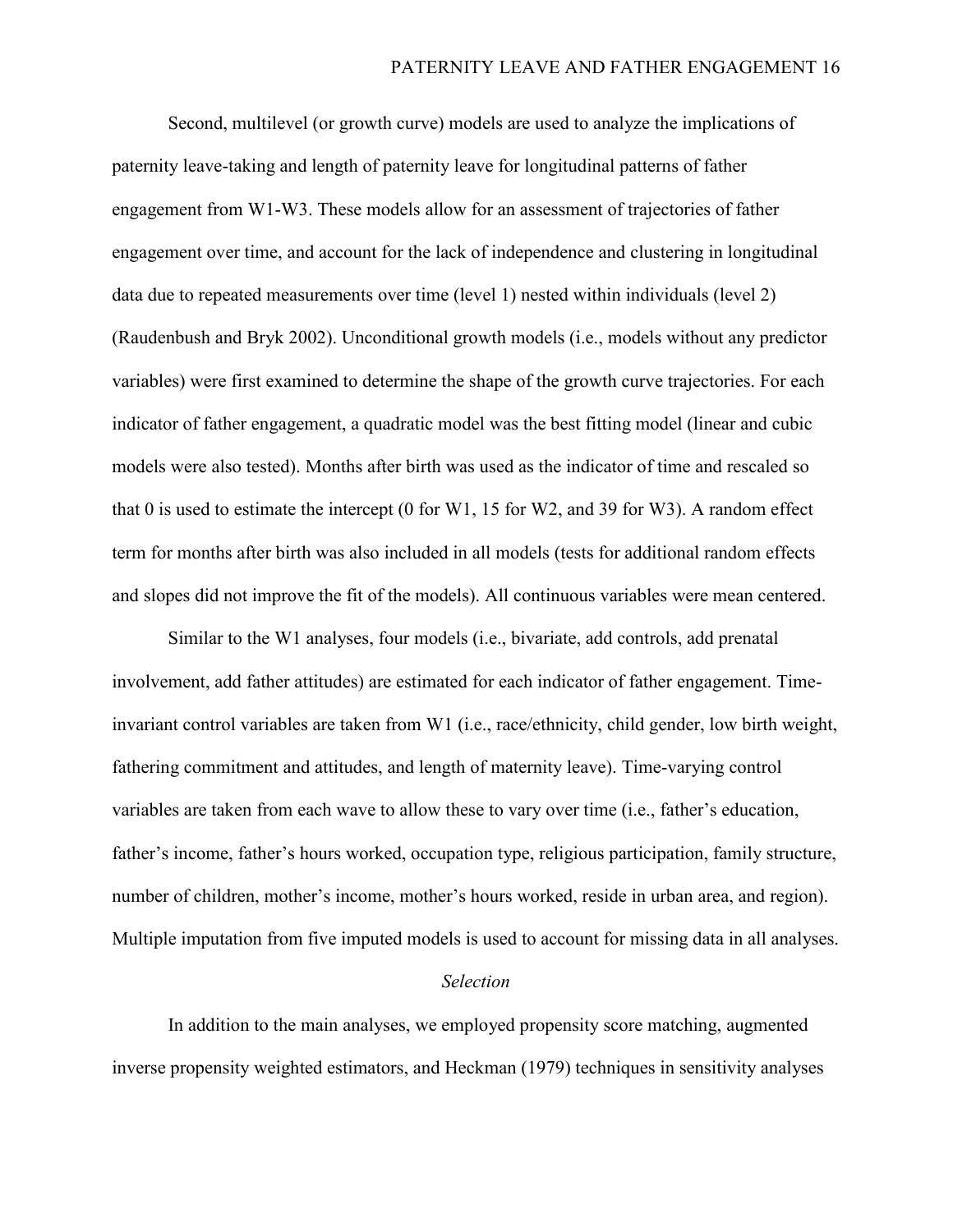in order to gauge whether the results seem to be a function of selection or attrition processes.

Propensity score matching (PSM) was used to assess whether the influence of paternity leave-taking on father engagement is due to selection. PSM models attempt to approximate an experiment involving randomization in which groups are matched on a variety of observed covariates (Rosenbaum & Rubin, 1983). If the matching is successful and the assumptions of PSM are met, then the only difference between the matched groups should be whether or not they received the treatment (i.e., took paternity leave). To estimate propensity scores, we first considered variables that were measured at W1 and were likely unchanged between the child's birth and W1. Thus, we excluded variables for length of maternity leave, father attitudes, mothers' hours worked, and mothers' income, and included a variable for whether mothers worked prior to the child's birth (in supplemental models we included length of maternity leave as a possible selection factor if parents make decisions about leave together, but results were unchanged). We then ran a logistic regression model using the remaining W1 control variables to match fathers in the treatment (took leave) and control (did not take leave) groups and generated propensity scores for each observation (i.e., the probability of taking leave), and cases with the closest propensity scores were matched. We then visually and analytically assessed whether the assumption for common support was met (i.e., that propensity scores overlap between the treatment and control groups), and omitted cases in which the common support assumption was not met. We then assessed whether balance was achieved in each model (i.e., covariates did not differ statistically between the treatment and control groups), and pre- and post-tests suggest that balance was achieved. Finally, the propensity scores and covariates were used to estimate average treatment effects on the treated for each indicator of father engagement.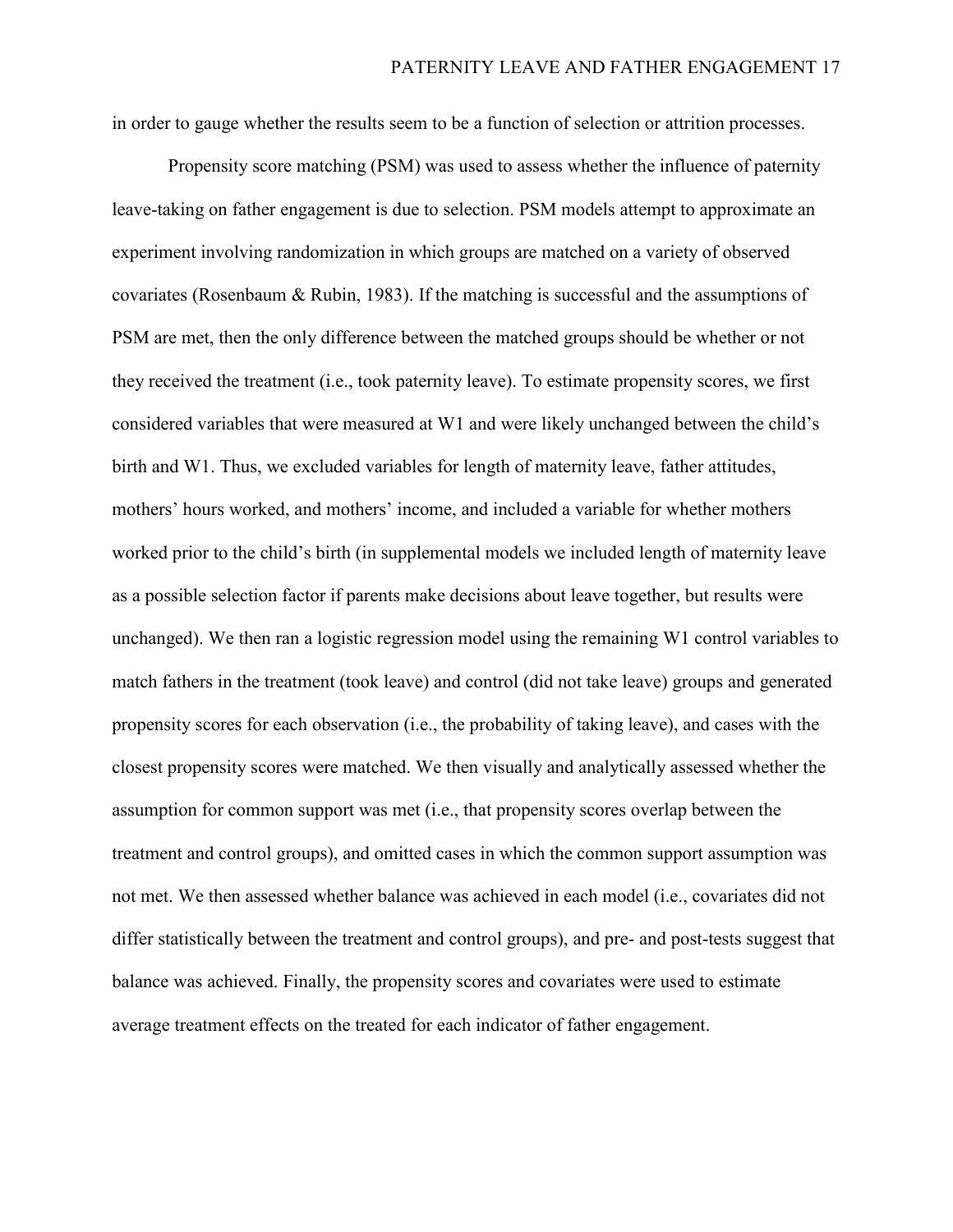We utilized augmented inverse propensity weighted (AIPW) estimators to provide evidence of whether the potential influence of length of paternity leave on father engagement is due to selection. Similar to PSM, this approach estimates average treatment effects accounting for observed covariates that may select people into certain treatments (i.e., lengths of paternity leave), yet differs from PSM in that AIPW estimators can be used when there are multiple treatments (Cattaneo, 2010). To utilize AIPW estimators, we first collapsed length of paternity leave into categories (no leave, less than a week, 1 week, and more than 2 weeks). Results using the full range of leave length (no leave to 5 or more weeks) were similar in supplementary models, and are thus condensed here to conserve space. We then followed a similar process as detailed previously for PSM. Similar to PSM, diagnostic analyses suggest that the main assumptions needed to utilize AIPW estimators were met, and the same variables used for PSM were included in models that simultaneously predict length of paternity leave and indicators of father engagement to estimate the average treatment effects of length of paternity leave.

Finally, we considered whether the results may be due to attrition bias. Specifically, 25% of resident fathers did not complete the resident father questionnaire (which contains the questions on father involvement and father attitudes), and 38% of the W1 sample experienced attrition by W3. Fathers who completed the resident father questionnaire were more likely to take leave (88% vs. 84%), but did not differ in length of leave compared to fathers who did not complete the questionnaire. Fathers who left the sample between W1-W3 had lower SES, on average, than fathers who remained in the sample. To account for attrition bias, Heckman's (1979) two-stage method was used in sensitivity analyses. Because the Heckman procedure did not change the results, we present our findings without the Heckman procedure applied.

# RESULTS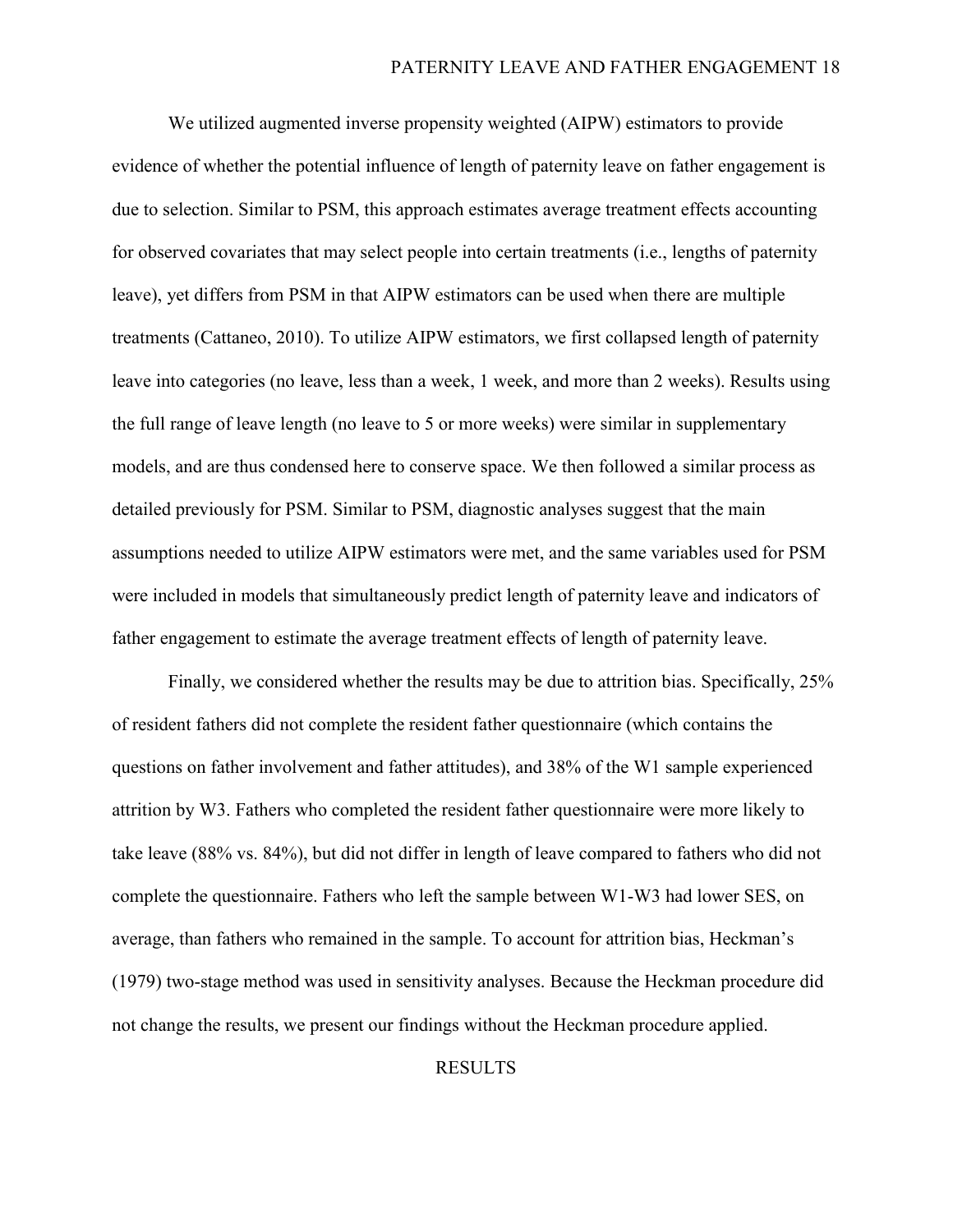Summary statistics for all variables at W1 are reported in Table 1, and separate mean values are reported for fathers who took paternity leave and those who did not. The vast majority of fathers (88%) took paternity leave, but took only 1.53 weeks, on average. Fathers who took leave were more engaged in developmental activities and caretaking than fathers who did not take leave. They also reported higher levels of prenatal involvement and attitudes that prioritize father involvement. Fathers who took leave were also more likely to be higher SES, married, religious, white, and have a partner who took a longer maternity leave.

---------- Insert Table 1 About Here ----------

As shown in Table 2, we first examined the extent to which paternity leave-taking is associated with father engagement at W1. In Model 1, the bivariate results indicated that paternity leave-taking is significantly associated with more frequent engagement in developmental activities ( $b = .07$ ,  $p < .001$ ) and caretaking ( $b = .08$ ,  $p < .05$ ). These results largely persisted after accounting for control variables (Model 2) and prenatal involvement (Model 3). However, paternity leave-taking was no longer significantly related to engagement in developmental activities after father attitudes were included in Model 4, and father attitudes partially explained the relationship between paternity leave-taking and caretaking (although the coefficient for paternity leave-taking remains significant). Results from bootstrap models suggested that 25% of the relationship between paternity leave-taking and engagement in developmental tasks, and 33% of the relationship between paternity leave-taking and caretaking, was mediated by attitudes about the importance of father involvement (results not shown). Surprisingly, there is also evidence that traditional gender attitudes are positively associated with engagement in developmental activities ( $b = .06$ ,  $p < .05$ ) and caretaking ( $b = .09$ ,  $p < .05$ ). However, this is only the case after controlling for positive father attitudes. It may be that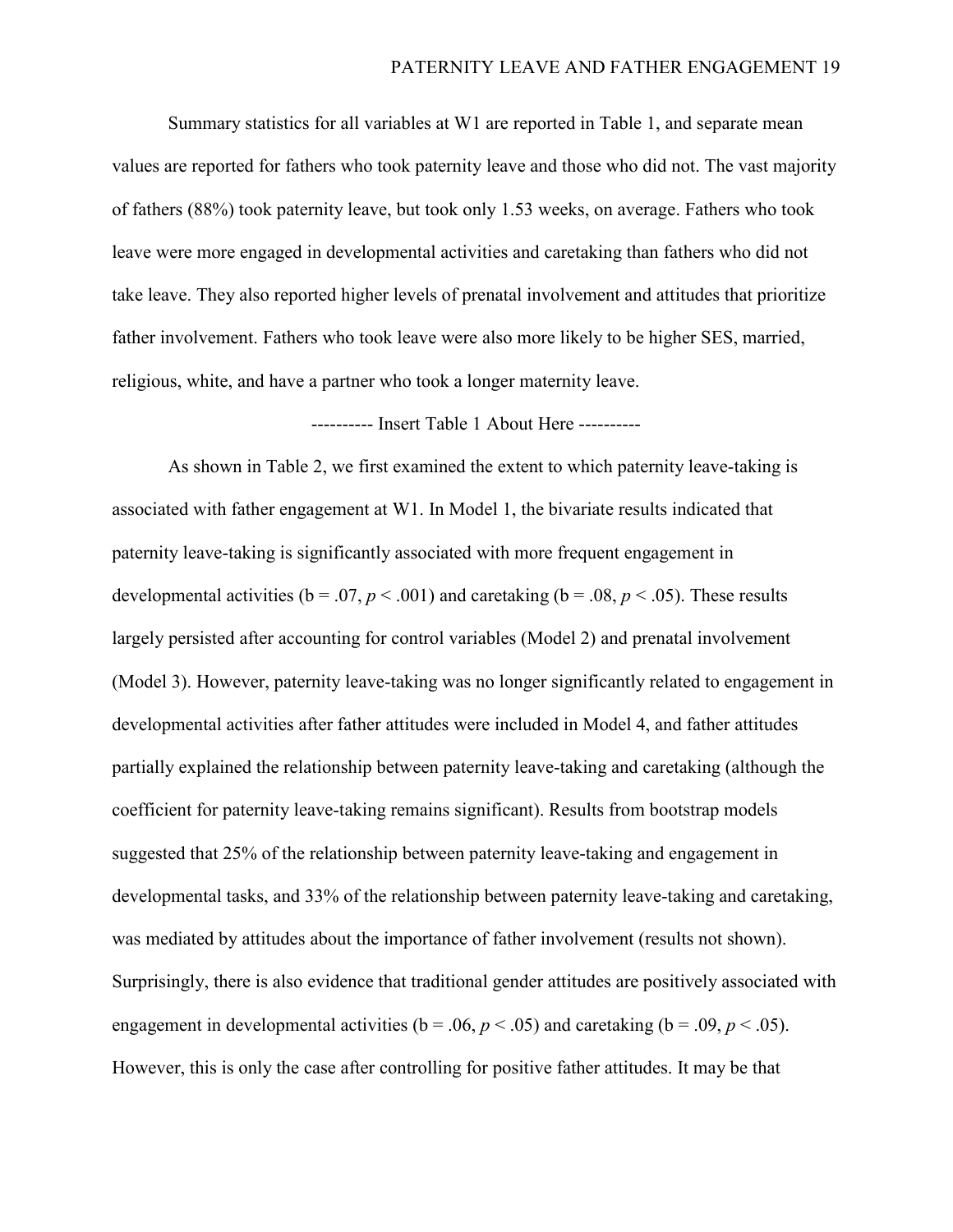traditional attitudes and commitments to paid work can encourage positive father involvement, as well (Townsend, 2002; Wilcox, 2004). Regardless, traditional gender attitudes do not appear to explain the relationship between paternity leave-taking and father involvement. Overall, we generally found some support for the first and fourth hypotheses.

---------- Insert Table 2 About Here ----------

Results examining whether length of paternity leave is associated with father engagement at W1 are presented in Table 3. In Model 1, the bivariate results indicated that length of paternity leave is associated with more frequent engagement in developmental activities ( $b = .04$ ,  $p < .001$ ) and caretaking ( $b = .05$ ,  $p < .001$ ), as expected. The positive associations between length of paternity leave and engagement in developmental activities and caretaking remained significant after accounting for control variables (Model 2), prenatal involvement (Model 3), and father attitudes (Model 4). Also consistent with our expectations, results from bootstrap models (results not shown) suggested that attitudes about the importance of father involvement partially explained the relationships between length of paternity leave and engagement in developmental activities (25% mediated) and caretaking (33% mediated).

# ---------- Insert Table 3 About Here ----------

We next analyzed the extent to which paternity leave is associated with trajectories of father engagement over the first few years of a child's life. In these models, initial status indicates the average level of engagement at the W1 interview (e.g., the baseline level of engagement in developmental activities is 1.54, as shown in Model 1 of Table 4), and the variables listed under initial status indicate relationships with this baseline level of engagement. Linear and quadratic rate of change indicate the degree to which the trajectory changes over time (e.g., the trajectory of engagement in developmental activities increases from W1-W2, and then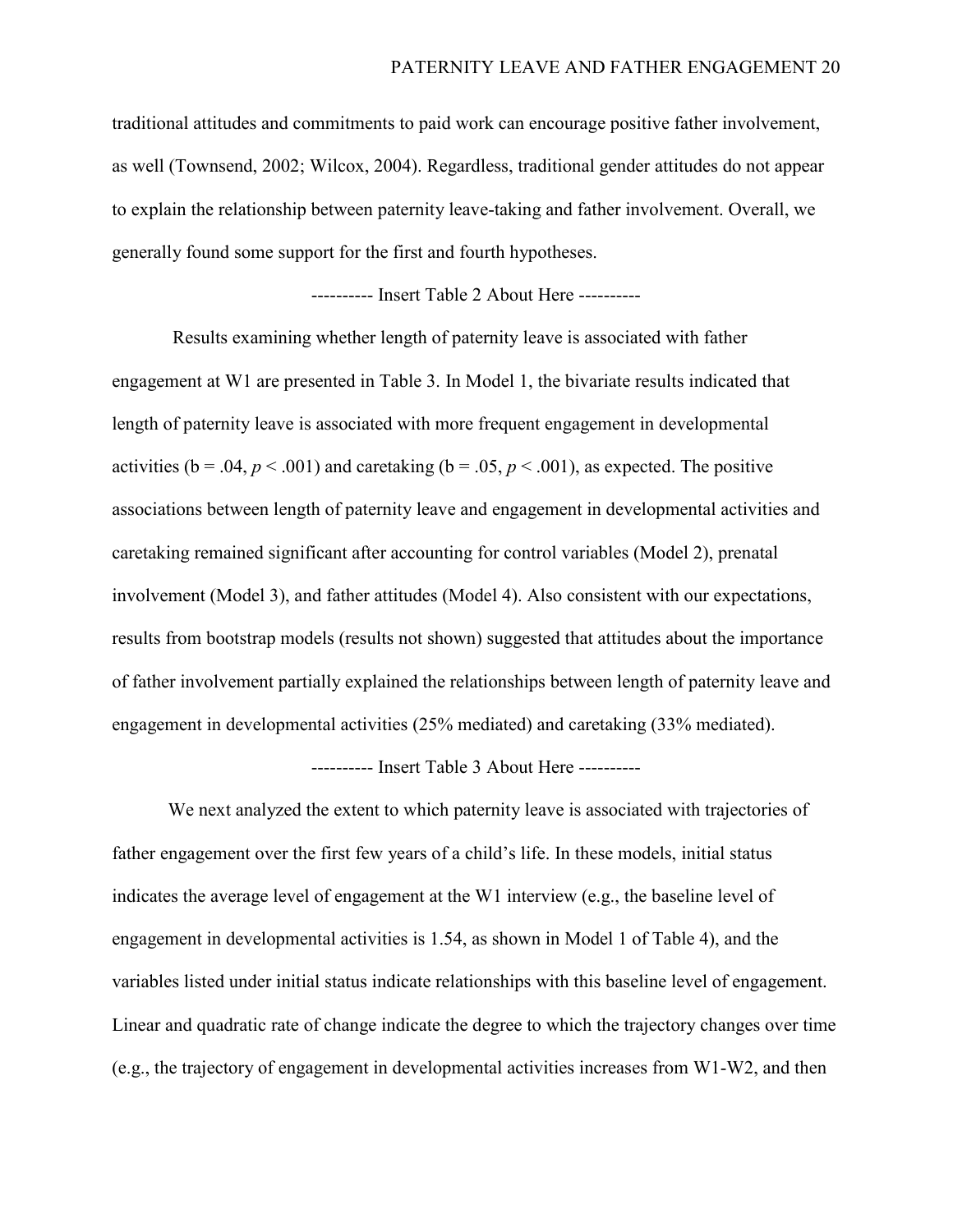decreases from W2-W3), and the variables listed under rate of change indicate relationships with the linear changes (no variables were related to quadratic rate of change).

---------- Insert Table 4 About Here ----------

Results from models assessing the extent to which paternity leave-taking was associated with trajectories of father engagement are presented in Table 4. In contrast to previous research, results suggested that engagement in developmental activities increased between infancy and age 2, but then declined between ages 2 and 4. However, consistent with Hypothesis 1 (as shown in Model 1), paternity leave-taking ( $b = .08$ ,  $p < .05$ ) was positively associated with a higher initial level of engagement in developmental activities. The linear slope coefficient for paternity leavetaking was not statistically significant, suggesting that fathers who took paternity leave engaged in developmental activities more frequently than fathers who did not take leave when children are infants, and this higher level of engagement in developmental activities for fathers who took paternity leave persisted over time. The higher initial level of engagement in developmental activities remained after control variables were introduced (Model 2). However, the coefficient for paternity leave-taking lost statistical significance after considering prenatal involvement (Model 3), which suggests that prenatal involvement may be partially driving the association between paternity leave-taking and engagement in developmental activities.

Yet, the paternity leave-taking coefficient became significant again after accounting for father attitudes (Model 4 of Table 4). Thus, although paternity leave-taking was not significantly related to engagement in developmental activities at W2, it was positively associated with father's engagement in development activities from W1-W3, at equal levels of father commitments and attitudes (this discrepancy appears to be due to the different sample sizes used in each model as well as differences in variance between OLS and multilevel models). Predicted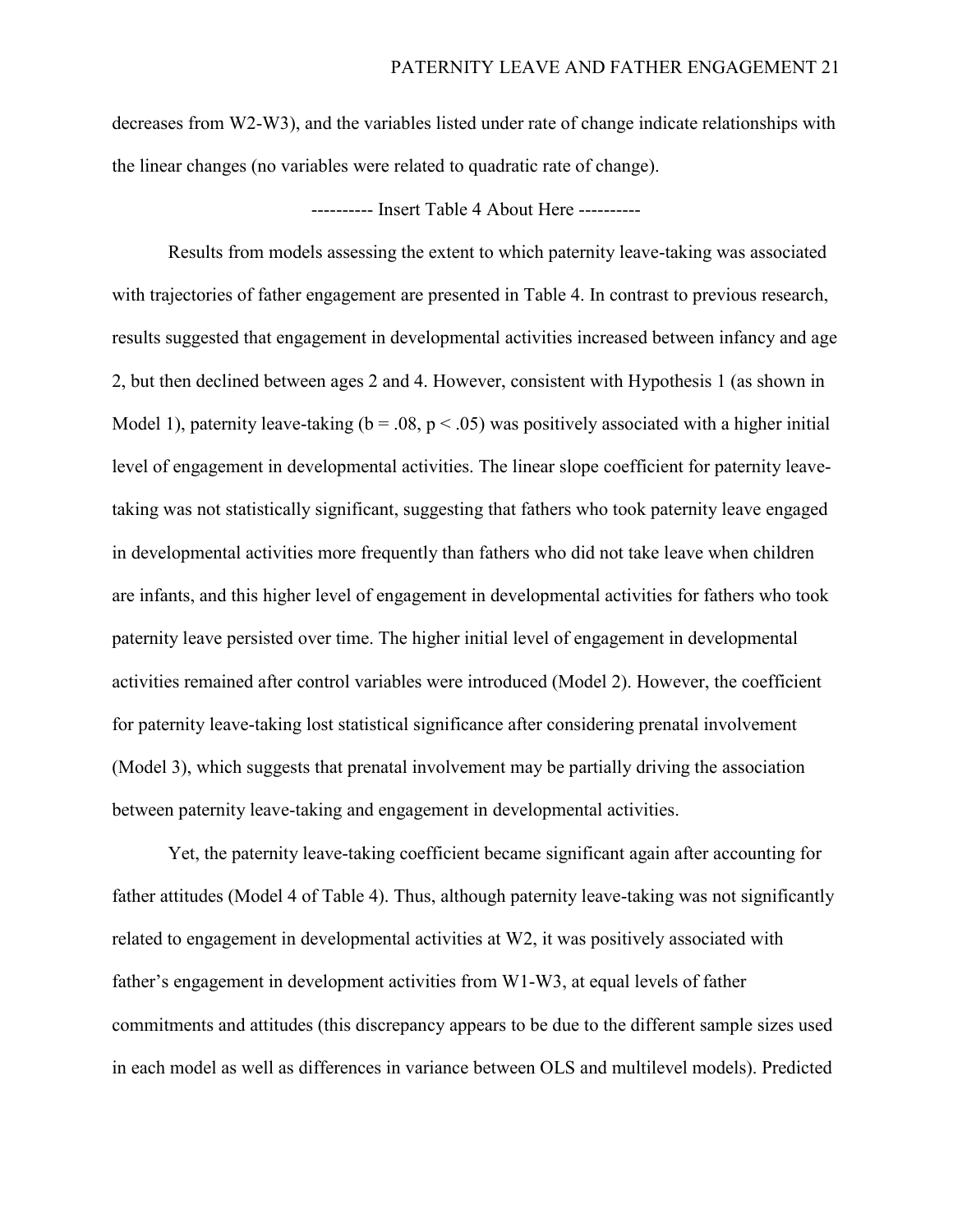means of engagement in developmental activities, taken from Model 4, suggest that fathers who took paternity leave engaged in developmental activities approximately 4% more frequently (1/10 SD) over the first few years of their child's life than fathers who did not take leave. This effect size was modest, but significant. In contrast, trajectories of caretaking were relatively flat (neither the linear nor quadratic rate of change is statistically significant) and paternity leavetaking was unrelated to trajectories of caretaking. Thus, there was modest evidence that paternity leave-taking is associated with father engagement.

---------- Insert Table 5 About Here ----------

Results assessing whether length of paternity leave was associated with trajectories of father engagement are presented in Table 5. Bivariate results (Model 1) suggested that length of paternity leave was associated with higher initial levels of engagement in developmental tasks (b  $= .05, p < .001$ ) and caretaking (b  $= .04, p < .001$ ). These significant relationships persisted when other variables were included (Models 2-4). Consistent with the second hypothesis, longer periods of paternity leave were associated with more frequent engagement when children were infants, and this higher level of engagement (relative to fathers who take shorter periods of leave or no leave) persisted throughout the first few years of a child's life (although the trajectories of caretaking illustrated in Figure 1 hint at a slight increase in involvement for fathers who took no leave or a short leave, the slope coefficients were not significant; thus, the results indicated that trajectories of caretaking are flat, regardless of length of paternity leave).

Results from bootstrap models (results not shown) suggested that attitudes about fathering competence and the importance of father involvement partially mediated the relationship between length of paternity leave and trajectories of developmental activities (25% mediated) and caretaking (33% mediated). Thus, there was some support for our expectations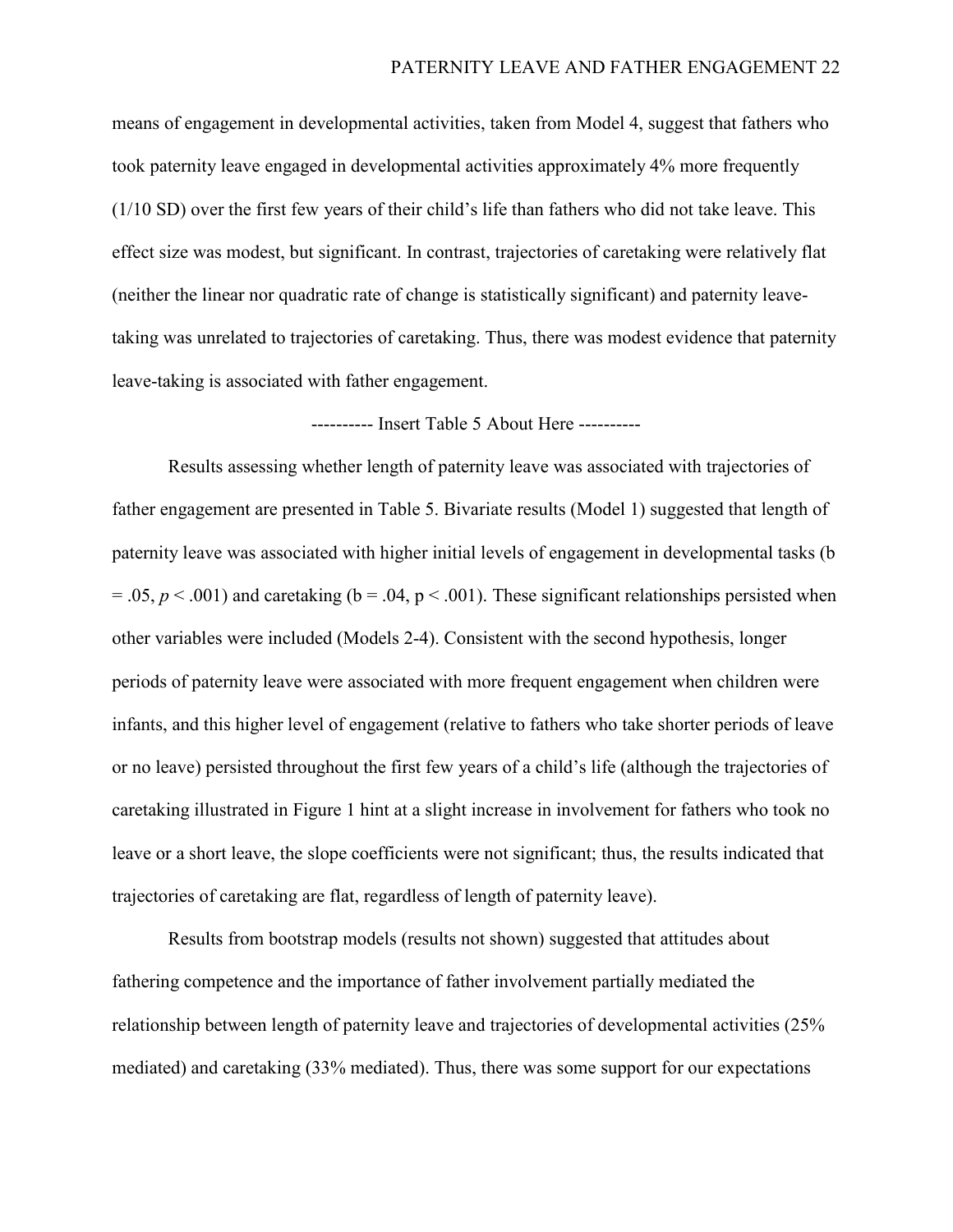that length of paternity leave would be positively associated with trajectories of father engagement and that fathering attitudes would partially explain this relationship. However, the effect sizes seem to be small. Predicted means of father involvement, drawn from Model 4 estimates, indicate that fathers who took four weeks of leave engaged in developmental tasks approximately 7% more frequently (1/5 SD) from W1-W3 than fathers who did not take leave. Similarly, fathers who took four weeks of leave engaged in caretaking approximately 4% more frequently (1/10 SD) from W1-W3 than fathers who did not take leave. These trajectories are illustrated in Figure 1.

---------- Insert Figure 1 About Here ----------

Finally, we compare OLS and multilevel model results with corresponding results from comparable models (with similar sample sizes) that use propensity score matching and augmented inverse propensity weighted estimators, in Table 6. Because our focus is on the extent to which the relationships between paternity leave and father engagement are a function of selection effects, the OLS and multilevel coefficients that are used for these comparisons are taken from Model 3 of Tables 2-5, as they contain the full set of control variables and prenatal involvement (the use of father attitudes measured nine months post-birth is inappropriate for selection into leave analyses).

---------- Insert Table 6 About Here ----------

As shown in the W1 selection model results in Table 6, the previously significant associations between paternity leave-taking and developmental activities and caretaking in the OLS models seem to be due to selection. In contrast, the positive associations between length of paternity leave and these aspects of involvement persisted when AIPW estimators were used, as indicated by the significant coefficients in the W1 selection model results. The coefficients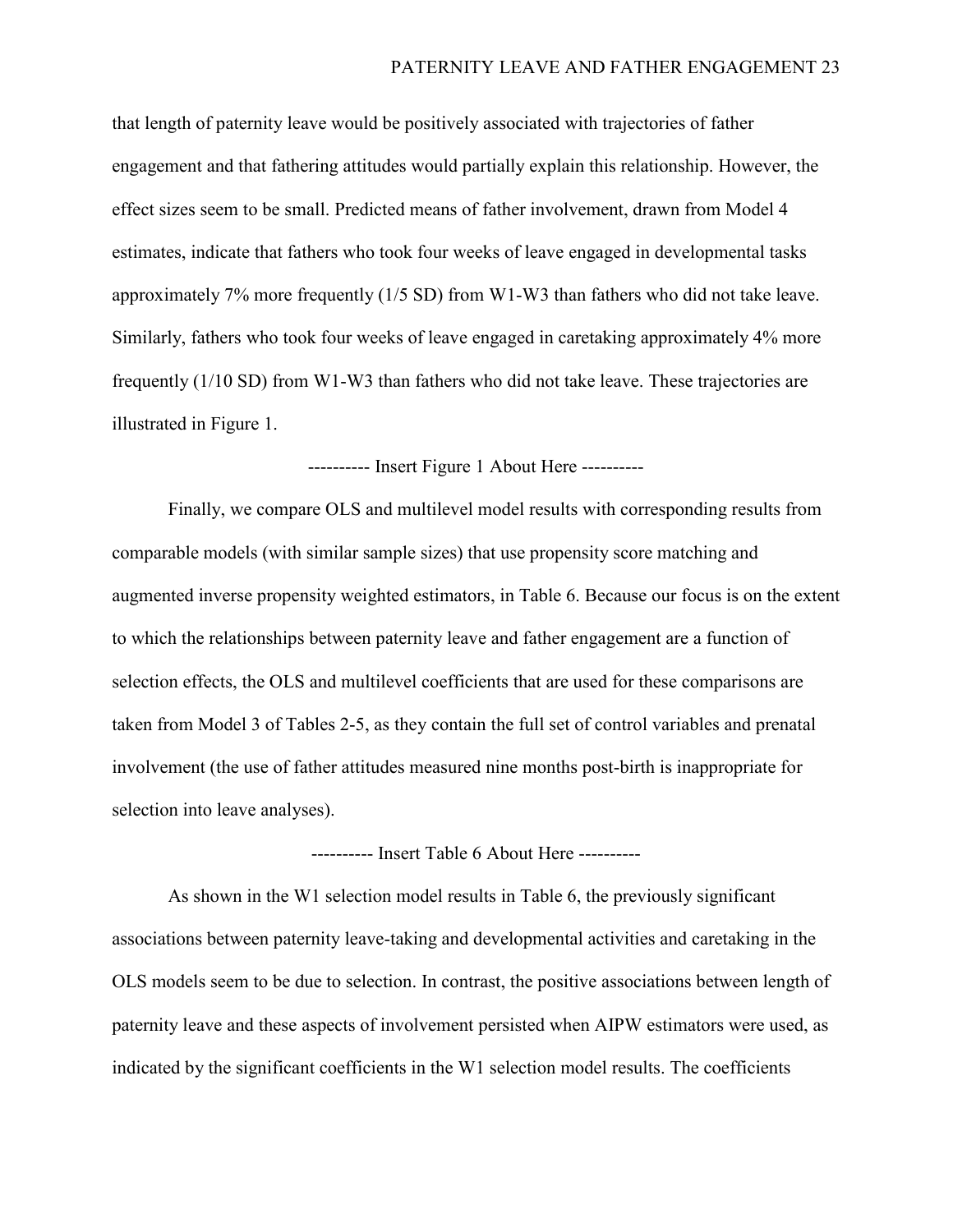suggest that fathers who took at least two weeks of leave engaged in developmental tasks approximately 4% more frequently and caretaking approximately 7% more frequently when children are infants compared to fathers who did not take leave.

As shown in the W1-W3 selection model results from Table 6, PSM models suggest that paternity leave-taking was associated with more frequent engagement in developmental activities from W1-W3 once selection factors are more fully considered ( $b = .07$ ,  $p < .001$ ). That is, paternity leave-taking was associated with more frequent engagement in developmental activities when children were infants, and this higher level of engagement persisted over time (i.e., the slope coefficient, as shown in Table 4, was not significant).

Also, the AIPW results reinforced the evidence of significant associations between length of paternity leave and trajectories of father's engagement in both developmental activities and caretaking. That is, longer periods of leave were associated with more frequent engagement in developmental activities and caretaking when children were infants, and these higher levels of engagement persisted over time (i.e., the slope coefficients, shown in Table 5, were not significant). Specifically, fathers who took at least two weeks of leave engaged in developmental tasks and caretaking approximately 7% more frequently over the first few years of their child's life than fathers who did not take leave.

Overall, once indirect relationships and selection effects are accounted for, results suggest that fathers who take paternity leave engage in developmental activities more frequently throughout the first few years of their child's life than fathers who do not take paternity leave. Longer periods of leave are also associated with more frequent engagement in developmental activities and caretaking when children are infants as well as over the first few years of their life.

#### **CONCLUSION**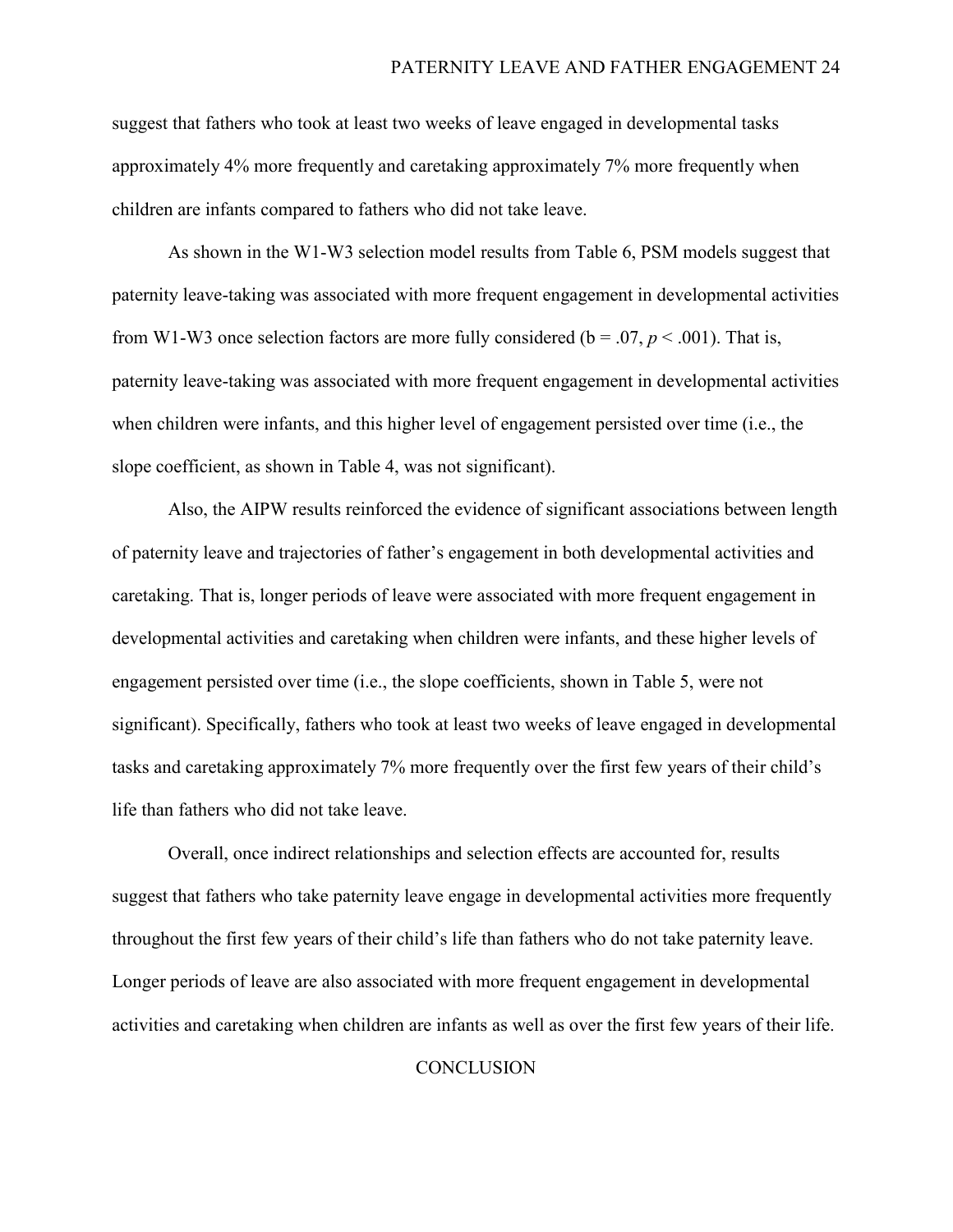The goal of this study was to analyze the relationships between paternity leave and two indicators of father engagement over the first few years of a child's life. We focused on four hypotheses and highlight a number of findings below.

First, we found limited support for the hypothesis that paternity leave-taking per se leads fathers to be more engaged in their children's lives. After including control variables, accounting for selection into paternity leave-taking, and accounting for father attitudes, leave-taking was associated with trajectories of more frequent engagement in developmental tasks. Thus, paternity leave-taking may serve to enhance normative fathering behavior. Developmental tasks such as playing and reading to children are activities that fathers have been more engaged in compared to caretaking (Bianchi et al., 2006; Pleck, 2010). It may be that paternity leave-taking provides fathers with a short period of time that allows them to become familiar with parenting and more comfortable fulfilling the culturally normative roles of fathering in the U.S.

The lack of a significant relationship between paternity leave-taking and father engagement, in some instances (i.e., developmental activities at W1 and caretaking), may be due to a few factors. First, associations between paternity leave-taking and father engagement were largely due to selection, as shown in the propensity score matching models. Indeed, decisions to take paternity leave may be strongly affected by fathers' access to paternity leave programs. Relatively few fathers have access to such programs, and access to these programs is highly dependent on SES, suggesting that any benefits of taking leave may be attributed to pre-existing characteristics (Huerta et al., 2014; Melamed, 2014; SHRM, 2015). Thus, it may be challenging to fully assess the consequences of paternity leave-taking given the piecemeal structure of paternity leave in the U.S. Second, there is little variation in leave-taking in this sample; 88% of fathers took leave, which limits the potential differences that can be assessed between fathers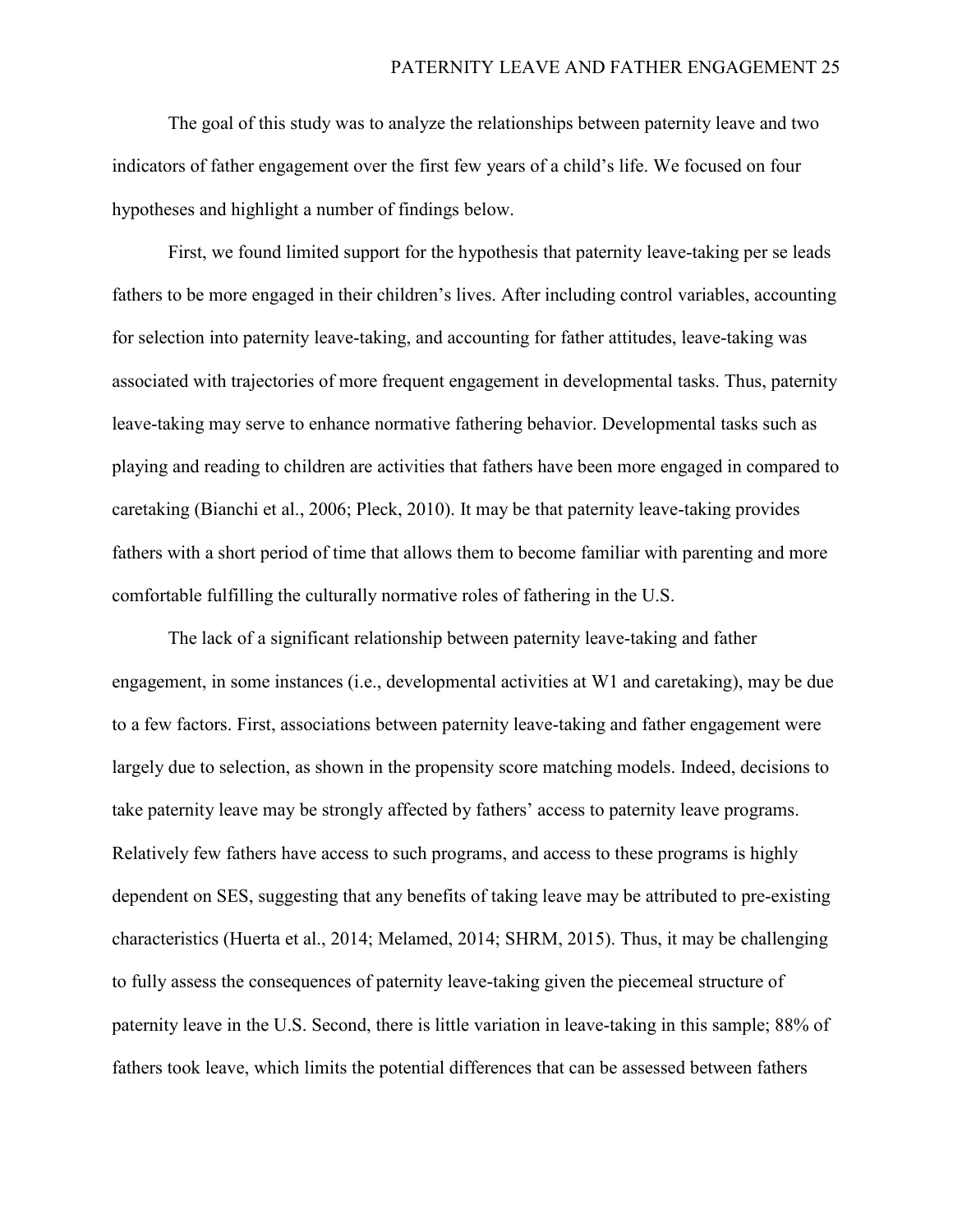who did, and did not, take leave. Given the high rate of leave-taking, it is likely that most fathers took other forms of leave (vacation days, sick days, etc.). Moreover, this study draws on a sample of relatively advantaged families (on average, fathers are college educated, have incomes over \$40,000, and 87% are married), which may help to explain the high rate of leave-taking and evidence of selection effects. Although more research on paternity leave-taking is needed, results from this study do provide some evidence that granting fathers access to leave may encourage them to be more engaged in developmental activities during the early years of their child's life.

Second, we found results that consistently showed that longer periods of paternity leave are associated with more frequent engagement in developmental tasks and caretaking when children were infants, and with trajectories of more frequent engagement in developmental tasks and caretaking during the first few years of a child's life. The opportunity to be home with children for an extended period of time after birth may allow fathers to develop father-child bonds, increasing the likelihood that fathers remain engaged in a child's life (Lamb, 2010; Rehel, 2014). Having a longer period of time off may also help fathers to learn parenting skills and gain confidence as a parent (Pragg & Knoester, 2017; Rehel, 2014).

These results suggest that simply providing access to leave may not be sufficient for encouraging father engagement. Instead, allowing fathers to take more extensive periods of time off may enable them to gain parenting experience that encourages greater involvement when children are infants, and also to maintain this higher level of engagement throughout the first few years of their child's life (Lamb, 2010; Rehel, 2014). Even if access to leave is limited and often restricted to more advantaged fathers, taking longer periods of leave is associated with more frequent engagement net of selection effects. However, effect sizes are small. For example, U.S. fathers spend an average of 7 hours a week on childcare (Parker & Livingston, 2017). Thus, a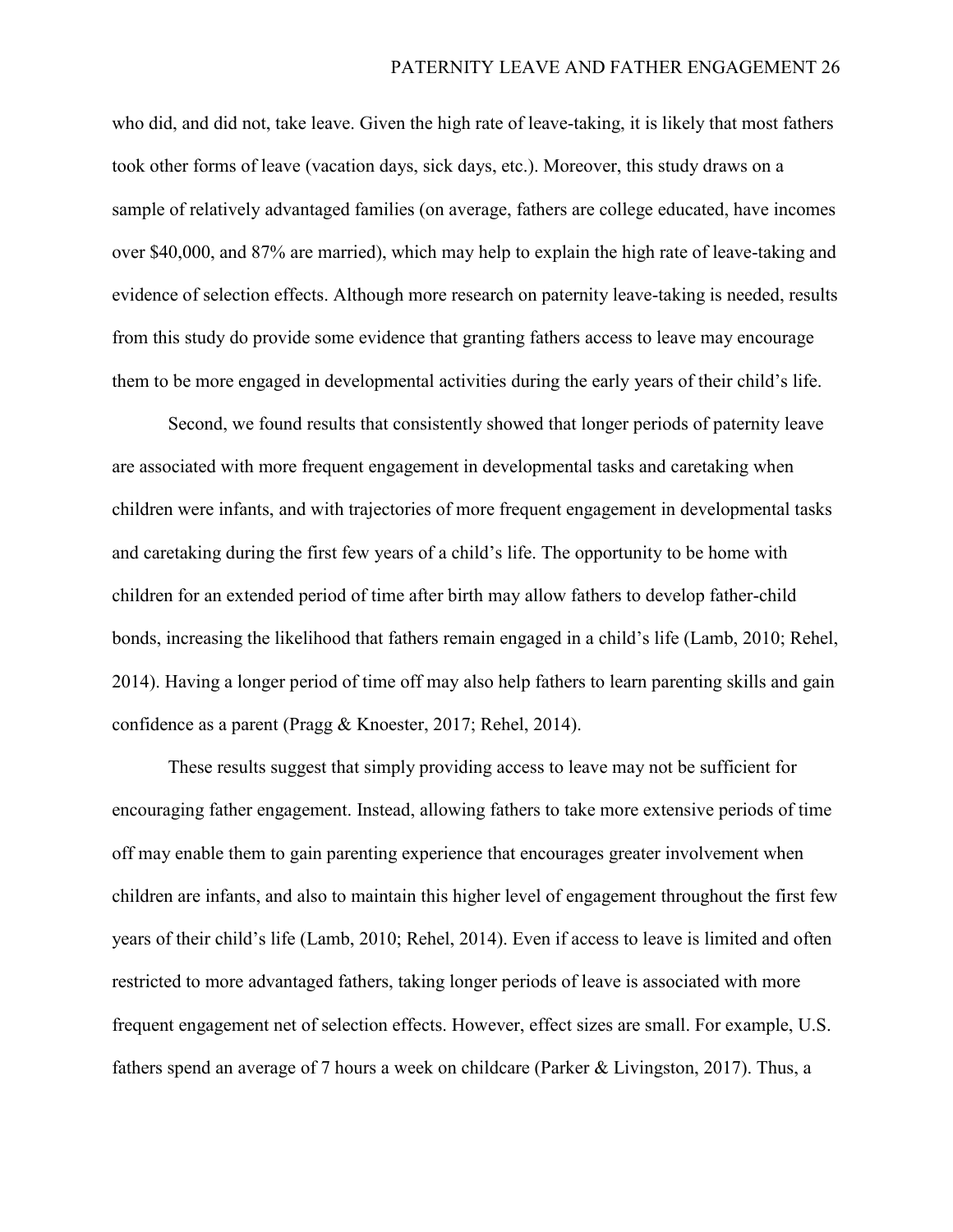7% increase in caretaking among fathers who take 4 weeks of leave would translate to an extra 30 minutes of childcare per week relative to fathers who do not take leave. Taking two weeks of leave would translate to an extra 8.5 minutes of childcare per week. While this may not seem like much, even incremental increases in childcare would go a long way in helping to reduce gender inequalities in domestic labor on a population level.

Finally, we find some evidence that father commitments and attitudes may shape the relationships between paternity leave and father engagement. As noted previously, much of the relationship between paternity leave-taking and father engagement appears to be due to selection. Although some of this selection is due to SES, there is also some evidence that prenatal involvement influences the likelihood that fathers take paternity leave and their subsequent engagement with their child. Given the changing expectations for fathers espoused by the new fatherhood ideal, it is likely that men who embrace this ideal seek out ways to live up to these expectations once they know they will be fathers (Marsiglio & Roy, 2012; Pasley et al., 2014; Pragg & Knoester, 2017). As such, men who are involved prior to the birth of a child are likely to remain highly involved once the child is born (Cabrera et al., 2008), and may also take paternity leave to be involved in the child's life from birth. Thus, continuing to encourage and accept fathers' abilities to be active, involved, and nurturing parents, and providing structural opportunities for fathers to enact these roles (such as paternity leave), may help to facilitate greater father involvement (and positive child outcomes) in the future (Marsiglio & Roy, 2012).

We also find evidence that father attitudes partially explain the relationship between length of paternity leave and father engagement. In particular, longer periods of paternity leave may increase the likelihood that fathers view father involvement as important for child development, view fatherhood as rewarding, and view themselves as more competent fathers.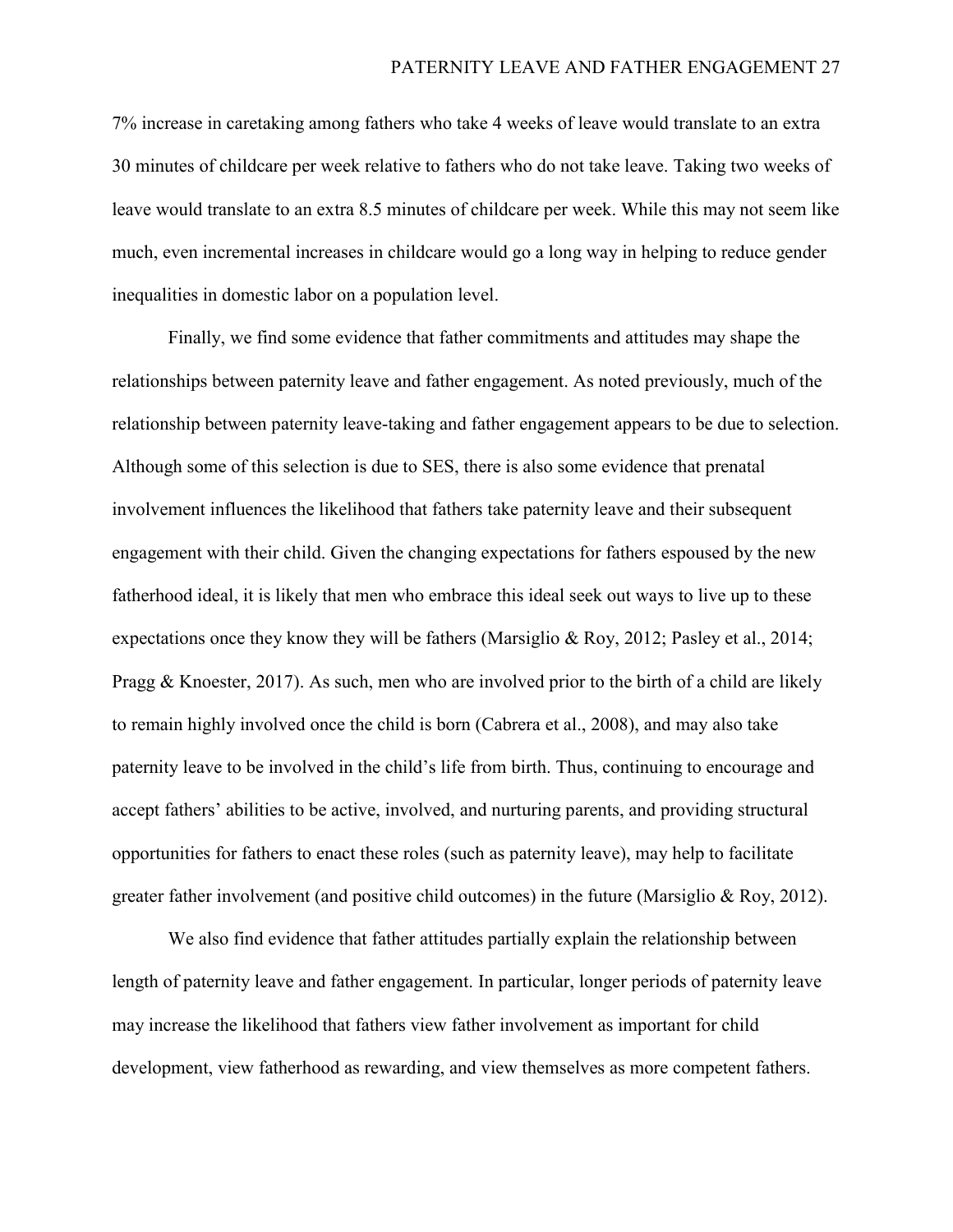Consistent with identity theory, fathers who have the opportunity to spend time with their newborn child may be more likely to feel they are serving an important, and perhaps even necessary, role in their child's life compared to fathers who do not have the opportunity to be home with their child for extended periods of time (Pasley et al., 2014; Rane & McBride, 2000; Rehel, 2014; Stryker, 1968). Not surprisingly, believing that father involvement is important for child development, and viewing oneself as a competent father consequently increases the likelihood that fathers are engaged in their children's lives. Thus, one potential benefit of increasing access to longer periods of paternity leave is that more fathers may be given the opportunity to experience the early stages of parenting, which may encourage men to develop more positive attitudes about fathering and be more involved throughout the first few years of their child's life (Goldberg, 2015; Hofferth et al., 2013; Pragg & Knoester, 2017).

There are some limitations to acknowledge in this study. First, there is a lack of information about what (if any) types of paternity leave programs fathers have access to. Fathers who take leave may be utilizing workplace parental leave programs (which may be paid or unpaid), taking time off through the Family and Medical Leave Act, or using other forms of leave (e.g., vacation or sick days). Unfortunately, fathers were not asked about the type of leave they took, and type of leave may encourage father engagement to differing degrees. For example, fathers on paid leave may feel less economic pressure to return to work than fathers on unpaid leave, and thus may be more focused on engaging in positive interactions with their child.

Second, this study does not account for possible selection effects due to unobserved factors (e.g., availability of paternity leave programs, family-friendly workplace, etc.). A number of strategies were used to account for selection effects due to observed characteristics including the inclusion of a robust set of control variables as well as utilizing propensity score matching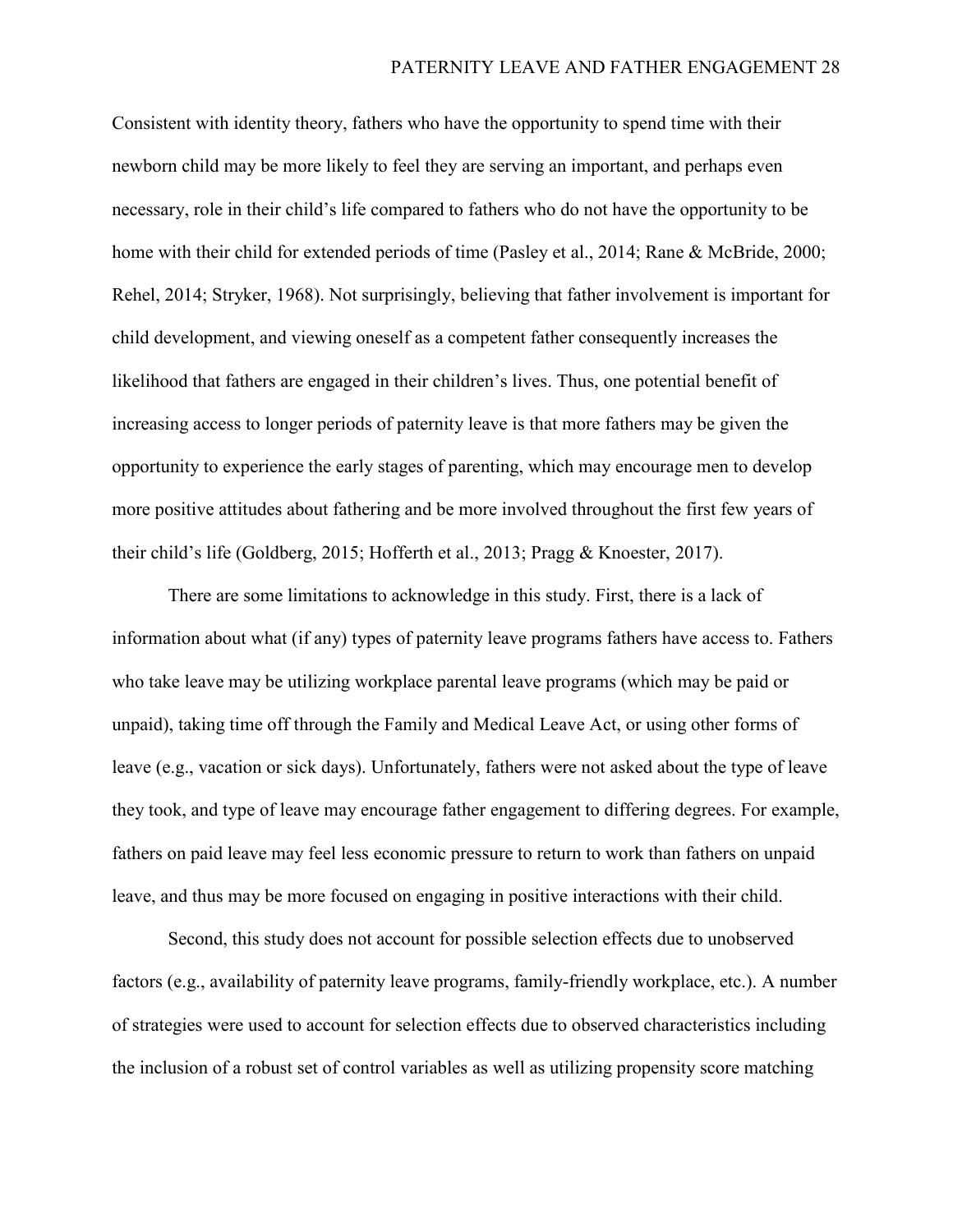and augmented inverse propensity weighted estimators to account for selection due to prenatal involvement, SES, and other controls. However, it is still possible that there are unobserved factors that lead fathers to take longer leaves and have higher levels of engagement.

Third, although this study utilizes two indicators of father engagement, indicators of accessibility or responsibility are not included. In addition, the sample for this study is limited to resident fathers because mothers only reported information on leave-taking for fathers who resided with the focal child. Prenatal involvement is also the only proxy for fathering commitments or attitudes prior to the birth; having additional indicators of fathering commitments and attitudes before having a child would be helpful in more fully assessing whether these select fathers into taking leave and being more involved with their child.

Finally, because parents were first interviewed approximately nine months after the birth of their child, there are some time-order concerns. For example, although it is reasonable to assume that paternity leave and prenatal involvement occurred prior to father's reports of engagement and attitudes nine months post-birth, all measures were collected at the same time. In particular, there are likely reciprocal relationships between father attitudes and engagement as well as father attitudes and leave-taking. We ran sensitivity analyses with stricter time-order requirements (i.e., paternity leave occurs prior to W1, attitudes measured at W1, involvement measured at W2), and results are consistent with the models presented here, which suggests that the relationships between length of paternity leave and father engagement are partially mediated by father attitudes. We present the W1 results to demonstrate the short-term association between paternity leave and father involvement (as the longitudinal analyses assess the long-term implications), but these ancillary analyses provide additional support for the conclusions made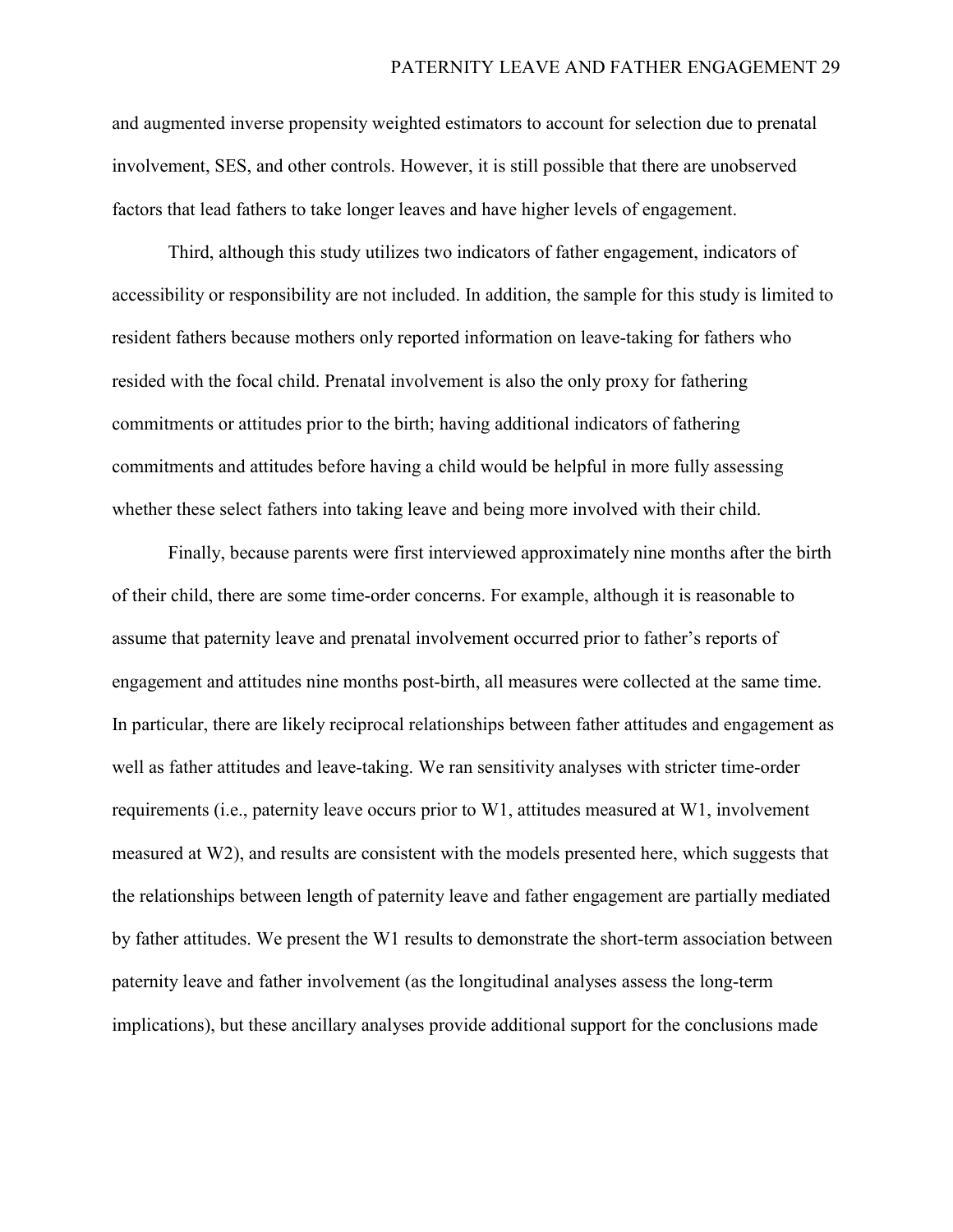here. Future studies should continue to more fully assess possible reciprocal and mediating relationships between paternity leave, father involvement, and father attitudes.

Despite these limitations, this study provides important contributions. By utilizing longitudinal data and focusing on two indicators of father engagement, we advance our understanding of the relationship between paternity leave and father engagement in the U.S. Results highlight that longer periods of leave are associated with more frequent engagement in developmental activities and caregiving with infants, as well as during the first few years of children's lives. In addition, father attitudes partially explain the relationship between length of paternity leave and father engagement. Future research should build on this study to better understand whether and how paternity leave may provide benefits to families.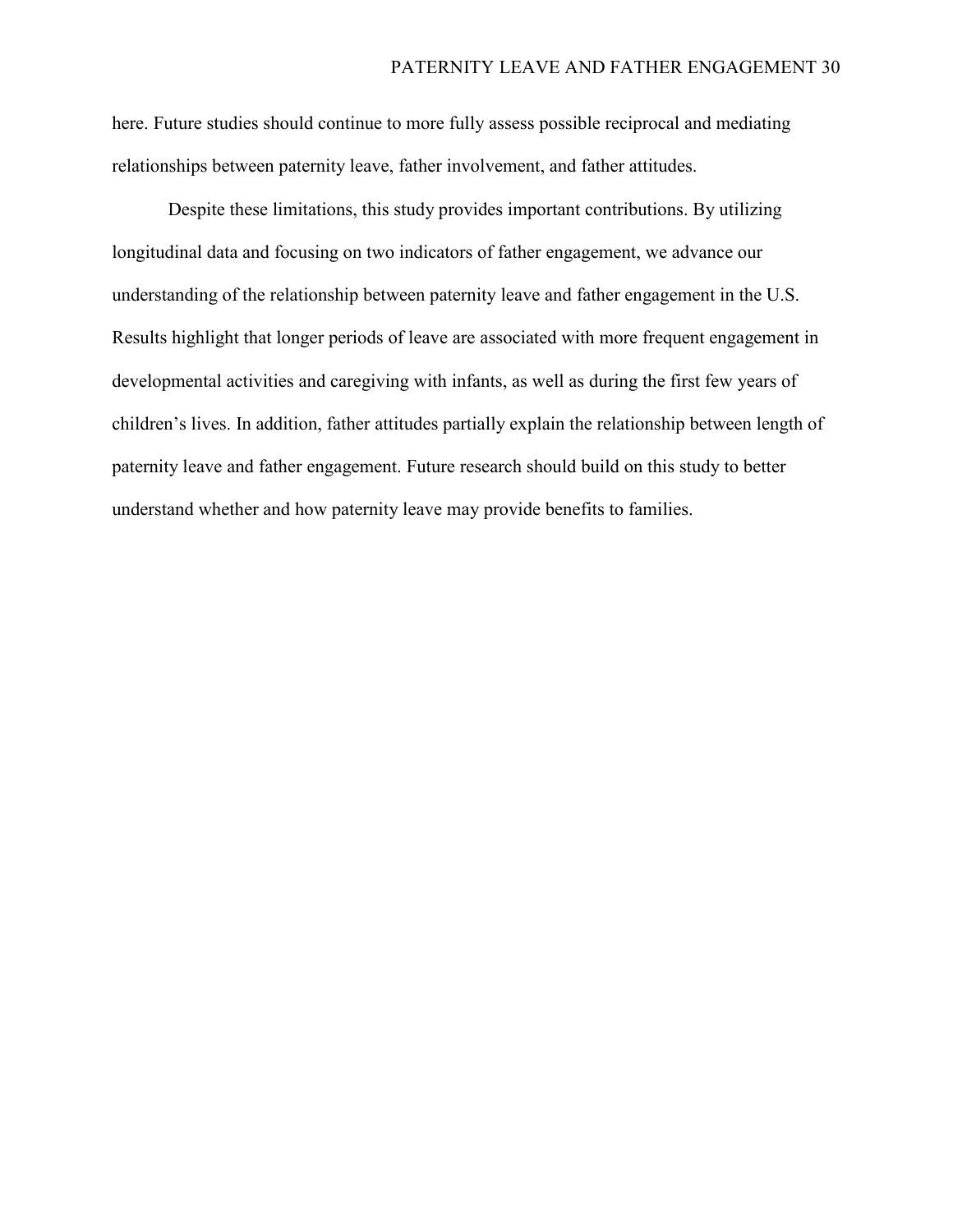#### **REFERENCES**

- Acker, J. (1990). Hierarchies, jobs, bodies: A theory of gendered organizations. *Gender & Society, 4,* 139-158. doi: 10.1177/089124390004002002.
- Albiston, C. & O'Connor, L. T. (2016). Just leave. *Harvard Women's Law Journal, 39,* 1-65.
- Aumann, K., Galinsky, E., & Matos, K. (2011). The new male mystique. Families and Work Institute.
- Bianchi, S. M., Robinson, J. P., & Milkie, M. A. (2006). *Changing rhythms of American family life.* New York: Russell Sage Foundation.
- Brandth, B. & Kvande, E. (1998). Masculinity and child care: The reconstruction of fathering. *The Sociological Review, 46,* 293-313. doi: 10.1111/1467-954X.00120.
- Brandth, B. & Kvande, E. (2002). Reflexive fathers: Negotiating parental leave and working life. *Gender, Work, and Organization, 9,* 186-203. doi: 10.1111/1468-0432.00155.
- Cabrera, N. J., Fagan, J., & Farrie, D. (2008). Explaining the long reach of fathers' prenatal involvement on later paternal engagement. *Journal of Marriage and Family, 70,* 1094- 1107. doi: 10.1111/j.1741-3737.2008.00551.x.
- Cattaneo, M. D. (2010). Efficient semiparametric estimation of multi-valued treatment effects under ignorability. *Journal of Econometrics, 155,* 138-154. doi: 10.1016/j.jeconom.2009.09.023.
- Coltrane, S., Miller, E..C., DeHaan, T., & Steward, L. (2013). Fathers and the flexibility stigma. *Journal of Social Issues, 69,* 279-302. doi: 10.1111/josi.12015.
- DeMaris, A., Mahoney, A., & Pargament, K. I. (2011). Doing the scut work of infant care: Does religiousness encourage father involvement? *Journal of Marriage and Family, 73,* 354- 368. doi: 10.1111/j.1741-3737.2010.00811.x.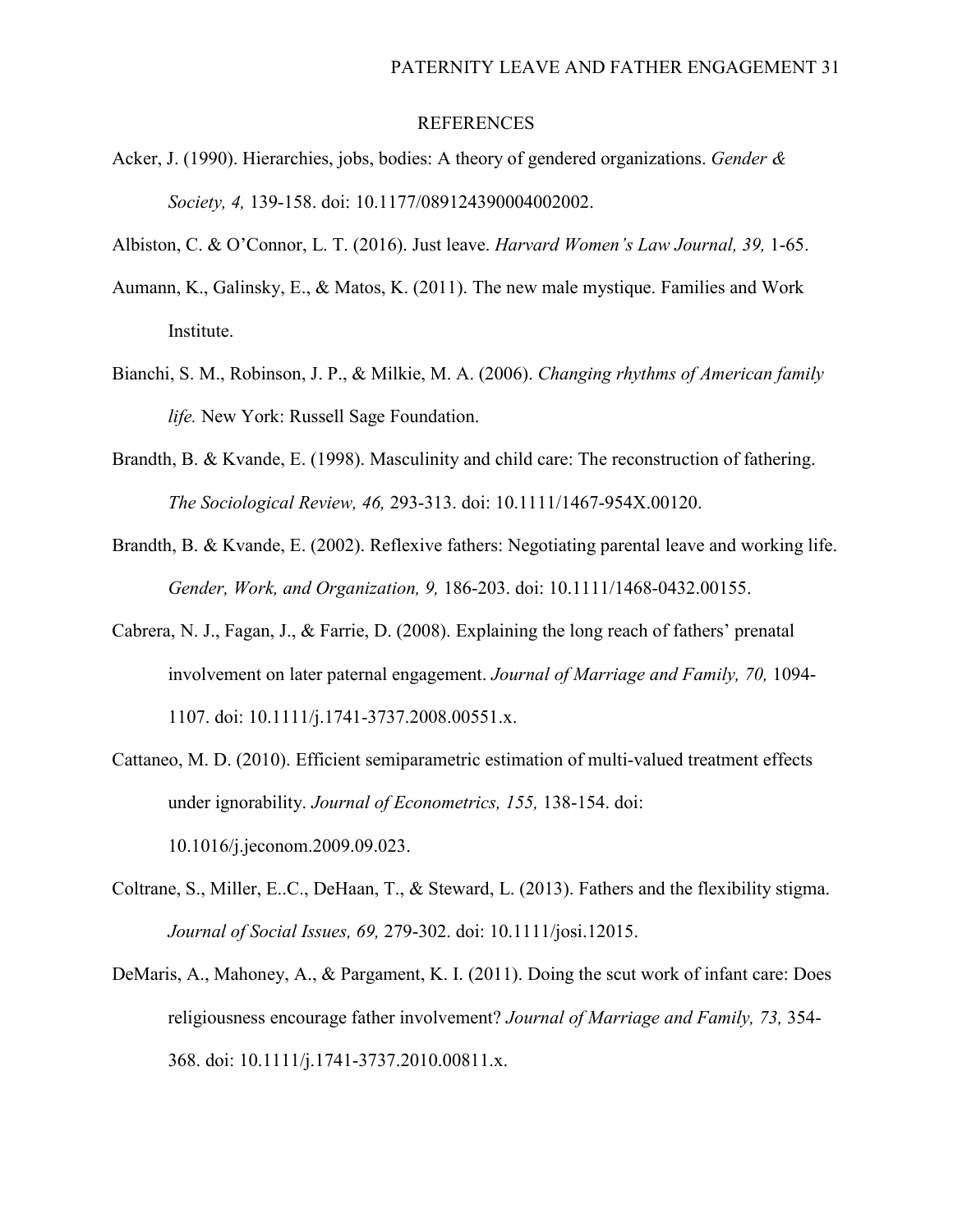- Doucet, A. (2013). Gender roles and fathering. In N. J. Cabrera & C. S. Tamis-Lemonda (Eds.), Handbook of father involvement: Multidisciplinary perspectives (297-319). New York: Routledge.
- Duvander, A. (2014). How long should parental leave be? Attitudes to gender equality, family, and work as determinants of women's and men's parental leave in Sweden. *Journal of Family Issues, 35,* 909-926. doi: 10.1177/0192513X14522242.
- Edin, K. & Nelson, T. J. (2013). *Doing the best I can: Fatherhood in the inner city*. Berkeley: University of California Press.
- Galinsky, E., Aumann, K., & Bond, J. T. (2011). *Times are changing: Gender and generation at work and at home*. New York: Families and Work Institute.
- Goldberg, J. S. (2015). Identity and involvement among resident and nonresident fathers. *Journal of Family Issues, 36,* 852-879. doi: 10.1177/0192513X13500963.
- Han, W. & Waldfogel, J. (2003). The impact of recent legislation on parents' leave taking. *Demography, 40,* 191-200. doi: 10.2307/3180818.
- Harrington, B., Van Deusen, F., Fraone J. S., Eddy, S., & Haas, L. (2014). The new dad: Take your leave. Boston College Center for Work and Family.
- Haas, L. & Hwang, C. P. (2008). The impact of taking parental leave on fathers' participation in childcare and relationships with children: Lessons from Sweden. *Community, Work, and Family, 11,* 85-104. doi: 10.1080/13668800701785346.
- Heckman, J. J. (1979). Sample selection bias as a specification error. *Econometrics, 47,* 153-161. doi: 10.2307/1912352.
- Heymann, J. & McNeill, K. (2013). *Children's chances: How countries can move from surviving to thriving*. Cambridge: Harvard University Press.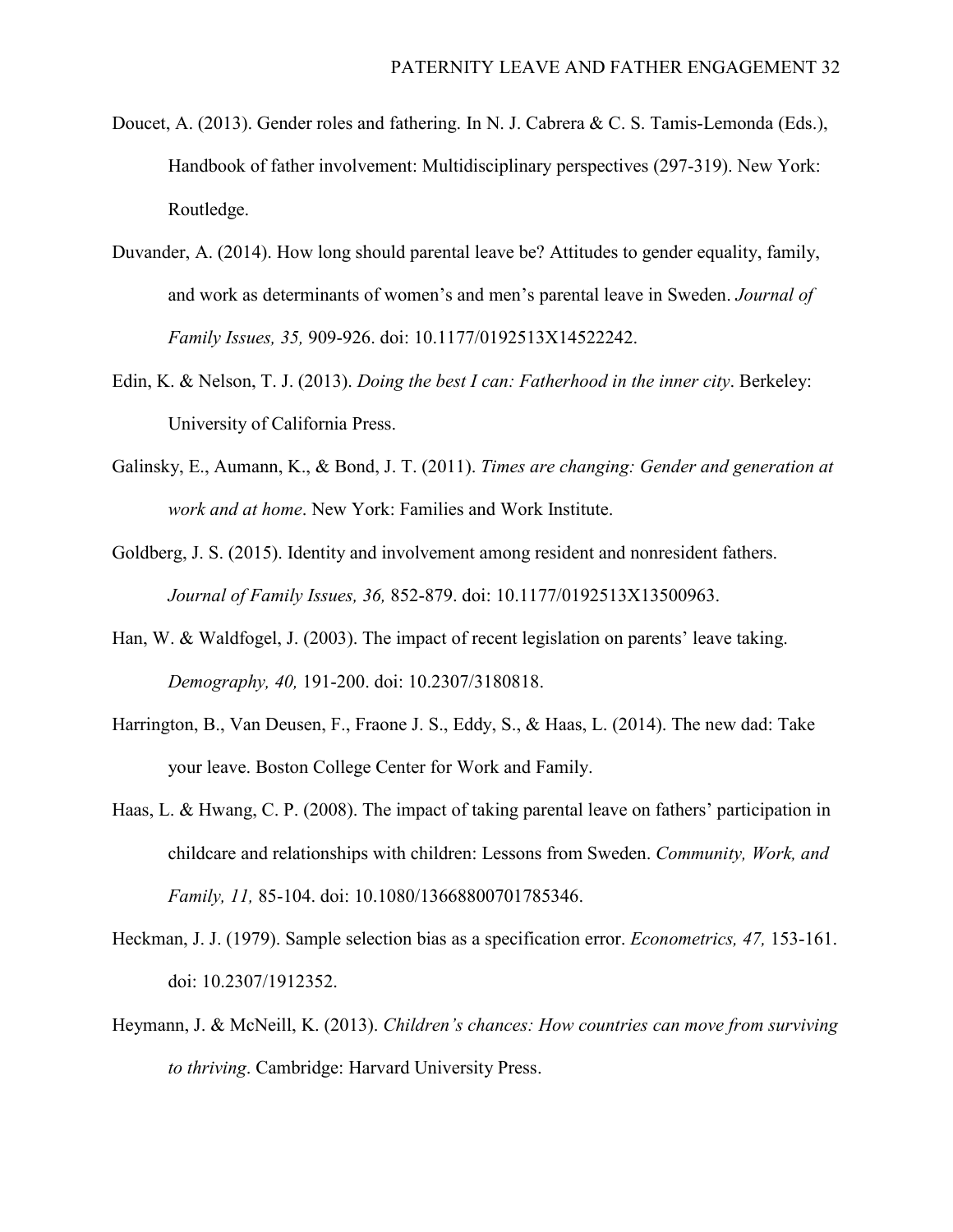- Hofferth, S. L., Pleck, J. H., Goldscheider, F., Curtin, S., & Hrapczynski, K. (2013). Family structure and men's motivation for parenthood in the United States. In N. J. Cabrera and C. S. Tamis-Lemonda (Eds.), Handbook of father involvement: Multidisciplinary perspectives,  $2<sup>nd</sup>$  edition (57-80). New York: Routledge.
- Horowitz, J., Parker, K., Graf, N., & Livingston, G. (2017). Americans widely support paid family and medical leave, but differ over specific policies. Pew Research Center.
- Hosking, A., Whitehouse, G., & Baxter, J. (2010). Duration of leave and resident fathers' involvement in infant care in Australia. *Journal of Marriage and Family, 72,* 1301-1316. doi: 10.1111/j.1741-3737.2010.00766.x.
- Huerta, M. C., Adema, W., Baxter, J., Han, W., Lausten, M., Lee, R., & Waldfogel, J. (2014). Fathers' leave and fathers' involvement: Evidence from four OECD countries. *European Journal of Social Security, 16,* 308-346. doi: 10.1177/138826271401600403.
- Lamb, M. E. (2010). How do fathers influence children's development? Let me count the ways. In M. E. Lamb (Ed.), The role of the father in child development,  $5<sup>th</sup>$  edition (1-26). Hoboken, NJ: Wiley.
- Lamb, M. E. & Lewis, C. (2010). The development and significance of father-child relationships in two-parent families. In M. E. Lamb (Ed.), The role of the father in child development, 5<sup>th</sup> edition (94-153). Hoboken, NJ: Wiley.
- Lamb, M.E., Chuang, S. C., & Hwang, C. P. (2004). Internal reliability, temporal stability, and correlates of individual differences in paternal involvement: A 15-year longitudinal study in Sweden. In R. D. Day & M. E. Lamb (Eds.), *Conceptualizing and measuring father involvement* (129-148). Mahwah, NJ: Lawrence Erlbaum Associates.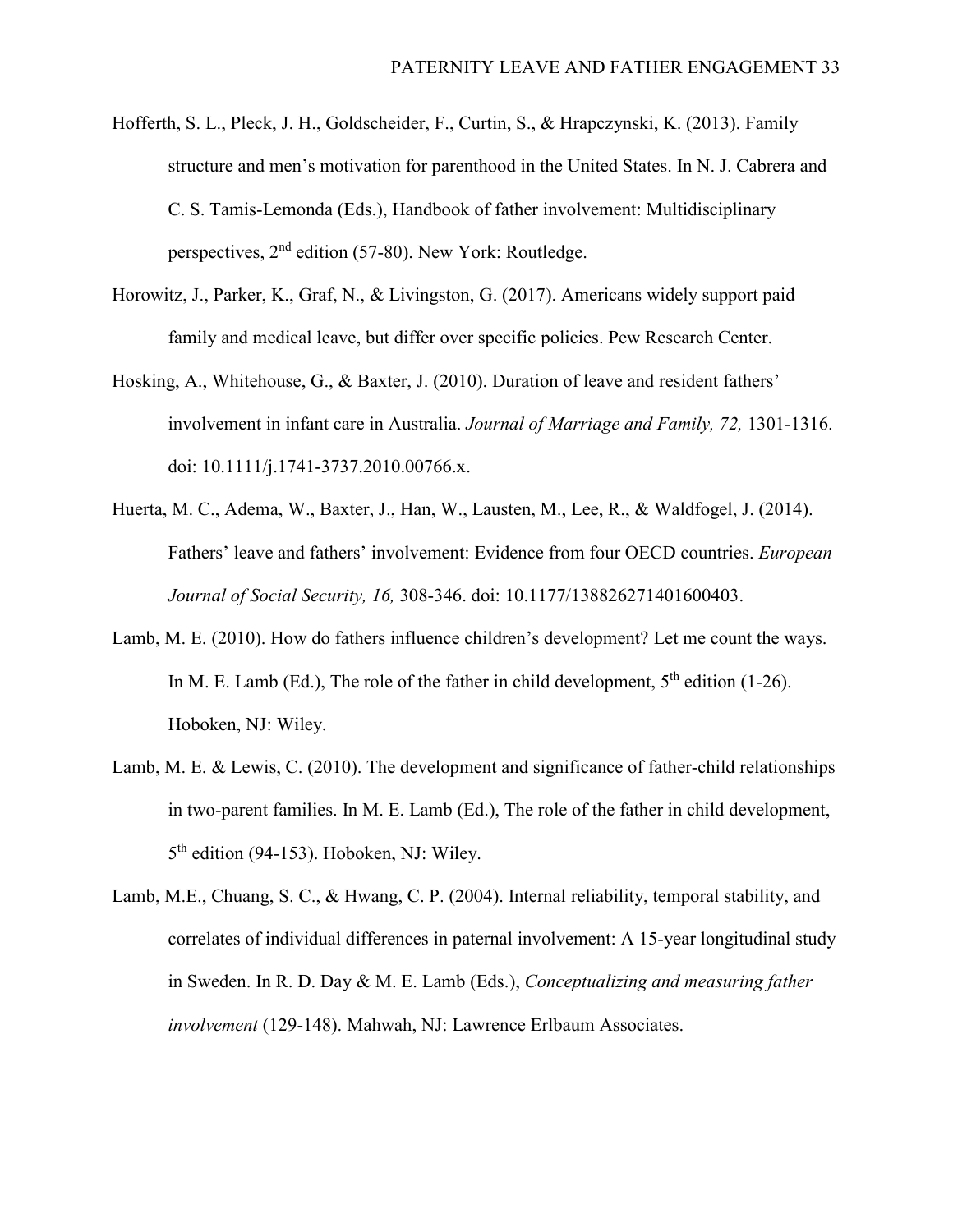- Lamb, M. E., Pleck, J. H., Charnov, E. L., & Levine, J. A. (1985). Paternal behavior in humans. *American Zoologist, 25,* 883-894. doi: 10.1093/icb/25.3.883.
- Marsiglio, W. & Roy, K. (2012). *Nurturing dads: Social initiatives for contemporary fatherhood*. New York: Russell Sage Foundation.
- McKeering, H. & Pakenham, K. I. (2000). Gender and generativity issues in parenting: Do fathers benefit more than mothers from involvement in child care activities? *Sex Roles, 43,* 459-480. doi: 10.1023/A:1007115415819.
- Melamed, A. Z. (2014). Daddy warriors: The battle to equalize paternity leave in the United States by breaking gender stereotypes: A fourteenth amendment equal protection analysis. *UCLA Women's Law Journal, 21,* 53-87.
- Nepomnyaschy, L. & Waldfogel, J. (2007). Paternity leave and fathers' involvement with their young children. *Community, Work and Family, 10,* 427-453. doi: 10.1080/13668800701575077.
- NICHD Early Child Care Research Network. (2000). Factors associated with fathers' caregiving activities and sensitivity with young children. *Journal of Family Psychology, 14,* 200- 219. doi: 10.1037//0893-3200.14.2.200.
- Parker, K. & Livingston, G. (2017). 6 facts about American fathers. Pew Research Center.
- Pasley, K., Petren, R. E., & Fish, J. N. (2014). Use of identity theory to inform fathering scholarship. *Journal of Family Theory and Review, 6,* 298-318. doi: 10.1111/jftr.12052.
- Petts, R. J. (2007). Religious participation, religious affiliation, and engagement with children among fathers experiencing the birth of a new child. *Journal of Family Issues, 28,* 1139- 1161. doi: 10.1177/0192513X07300788.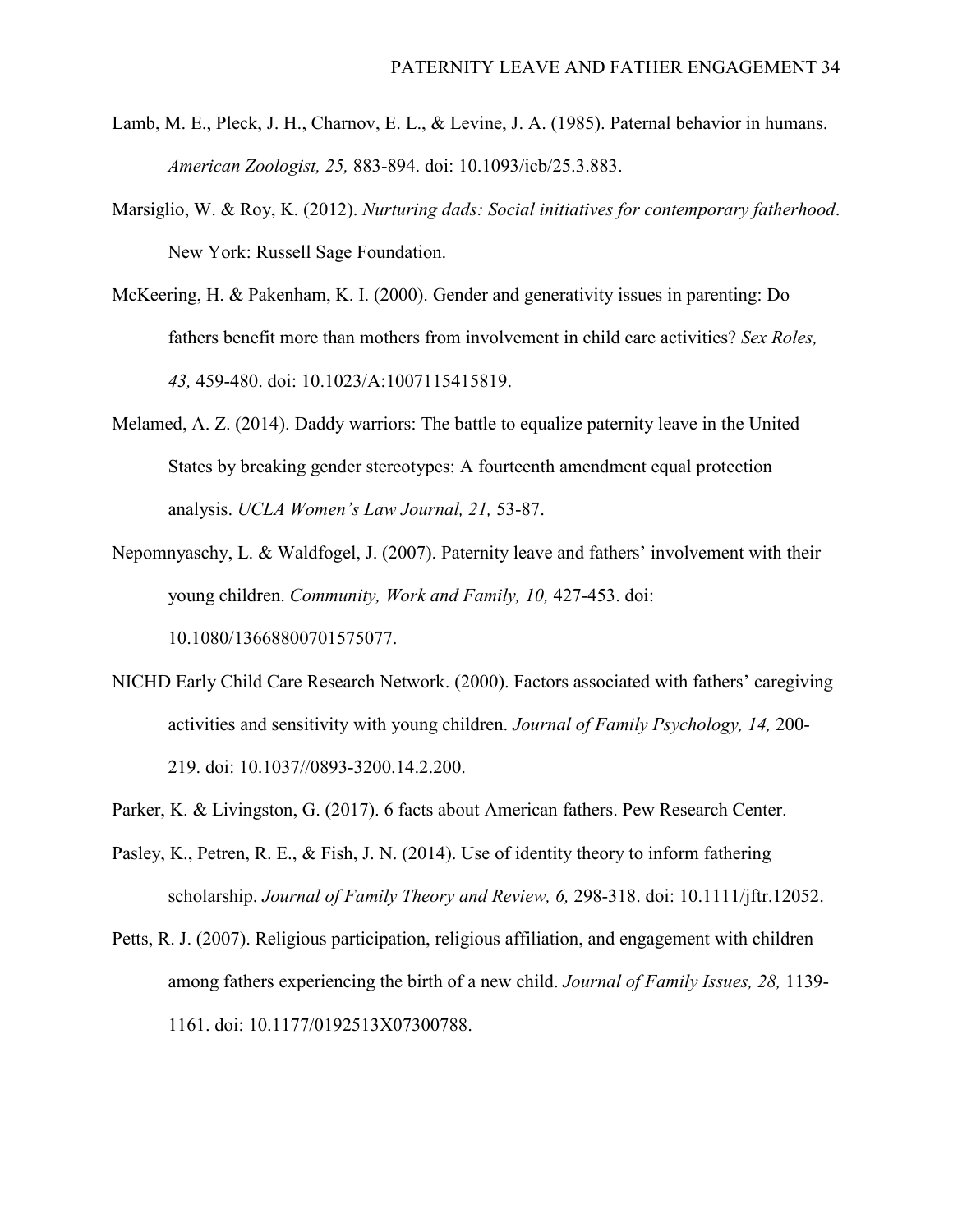- Planalp, E. M. & Braungart-Rieker, J. M. (2016). Determinants of father involvement with young children: Evidence from the ECLS-B. *Journal of Family Psychology, 30,* 135-146. doi: 10.1037/fam0000156.
- Planalp, E. M., Braungart-Rieker, J. M., Lickenbrock, D. M., & Zentall, S. R. (2013). Trajectories of parenting during infancy: The role of infant temperament and marital adjustment for mothers and fathers. *Infancy, 18,* E16-E45. doi: 10.1111/infa.12021.
- Pleck, J. H. (2010). Paternal involvement: Revised conceptualization and theoretical linkages with child outcomes. In M. E. Lamb (Ed.), The role of the father in child development, 5<sup>th</sup> edition (58-39). Hoboken, NJ: Wiley.
- Pragg, B. & Knoester, C. (2017). Parental leave usage among disadvantaged fathers. *Journal of Family Issues, 38,* 1157-1185. doi: 10.1177/0192513X15623585.
- Preacher, K. J., & Hayes, A. F. (2008). Asymptotic and resampling strategies for assessing and comparing indirect effects in multiple mediator models. *Behavior Research Methods, 40*, 879-891. doi: 10.3758/BRM.40.3.879.
- Rane, T. R., & McBride, B. A. (2000). Identity theory as a guide to understanding fathers' involvement with their children. *Journal of Family Issues, 21,* 347-366. doi: 10.1177/019251300021003004.
- Raudenbush, S. W. & Bryk, A. S. (2002). Hierarchical linear models: Applications and data analysis methods. Thousand Oaks: Sage Publications.
- Rege, M. & Solli, I. F. (2013). The impact of paternity leave on fathers' future earnings. *Demography, 50,* 2255-2277. doi: 10.1007/s13524-013-0233-1.
- Rehel, E. M. (2014). When dad stays home too: Paternity leave, gender, and parenting. *Gender and Society, 28,* 110-132. doi: 10.1177/0891243213503900.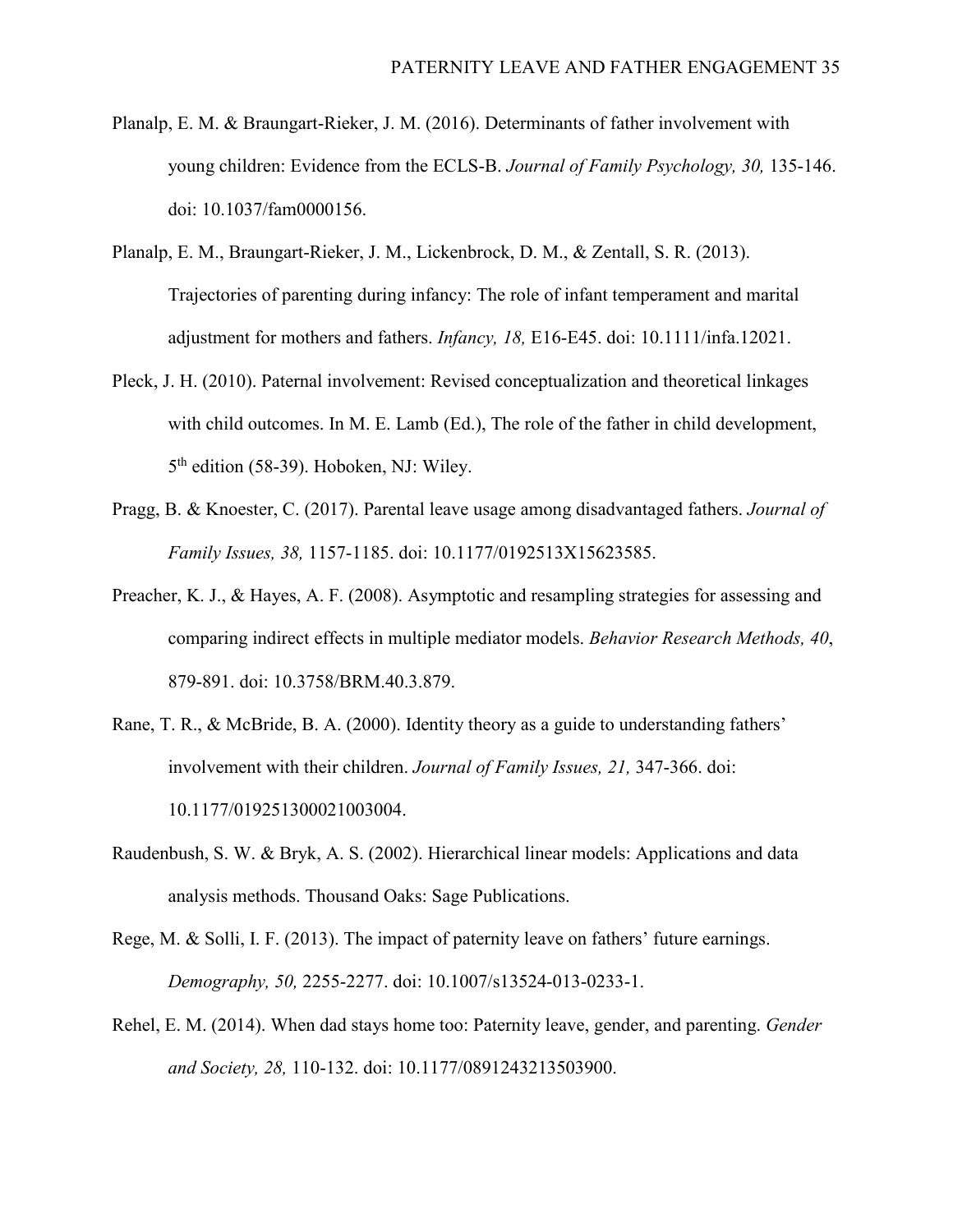- Roggman, L. A., Boyce, L. K., Cook, G. A., & Cook, J. (2002). Getting dads involved: Predictors of father involvement in Early Head Start and with their children. *Infant Mental Health Journal, 23,* 62-78. doi: 10.1002/imhj.10004.
- Rosenbaum, P. R. & Rubin, D. B. (1983). The central role of the propensity score in observational studies for causal effects. *Biometrika, 70,* 41-55. doi: 10.1093/biomet/70.1.41.
- Rudman, L. A. & Mescher, K. (2013). Penalizing men who request a family leave: Is flexibility stigma a femininity stigma? *Journal of Social Issues, 69,* 322-340. doi: 10.1111/josi.12017.
- Sarkadi, A., Kristiansson, R., Oberklaid, F., & Bremberg, S. (2008). Fathers' involvement and children's developmental outcomes: A systematic review of longitudinal studies. *Acta Paediatrica, 97,* 153-158. doi: 10.1111/j.1651-2227.2007.00572.x.
- Seward, R. R., Yeats, D. E., Amin, I., & DeWitt, A. (2006). Employment leave and fathers' involvement with children. *Men and Masculinities, 8,* 405-427. doi: 10.1177/1097184X05277689.
- Stryker, S. (1968). Identity salience and role performance: The relevance of symbolic interaction theory for family research. *Journal of Marriage and the Family, 30,* 558-564. doi: 10.2307/349494.
- Tanaka, S. & Waldfogel, J. (2007). Effects of parental leave and working hours on fathers' involvement with their babies: Evidence from the UK Millennium Cohort Study. *Community, Work, and Family, 10,* 409-426. doi: 10.1080/13668800701575069.
- Society for Human Resource Management. (2015). 2015 employee benefits: An overview of employee benefits offerings in the U.S. Alexandria, VA.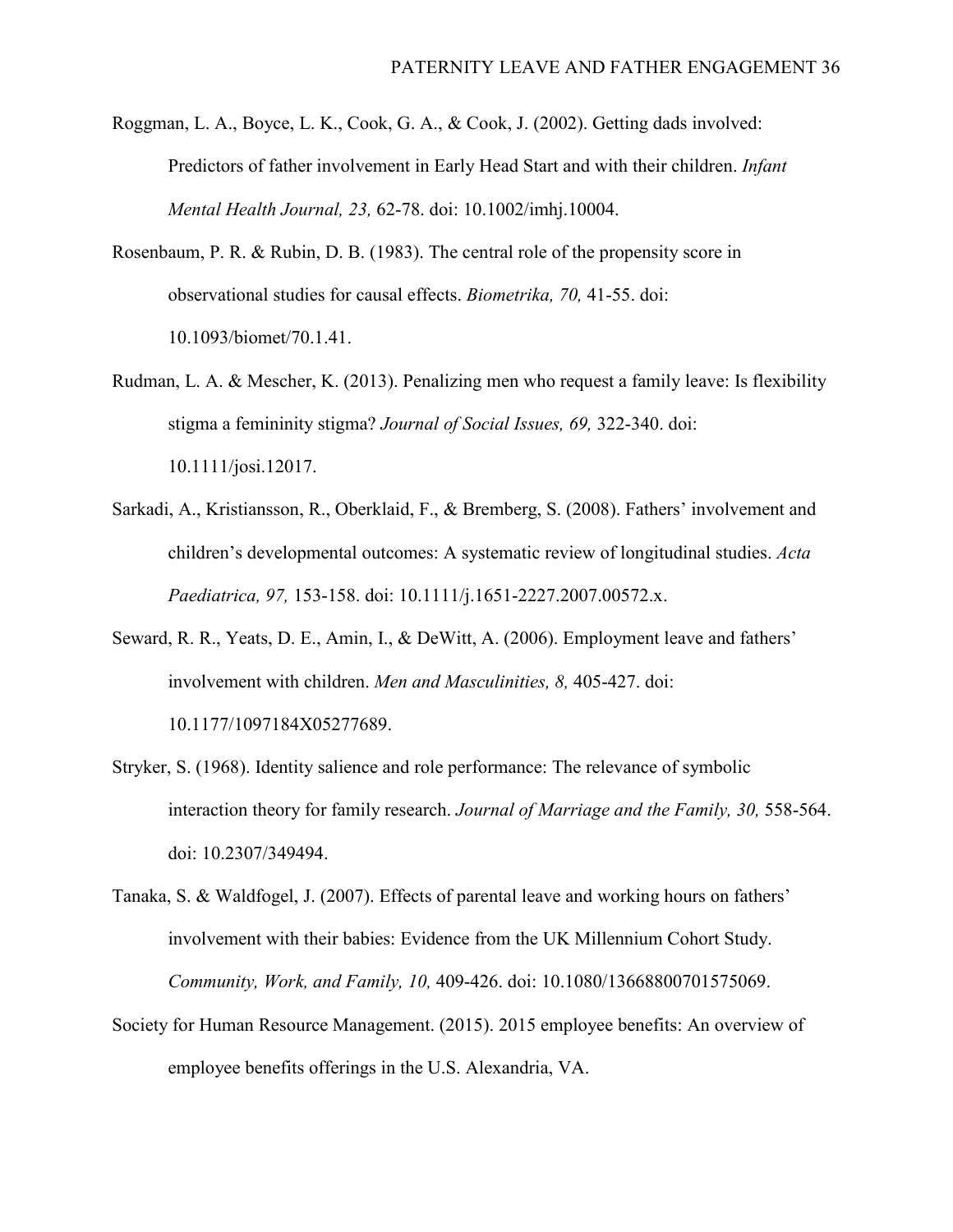Townsend, N. W. (2002). *The package deal: Marriage, work, and fatherhood in men's lives.*  Philadelphia: Temple University Press.

Waldfogel, J. (2006). *What children need*. Cambridge: Harvard University Press.

- Wilcox, W. B. (2004). *Soft patriarchs, new men: How Christianity shapes fathers and husbands*. University of Chicago Press.
- Williams, J. C., Blair-Loy, M., & Berdahl, J. L. (2013). Cultural schemas, social class, and the flexibility stigma. *Journal of Social Issues, 69,* 209-234. doi: 10.1111/josi.12012.
- Winston, P. (2014). Work family supports for low-income families: Key research findings and policy trends. Office of the Assistant Secretary for Planning and Evaluation, U.S. Department of Health and Human Services.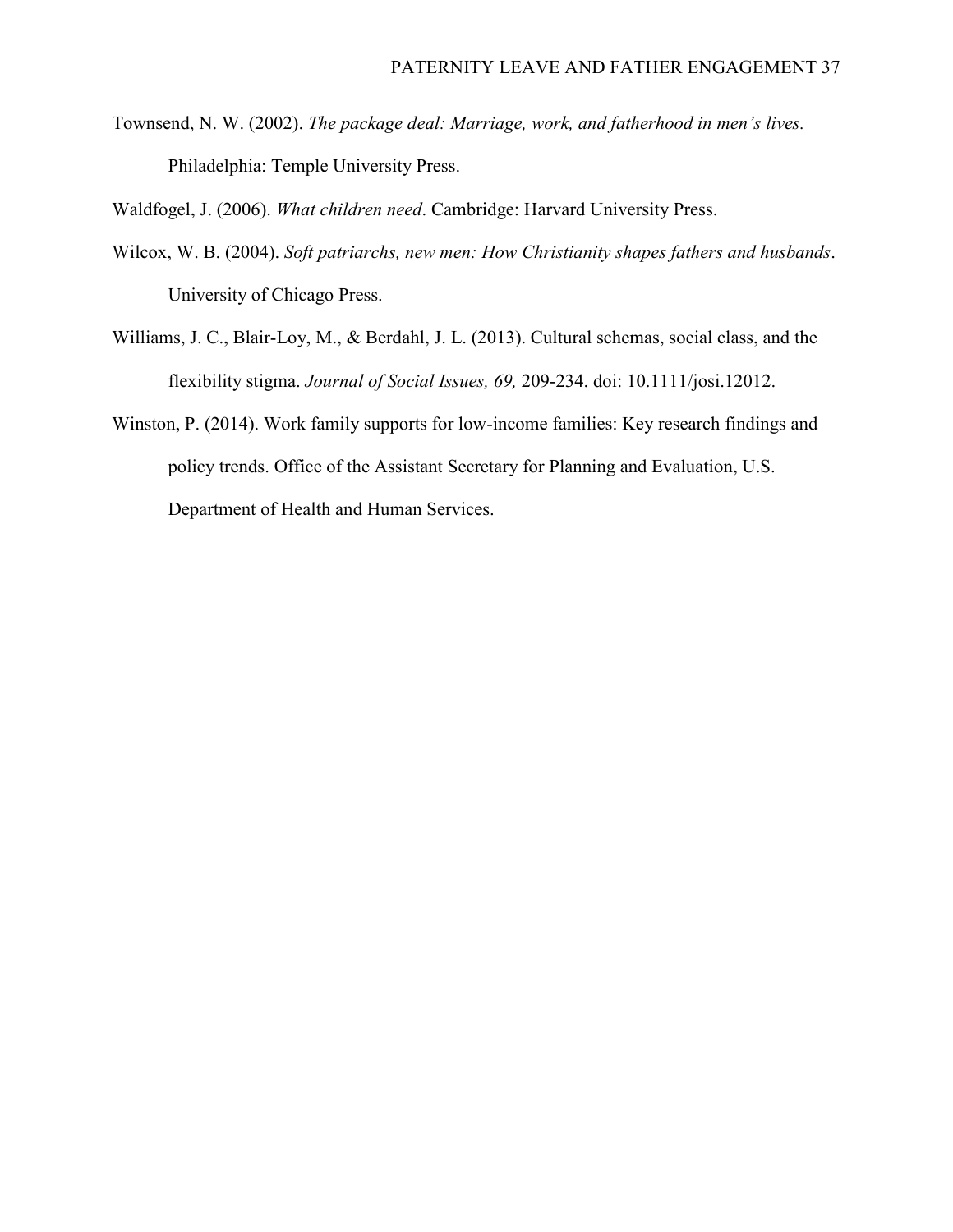# Table 1. Summary Statistics at W1

|                                         | M<br>M               |              | SD                       | Min              | Max            | Missing |
|-----------------------------------------|----------------------|--------------|--------------------------|------------------|----------------|---------|
|                                         | (did not take leave) | (took leave) | (full sample)            |                  |                |         |
| Leave-taking and Father Engagement      |                      |              |                          |                  |                |         |
| Paternity Leave-Taking (% of sample)    | 0.12                 | 0.88         |                          | $\boldsymbol{0}$ | 1              | $0\%$   |
| Length of Paternity Leave               | 0.00                 | 1.53         | 1.21                     | $\boldsymbol{0}$ | 5              | $0\%$   |
| Developmental Activities                | 1.53                 | $1.61**$     | 0.61                     | $\boldsymbol{0}$ | $\mathfrak{Z}$ | $4\%$   |
| Caretaking                              | 2.07                 | $2.15*$      | 0.74                     | $\boldsymbol{0}$ | 3              | 4%      |
|                                         |                      |              |                          |                  |                |         |
| <b>Father Commitments and Attitudes</b> |                      |              |                          |                  |                |         |
| Prenatal Involvement                    | 0.27                 | $0.38***$    |                          | $\boldsymbol{0}$ | 1              | $2\%$   |
| <b>Fathering Competence</b>             | 4.23                 | 4.27         | 0.85                     | $\mathbf{1}$     | 5              | $2\%$   |
| <b>Traditional Gender Attitudes</b>     | 0.15                 | $0.10***$    |                          | $\boldsymbol{0}$ | $\mathbf{1}$   | $3\%$   |
| Importance of Father Involvement        | 3.67                 | $3.72**$     | 0.33                     | $\mathbf{1}$     | 4              | 3%      |
|                                         |                      |              |                          |                  |                |         |
| Controls                                |                      |              |                          |                  |                |         |
| Less than High School                   | 0.21                 | $0.11***$    |                          | $\boldsymbol{0}$ | 1              | $0\%$   |
| High School*                            | 0.26                 | $0.20**$     |                          | $\boldsymbol{0}$ | $\mathbf{1}$   | $0\%$   |
| Some College                            | 0.27                 | 0.31         |                          | $\boldsymbol{0}$ | 1              | $0\%$   |
| College Degree                          | 0.26                 | $0.38***$    |                          | $\boldsymbol{0}$ | 1              | $0\%$   |
| Works Part-Time                         | 0.10                 | $0.06***$    |                          | $\boldsymbol{0}$ | 1              | 4%      |
| Works Full-Time <sup>a</sup>            | 0.44                 | 0.44         |                          | $\boldsymbol{0}$ | 1              | $4\%$   |
| Works more than Full-Time               | 0.46                 | 0.50         |                          | $\boldsymbol{0}$ | 1              | $4\%$   |
| Professional Occupation <sup>a</sup>    | 0.27                 | $0.38***$    |                          | $\boldsymbol{0}$ | 1              | $2\%$   |
| Labor Occupation                        | 0.45                 | $0.36***$    |                          | $\boldsymbol{0}$ | $\mathbf{1}$   | $2\%$   |
| Sales Occupation                        | 0.08                 | 0.07         |                          | $\boldsymbol{0}$ | $\mathbf{1}$   | $2\%$   |
| Service Occupation                      | 0.18                 | 0.17         |                          | $\boldsymbol{0}$ | $\mathbf{1}$   | $2\%$   |
| Other Occupation                        | 0.03                 | 0.02         |                          | $\boldsymbol{0}$ | 1              | 2%      |
| Income                                  | 3.46                 | 4.08         | 1.98                     | 1                | 8              | 15%     |
| Mother Does Not Work                    | 0.48                 | 0.48         |                          | $\boldsymbol{0}$ |                | $0\%$   |
|                                         | 0.17                 | 0.20         |                          |                  | 1              | $0\%$   |
| Mother Works Part-Time                  |                      |              |                          | $\boldsymbol{0}$ | 1              |         |
| Mother Works Full-Time <sup>a</sup>     | 0.35                 | 0.32         |                          | $\boldsymbol{0}$ | 1              | $0\%$   |
| Mother Income                           | 1.83                 | 1.94         | 1.45                     | $\mathbf{1}$     | 8              | 3%      |
| Cohabiting                              | 0.20                 | $0.12***$    | $\overline{\phantom{a}}$ | $\boldsymbol{0}$ | $\mathbf{1}$   | $0\%$   |
| First Child                             | 0.34                 | 0.38         |                          | $\boldsymbol{0}$ | $\mathbf{1}$   | $2\%$   |
| Number of Other Children                | 1.22                 | 1.04         | 1.13                     | $\boldsymbol{0}$ | 5              | $2\%$   |
| Religious Participation                 | 0.92                 | $1.15***$    | 1.22                     | $\boldsymbol{0}$ | 3              | $2\%$   |
| Age                                     | 32.13                | 32.43        | 6.58                     | 17               | 66             | $0\%$   |
| White <sup>a</sup>                      | 0.47                 | $0.58***$    |                          | $\boldsymbol{0}$ | $\mathbf{1}$   | $0\%$   |
| <b>Black</b>                            | 0.11                 | $0.07**$     |                          | $\boldsymbol{0}$ | $\mathbf{1}$   | $0\%$   |
| Latino                                  | 0.24                 | $0.14***$    |                          | $\boldsymbol{0}$ | $\mathbf{1}$   | $0\%$   |
| Other Race                              | 0.18                 | 0.21         |                          | $\boldsymbol{0}$ | $\mathbf{1}$   | $0\%$   |
| Child Age                               | 10.45                | 10.37        | 1.78                     | 6                | 22             | $2\%$   |
| Child is Male                           | 0.53                 | 0.52         |                          | $\boldsymbol{0}$ | 1              | $0\%$   |
| Low Birth Weight                        | 0.21                 | 0.21         |                          | $\boldsymbol{0}$ | 1              | $0\%$   |
| Urban                                   | 0.71                 | 0.74         |                          | $\boldsymbol{0}$ | 1              | $0\%$   |
| Northeast <sup>a</sup>                  | 0.17                 | 0.16         |                          | $\boldsymbol{0}$ | 1              | $0\%$   |
| Midwest                                 | 0.23                 | 0.25         |                          | $\boldsymbol{0}$ | 1              | $0\%$   |
| South                                   | 0.36                 | 0.33         |                          | $\boldsymbol{0}$ | $\mathbf{1}$   | $0\%$   |
| West                                    | 0.24                 | 0.26         |                          | $\boldsymbol{0}$ | $\mathbf{1}$   | $0\%$   |
| Length of Maternity Leave               | 1.36                 | $1.60**$     | 2.10                     | $\boldsymbol{0}$ | 12             |         |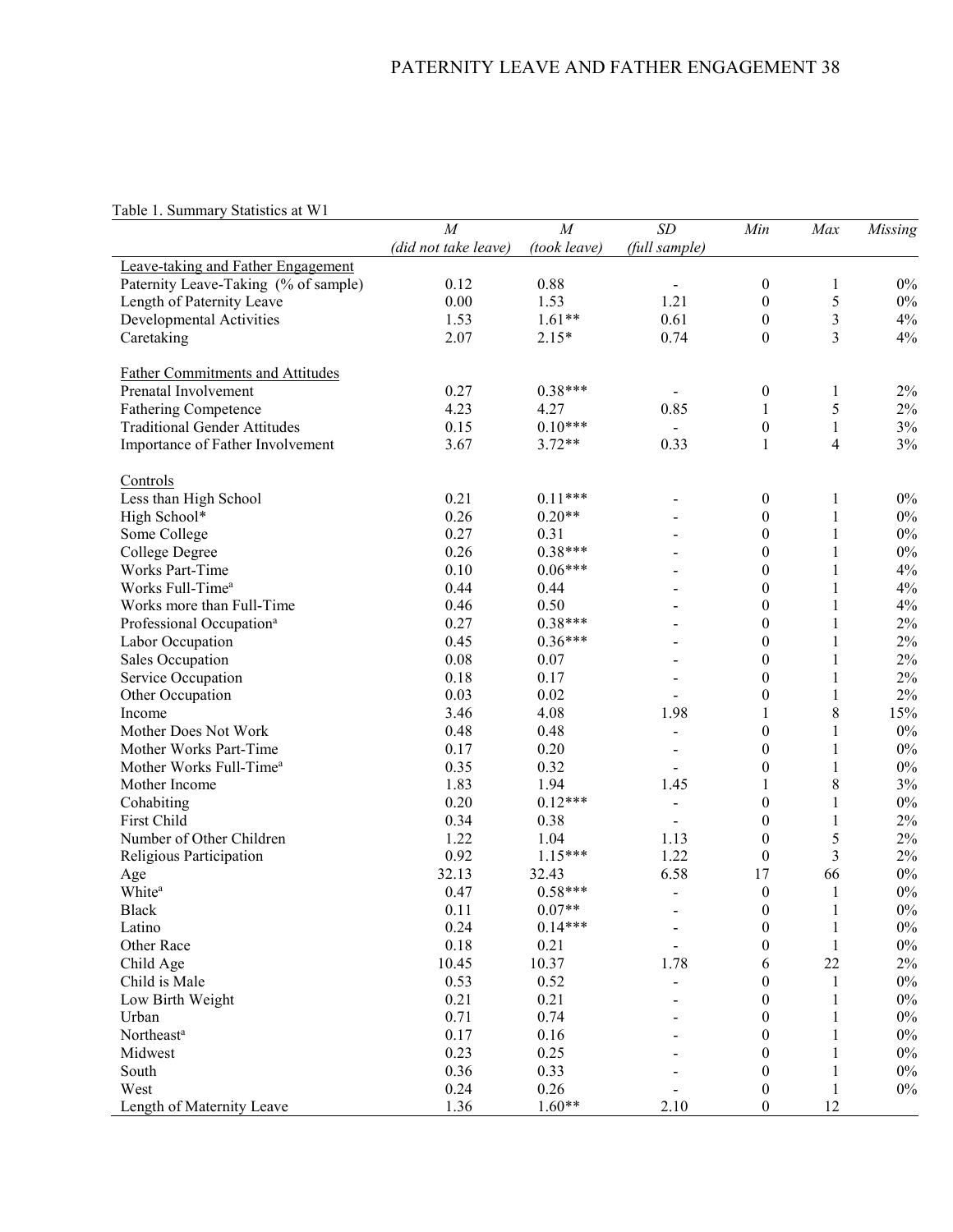| $\sim$<br>600<br>$\alpha$<br>" |  |  |  |
|--------------------------------|--|--|--|
|--------------------------------|--|--|--|

Significant differences determined by two-tailed *t*-tests (\* $p < .05$ . \*\* $p < .01$ . \*\* $p < .001$ )

Table 2. Results from OLS Models of the Association between Paternity Leave-Taking and Father Engagement at W1

|                                                                                                                                                                                    |      | Model 1                     | Model 2 |                   |              | Model 3         | Model 4                      |                                                |
|------------------------------------------------------------------------------------------------------------------------------------------------------------------------------------|------|-----------------------------|---------|-------------------|--------------|-----------------|------------------------------|------------------------------------------------|
|                                                                                                                                                                                    |      | (Bivariate)                 |         | (Adds Controls)   |              | (Adds Prenatal) |                              | (Adds Attitudes)                               |
| Variable                                                                                                                                                                           | b    | SE                          | b       | SE                | b            | SE              | b                            | SE                                             |
| Developmental<br><b>Activities</b><br>Paternity Leave-<br>Taking                                                                                                                   | 0.07 | $0.03***$                   | 0.06    | $0.03*$           | 0.06         | $0.03*$         | 0.04                         | 0.03                                           |
| <b>Father Commitments</b><br>and Attitudes<br>Prenatal Involvement<br><b>Fathering Competence</b><br><b>Traditional Gender</b><br>Attitudes<br>Importance of Father<br>Involvement |      |                             |         |                   | 0.15         | $0.02***$       | 0.12<br>0.13<br>0.06<br>0.36 | $0.02***$<br>$0.01***$<br>$0.03*$<br>$0.03***$ |
| $R^2$                                                                                                                                                                              | 0.00 |                             | 0.06    |                   | 0.08         |                 | 0.15                         |                                                |
| Caretaking<br>Paternity Leave-<br>Taking                                                                                                                                           | 0.08 | $0.03*$                     | 0.08    | $0.03*$           | 0.07         | $0.03*$         | 0.06                         | $0.03*$                                        |
| <b>Father Commitments</b><br>and Attitudes<br>Prenatal Involvement<br><b>Fathering Competence</b><br><b>Traditional Gender</b><br>Attitudes<br>Importance of Father<br>Involvement |      |                             |         |                   | 0.16         | $0.02***$       | 0.13<br>0.12<br>0.09<br>0.46 | $0.02***$<br>$0.01***$<br>$0.03*$<br>$0.03***$ |
| $R^2$<br>7000 M1104'11<br>$\mathbf{r}$                                                                                                                                             | 11   | 0.00<br>1.1<br>$\mathbf{1}$ |         | 0.08<br>$(1 - 1)$ | $\mathbf{r}$ | 0.09            |                              | 0.15                                           |

 $N = 5000$ . Models 2-4 include all control variables listed in the methods section. \**p* < .05. \*\**p* < .01. \*\*\**p* < .001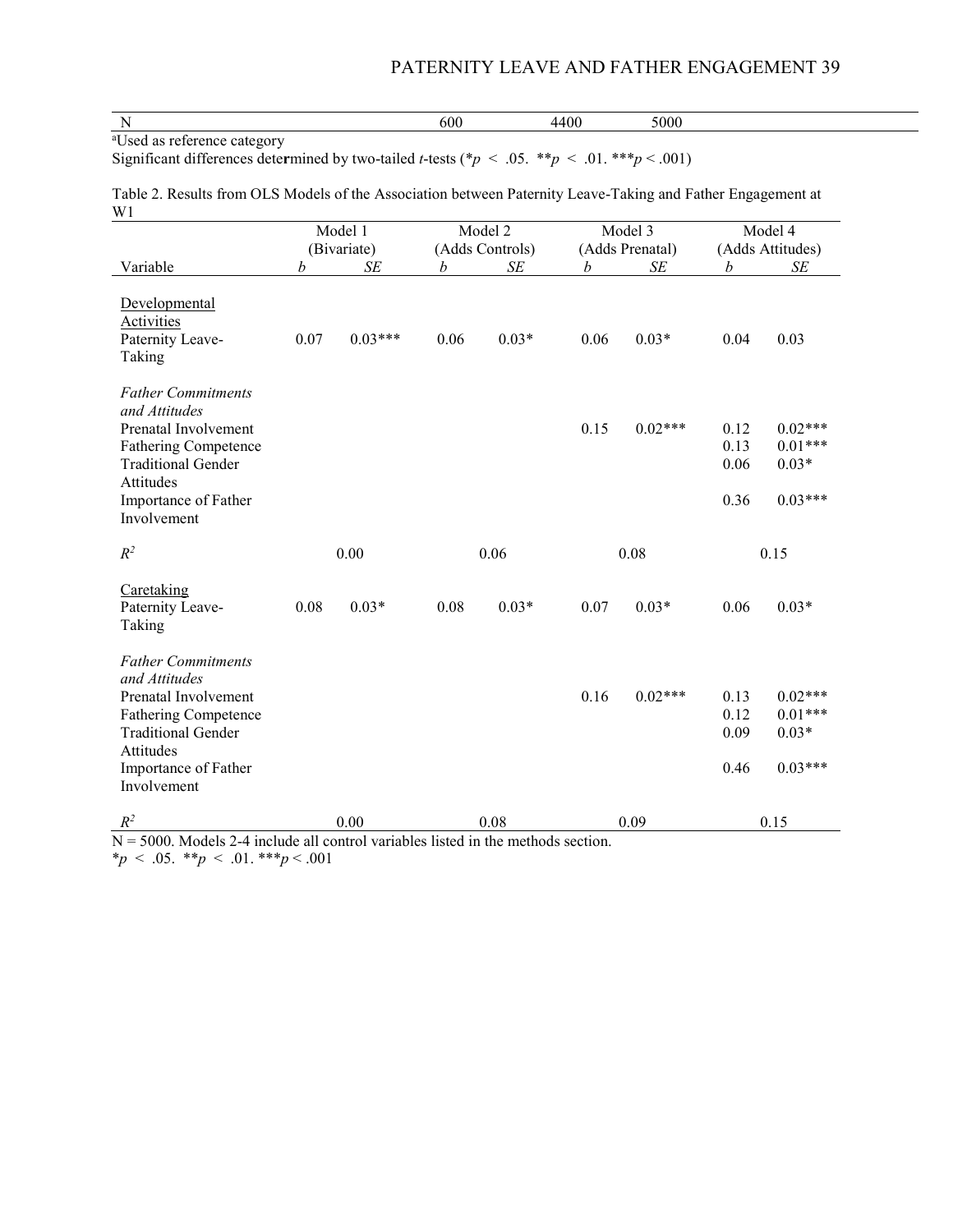| VV 1                                                                                                                                                                                      | Model 1 |             |      | Model 2         |      | Model 3         | Model 4                      |                                                |  |
|-------------------------------------------------------------------------------------------------------------------------------------------------------------------------------------------|---------|-------------|------|-----------------|------|-----------------|------------------------------|------------------------------------------------|--|
|                                                                                                                                                                                           |         | (Bivariate) |      | (Adds Controls) |      | (Adds Prenatal) |                              | (Adds Attitudes)                               |  |
| Variable                                                                                                                                                                                  | b       | SЕ          | h    | SE              | b    | SE              | b                            | SЕ                                             |  |
| Developmental<br><b>Activities</b><br>Length of Paternity<br>Leave                                                                                                                        | 0.04    | $0.01***$   | 0.03 | $0.01***$       | 0.03 | $0.01***$       | 0.02                         | $0.01**$                                       |  |
| <b>Father Commitments</b><br>and Attitudes<br>Prenatal Involvement<br><b>Fathering Competence</b><br><b>Traditional Gender</b><br><b>Attitudes</b><br>Importance of Father<br>Involvement |         |             |      |                 | 0.15 | $0.02***$       | 0.12<br>0.13<br>0.06<br>0.36 | $0.02***$<br>$0.01***$<br>$0.03*$<br>$0.03***$ |  |
| $R^2$                                                                                                                                                                                     | 0.00    |             | 0.06 |                 | 0.07 |                 | 0.15                         |                                                |  |
| Caretaking<br>Length of Paternity<br>Leave                                                                                                                                                | 0.05    | $0.01***$   | 0.04 | $0.01***$       | 0.04 | $0.01***$       | 0.03                         | $0.01***$                                      |  |
| <b>Father Commitments</b><br>and Attitudes<br>Prenatal Involvement<br><b>Fathering Competence</b><br><b>Traditional Gender</b><br>Attitudes<br>Importance of Father<br>Involvement        |         |             |      |                 | 0.15 | $0.02***$       | 0.13<br>0.11<br>0.09<br>0.45 | $0.02***$<br>$0.01***$<br>$0.04*$<br>$0.03***$ |  |
| $R^2$<br>$\overline{z}$                                                                                                                                                                   |         | 0.00        |      | 0.08            |      | 0.09            |                              | 0.16                                           |  |

Table 3. Results from OLS Models of the Association between Length of Paternity Leave and Father Engagement at W1

 $N = 5000$ . Models 2-4 include all control variables listed in the methods section.

\**p* < .05. \*\**p* < .01. \*\*\**p* < .001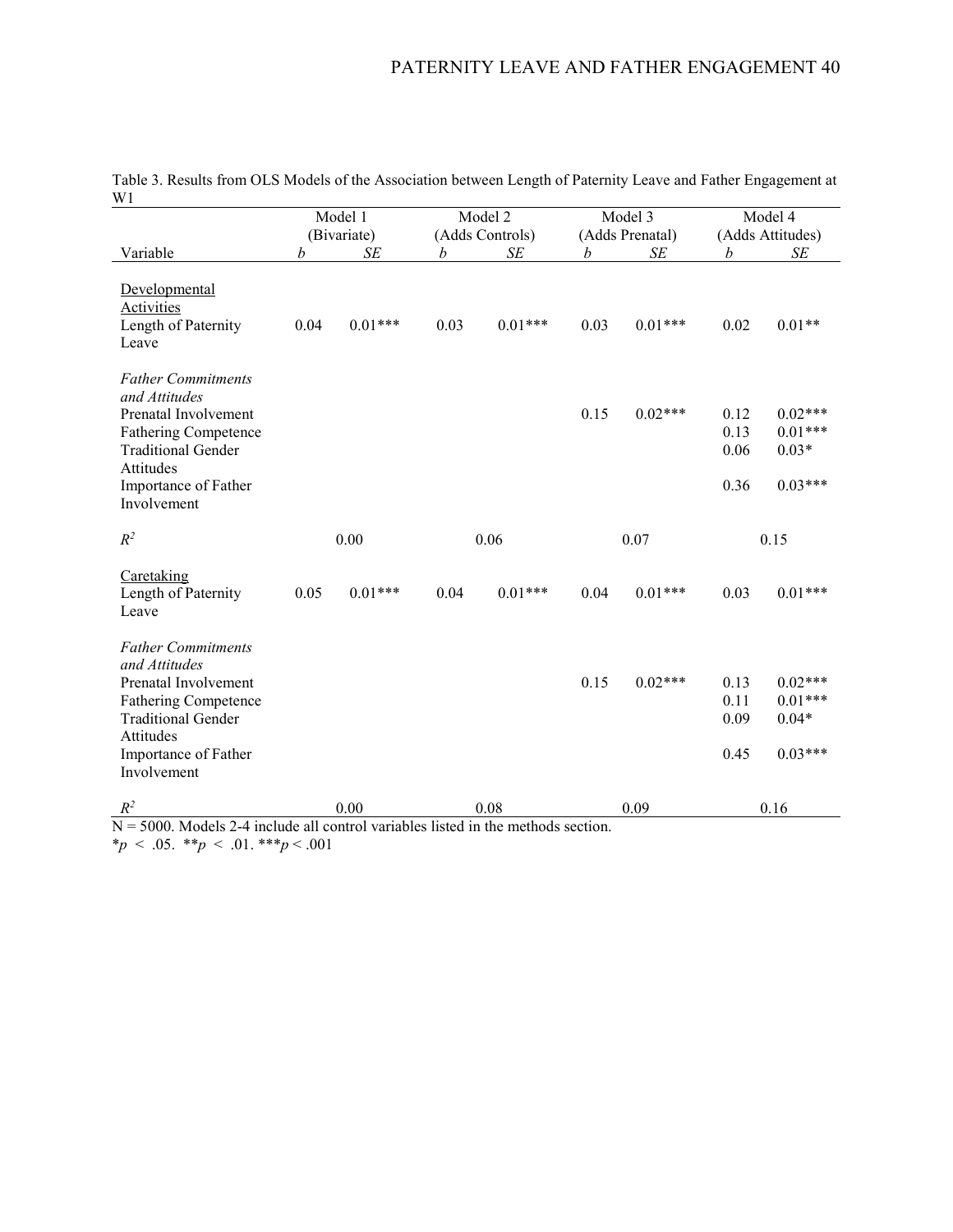| Father Engagement                   |         |             |         |                 |                 |           |                  |           |
|-------------------------------------|---------|-------------|---------|-----------------|-----------------|-----------|------------------|-----------|
|                                     | Model 1 |             |         | Model 2         |                 | Model 3   |                  | Model 4   |
|                                     |         | (Bivariate) |         | (Adds Controls) | (Adds Prenatal) |           | (Adds Attitudes) |           |
| Variable                            | b       | SЕ          | b       | SЕ              | b               | SE        | b                | SE        |
| Developmental Activities            |         |             |         |                 |                 |           |                  |           |
| <b>Initial Status</b>               | 1.54    | $0.03***$   | 1.63    | $0.08***$       | 1.59            | $0.08***$ | 1.58             | $0.07***$ |
| Paternity Leave-Taking              | 0.08    | $0.04*$     | 0.07    | $0.04*$         | 0.06            | 0.04      | 0.07             | $0.03*$   |
| Prenatal Involvement                |         |             |         |                 | 0.14            | $0.02***$ | 0.12             | $0.02***$ |
| <b>Fathering Competence</b>         |         |             |         |                 |                 |           | 0.12             | $0.01***$ |
| <b>Traditional Gender Attitudes</b> |         |             |         |                 |                 |           | 0.05             | 0.04      |
| Importance of Father Involvement    |         |             |         |                 |                 |           | 0.32             | $0.03***$ |
| Linear Rate of Change               | 0.02    | $0.00***$   | 0.01    | $0.00*$         | 0.01            | $0.00*$   | 0.01             | $0.00*$   |
| Paternity Leave-Taking              | 0.00    | 0.00        | 0.00    | 0.00            | 0.00            | 0.00      | 0.00             | 0.00      |
| Prenatal Involvement                |         |             |         |                 | 0.00            | 0.00      | 0.00             | 0.00      |
| <b>Fathering Competence</b>         |         |             |         |                 |                 |           | $-0.00$          | $0.00*$   |
| <b>Traditional Gender Attitudes</b> |         |             |         |                 |                 |           | $-0.00$          | 0.00      |
| Importance of Father Involvement    |         |             |         |                 |                 |           | $-0.00$          | $0.00***$ |
| Quadratic Rate of Change            | $-0.00$ | $0.00***$   | $-0.00$ | $0.00**$        | $-0.00$         | $0.00**$  | $-0.00$          | $0.00**$  |
|                                     |         |             |         |                 |                 |           |                  |           |
| Log-likelihood                      |         | $-6670$     |         | $-5200$         |                 | $-5096$   |                  | $-4787$   |
|                                     |         |             |         |                 |                 |           |                  |           |
| Caretaking                          |         |             |         |                 |                 |           |                  |           |
| <b>Initial Status</b>               | 2.11    | $0.04***$   | 2.16    | $0.09***$       | 2.12            | $0.09***$ | 2.12             | $0.09***$ |
| Paternity Leave-Taking              | 0.04    | 0.00        | 0.04    | 0.04            | 0.03            | 0.04      | 0.03             | 0.04      |
| Prenatal Involvement                |         |             |         |                 | 0.15            | $0.03***$ | 0.13             | $0.02***$ |
| <b>Fathering Competence</b>         |         |             |         |                 |                 |           | 0.09             | $0.02***$ |
| <b>Traditional Gender Attitudes</b> |         |             |         |                 |                 |           | 0.05             | 0.04      |
| Importance of Father Involvement    |         |             |         |                 |                 |           | 0.43             | $0.04***$ |
| Linear Rate of Change               | 0.00    | 0.00        | $-0.00$ | 0.01            | $-0.00$         | 0.01      | $-0.00$          | 0.01      |
| Paternity Leave-Taking              | 0.00    | 0.00        | 0.00    | 0.00            | 0.00            | 0.00      | 0.00             | 0.00      |
| Prenatal Involvement                |         |             |         |                 | 0.00            | 0.00      | 0.00             | 0.00      |
| <b>Fathering Competence</b>         |         |             |         |                 |                 |           | $-0.00$          | 0.00      |
| <b>Traditional Gender Attitudes</b> |         |             |         |                 |                 |           | $-0.00$          | 0.00      |
| Importance of Father Involvement    |         |             |         |                 |                 |           | $-0.00$          | $0.00***$ |
| Quadratic Rate of Change            | $-0.00$ | $0.00***$   | 0.00    | 0.00            | $0.00\,$        | 0.00      | 0.00             | 0.00      |
|                                     |         |             |         |                 |                 |           |                  |           |
| Log-likelihood                      |         |             |         |                 |                 |           |                  |           |
|                                     |         | $-8684$     |         | $-6699$         |                 | $-6601$   |                  | $-6247$   |

Table 4. Results from Multilevel Models of the Association between Paternity Leave-Taking and Trajectories of  $F_{\alpha}$ ther  $F_{\alpha}$ 

N = 3100 (9300 person-years). Models 2-4 include all control variables listed in the methods section.

\**p* < .05. \*\**p* < .01. \*\*\**p* < .001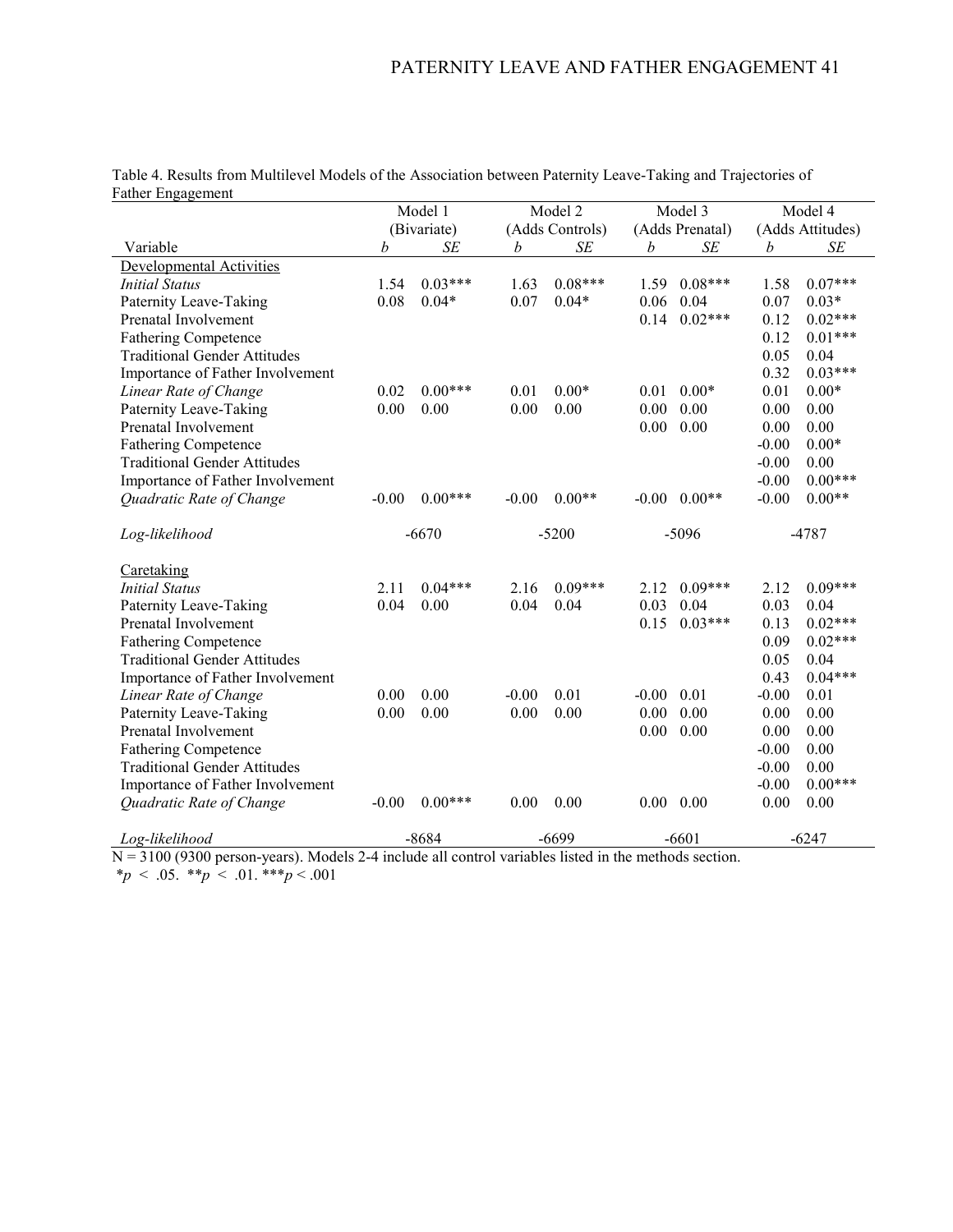| Father Engagement                                            |         |             |         |                    |                 |           |                  |           |
|--------------------------------------------------------------|---------|-------------|---------|--------------------|-----------------|-----------|------------------|-----------|
|                                                              | Model 1 |             | Model 2 |                    | Model 3         |           |                  | Model 4   |
|                                                              |         | (Bivariate) |         | (Adds Controls)    | (Adds Prenatal) |           | (Adds Attitudes) |           |
| Variable                                                     | b       | SЕ          | b       | SE                 | b               | SE        | b                | SE        |
| Developmental Activities                                     |         |             |         |                    |                 |           |                  |           |
| <b>Initial Status</b>                                        | 1.54    | $0.02***$   | 1.63    | $0.07***$          | 1.60            | $0.06***$ | 1.60             | $0.06***$ |
| Length of Paternity Leave                                    | 0.05    | $0.01***$   | 0.04    | $0.01***$          | 0.04            | $0.01***$ | 0.03             | $0.01***$ |
| Prenatal Involvement                                         |         |             |         |                    | 0.14            | $0.02***$ | 0.12             | $0.02***$ |
| <b>Fathering Competence</b>                                  |         |             |         |                    |                 |           | 0.12             | $0.01***$ |
| <b>Traditional Gender Attitudes</b>                          |         |             |         |                    |                 |           | 0.06             | 0.03      |
| Importance of Father Involvement                             |         |             |         |                    |                 |           | 0.32             | $0.03***$ |
| Linear Rate of Change                                        | 0.02    | $0.00***$   | 0.01    | $0.00**$           | 0.01            | $0.00**$  | 0.01             | $0.00**$  |
| Length of Paternity Leave                                    | $-0.00$ | 0.00        | $-0.00$ | 0.00               | $-0.00$         | 0.00      | 0.00             | 0.00      |
| Prenatal Involvement                                         |         |             |         |                    | 0.00            | 0.00      | 0.00             | 0.00      |
| <b>Fathering Competence</b>                                  |         |             |         |                    |                 |           | $-0.00$          | $0.00*$   |
| <b>Traditional Gender Attitudes</b>                          |         |             |         |                    |                 |           | $-0.00$          | 0.00      |
| Importance of Father Involvement                             |         |             |         |                    |                 |           | $-0.00$          | $0.00***$ |
| Quadratic Rate of Change                                     | $-0.00$ | $0.00***$   | $-0.00$ | $0.00***$          | $-0.00$         | $0.00***$ | $-0.00$          | $0.00***$ |
| Log-likelihood                                               |         | $-6655$     |         | $-5192$            |                 | $-5087$   |                  | $-4781$   |
|                                                              |         |             |         |                    |                 |           |                  |           |
| Caretaking                                                   |         |             |         |                    |                 |           |                  |           |
| <b>Initial Status</b>                                        | 2.09    | $0.02***$   | 2.16    | $0.09***$          | 2.11            | $0.09***$ | 2.13             | $0.09***$ |
| Length of Paternity Leave                                    | 0.04    | $0.01***$   | 0.03    | $0.01**$           | 0.03            | $0.01**$  | 0.02             | $0.01*$   |
| Prenatal Involvement                                         |         |             |         |                    | 0.15            | $0.03***$ | 0.12             | $0.02***$ |
| <b>Fathering Competence</b>                                  |         |             |         |                    |                 |           | 0.09             | $0.02***$ |
| <b>Traditional Gender Attitudes</b>                          |         |             |         |                    |                 |           | 0.06             | 0.04      |
| Importance of Father Involvement                             |         |             |         |                    |                 |           | 0.42             | $0.04***$ |
| Linear Rate of Change                                        | 0.00    | $0.00**$    | 0.00    | 0.01               | $0.00\,$        | 0.01      | 0.00             | 0.01      |
| Length of Paternity Leave                                    | $-0.00$ | 0.00        | $-0.00$ | 0.00               | $-0.00$         | 0.00      | $-0.00$          | 0.00      |
| Prenatal Involvement                                         |         |             |         |                    | 0.00            | 0.00      | 0.00             | 0.00      |
| <b>Fathering Competence</b>                                  |         |             |         |                    |                 |           | $-0.00$          | 0.00      |
| <b>Traditional Gender Attitudes</b>                          |         |             |         |                    |                 |           | $-0.00$          | 0.00      |
| Importance of Father Involvement                             |         |             |         |                    |                 |           | $-0.00$          | $0.00***$ |
| Quadratic Rate of Change                                     | $-0.00$ | $0.00***$   | 0.00    | 0.00               | $0.00\,$        | 0.00      | 0.00             | 0.00      |
|                                                              |         |             |         |                    |                 |           |                  |           |
| Log-likelihood<br>100(0300<br>$\mathbf{X} \times \mathbf{X}$ |         | $-8678$     | .       | $-6693$<br>$\cdot$ |                 | $-6596$   |                  | $-6245$   |

Table 5. Results from Multilevel Models of the Association between Length of Paternity Leave and Trajectories of Father En

N = 3100 (9300 person-years). Models 2-4 include all control variables listed in the methods section.

\**p* < .05. \*\**p* < .01. \*\*\**p* < .001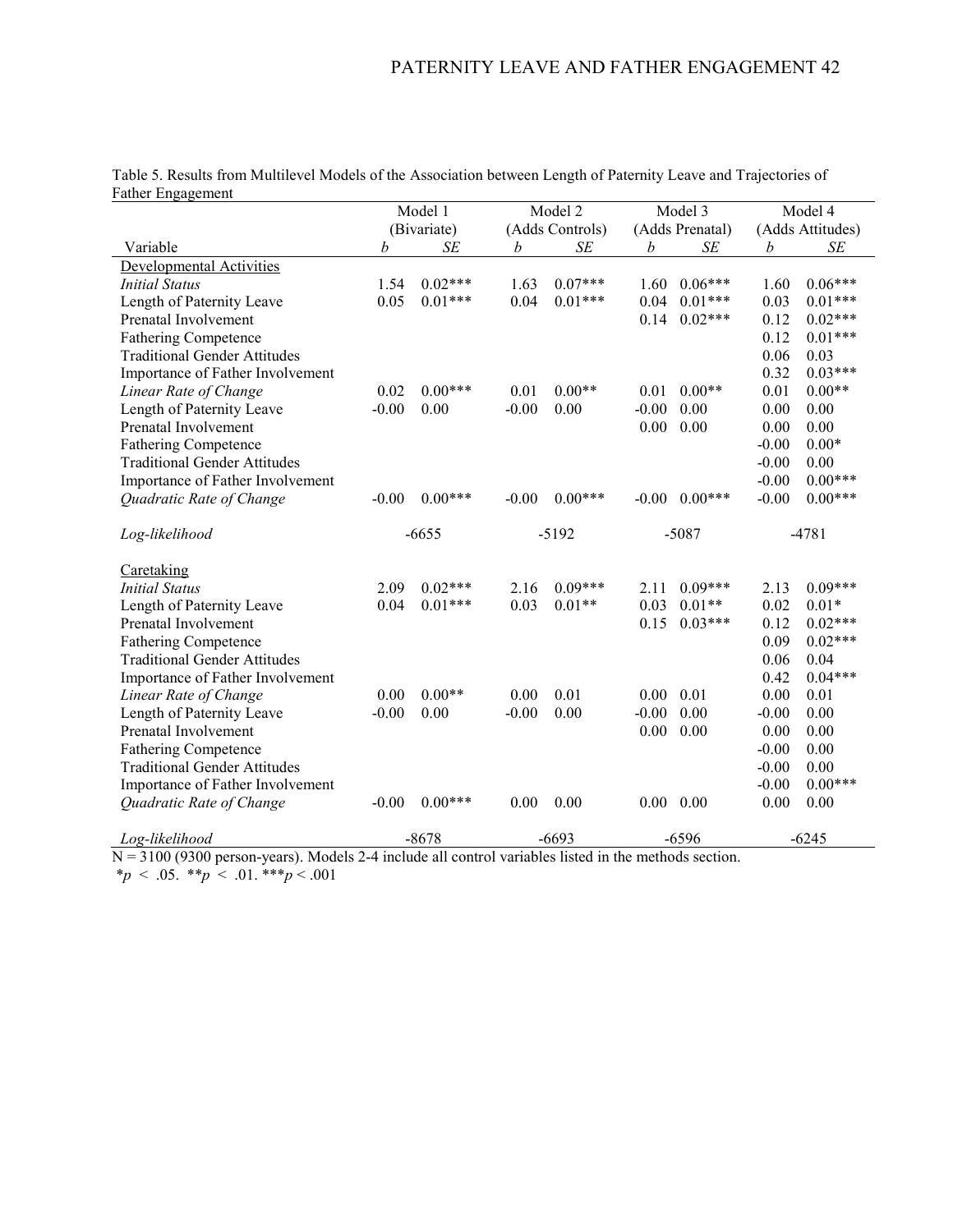|                               | OLS Model<br>(W1) |           | Selection Model<br>(W1) |           |      | Multilevel Model<br>$(W1-W3)$ |      | Selection Model |
|-------------------------------|-------------------|-----------|-------------------------|-----------|------|-------------------------------|------|-----------------|
|                               |                   |           |                         |           |      |                               |      | $(W1-W3)$       |
| Variable                      | B                 | SE        | B                       | SE        | B    | SE                            | B    | SE              |
|                               |                   |           |                         |           |      |                               |      |                 |
| <b>Paternity Leave-Taking</b> |                   |           |                         |           |      |                               |      |                 |
| Developmental Activities      | 0.06              | $0.03*$   | 0.04                    | 0.04      | 0.06 | 0.04                          | 0.07 | $0.02***$       |
| Caretaking                    | 0.07              | $0.03*$   | 0.08                    | 0.04      | 0.03 | 0.04                          | 0.04 | 0.03            |
|                               |                   |           |                         |           |      |                               |      |                 |
| Length of Paternity Leave     |                   |           |                         |           |      |                               |      |                 |
| Developmental Activities      | 0.03              | $0.01***$ |                         |           | 0.04 | $0.01***$                     |      |                 |
| 1 week or less of leave       |                   |           | 0.01                    | 0.05      |      |                               | 0.05 | $0.02*$         |
| 2 weeks of leave              |                   |           | 0.11                    | $0.03**$  |      |                               | 0.11 | $0.02***$       |
| More than 2 weeks of leave    |                   |           | 0.09                    | $0.04*$   |      |                               | 0.12 | $0.03***$       |
| Caretaking                    | 0.04              | $0.01**$  |                         |           | 0.03 | $0.01**$                      |      |                 |
| 1 week or less of leave       |                   |           | 0.03                    | 0.05      |      |                               | 0.01 | 0.03            |
| 2 weeks of leave              |                   |           | 0.15                    | $0.04***$ |      |                               | 0.09 | $0.03**$        |
|                               |                   |           |                         |           |      |                               |      |                 |
| More than 2 weeks of leave    |                   |           | 0.14                    | $0.04**$  |      |                               | 0.08 | $0.03*$         |

Table 6. Results Comparing W1 OLS and W1-W3 Multilevel Model Estimates of the Associations between Paternity Leave and Father Engagement to Selection Model Estimates

OLS Model (W1) estimates are replicated from Model 3 of Table 2 and Table 3. Multilevel (W1-W3) estimates are replicated from Model 3 of Table 4 and Table 5. Propensity score models are used to estimate influence of paternity leave-taking, and augmented inverse propensity weighted estimates are used to estimate influence of length of paternity leave in selection models. For the multilevel models, only the coefficients for initial status (i.e., intercept) are shown, as the slope coefficients for paternity leave-taking and length of leave are not statistically significant. \**p* < .05. \*\**p* < .01. \*\*\**p* < .001